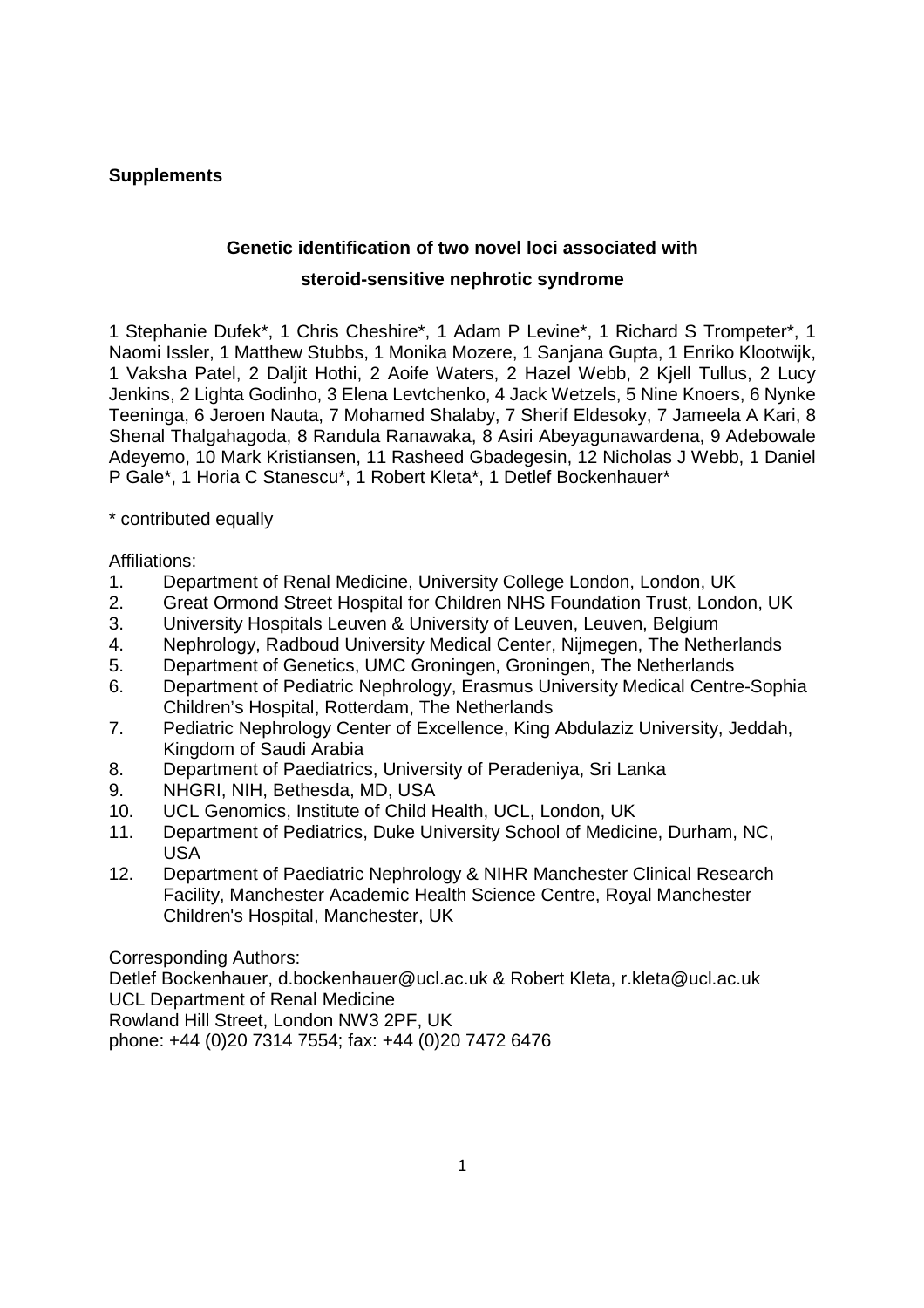## Table of Contents

| SUPPLEMENTARY MATERIAL AND METHODS                                                               | 3  |
|--------------------------------------------------------------------------------------------------|----|
| <b>CASE DEFINITION</b>                                                                           | 3  |
| <b>CASE COLLECTION</b>                                                                           | 3  |
| <b>CONTROL COHORTS</b>                                                                           | 4  |
| <b>GENOTYPING</b>                                                                                | 4  |
| <b>POST GENOTYPING PROCESSING</b>                                                                | 5  |
| <b>QUALITY CONTROL</b>                                                                           | 5  |
| <b>ANCESTRY SELECTION</b>                                                                        | 8  |
| <b>IMPUTATION</b>                                                                                | 9  |
| <b>GWAS METHODS AND CONDITIONAL ANALYSIS</b>                                                     | 9  |
| <b>HLA TYPE IMPUTING AND ASSOCIATION TESTING</b>                                                 | 10 |
| <b>EQTL ANALYSIS</b>                                                                             | 11 |
| <b>CALCULATION OF GENETIC RISK SCORES</b>                                                        | 11 |
| <b>SUPPLEMENTARY RESULTS</b>                                                                     | 12 |
| <b>CONDITIONAL HLA ANALYSIS</b>                                                                  | 12 |
| <b>GWAS POWER CALCULATION</b>                                                                    | 12 |
| <b>CALCULATION OF GENETIC RISK SCORES</b>                                                        | 12 |
| <b>ACKNOWLEDGEMENTS</b>                                                                          | 13 |
| <b>SUPPLEMENTARY REFERENCES</b>                                                                  | 25 |
| <b>SUPPLEMENTARY TABLES</b>                                                                      | 28 |
| SUPPLEMENTARY TABLE 1: EFFECT ESTIMATES FOR THE THREE LEAD GENOTYPED SNPS AT THE ASSOCIATED LOCI | 28 |
| SUPPLEMENTARY TABLE 2: LINKAGE EQUILIBRIUM AT THE CHROMOSOME 4Q13.3 LOCUS                        | 29 |
| SUPPLEMENTARY TABLE 3: LIST OF SNPS WITH A SUGGESTIVE ASSOCIATION                                | 30 |
| <b>SUPPLEMENTARY FIGURES</b>                                                                     | 31 |
| SUPPLEMENTARY FIGURE 1. FLOWCHART OF QUALITY CONTROL STEPS AND GWAS                              | 31 |
| SUPPLEMENTARY FIGURE 2. RESULTS OF CLASSICAL HLA TYPE ASSOCIATION ANALYSIS                       | 32 |
| SUPPLEMENTARY FIGURE 3. LOCUS ZOOM PLOT OF THE ASSOCIATION ON CHROMOSOME 4                       | 34 |
| SUPPLEMENTARY FIGURE 4. PRINCIPAL COMPONENT ANALYSIS OF CASES AND CONTROLS                       | 35 |
| SUPPLEMENTARY FIGURE 5. MANHATTAN PLOT WITH GENOTYPED MARKERS ONLY                               | 37 |
| SUPPLEMENTARY FIGURE 6. LOCUS ZOOM PLOT WITH GENOTYPED MARKERS ONLY FOR THE HLA LOCUS            | 38 |
| SUPPLEMENTARY FIGURE 7. LOCUS ZOOM PLOT WITH GENOTYPED MARKERS ONLY FOR THE CALHM6 LOCUS         | 39 |
| SUPPLEMENTARY FIGURE 8. LOCUS ZOOM PLOT WITH GENOTYPED MARKERS ONLY FOR THE CHR. 4Q13.3 LOCUS    | 40 |
| SUPPLEMENTARY FIGURE 9: LINKAGE DISEQUILIBRIUM OF SNP IN THE HLA REGION ASSOCIATED WITH SSNS     | 41 |
| <b>SUMMARY STATISTICS</b>                                                                        | 42 |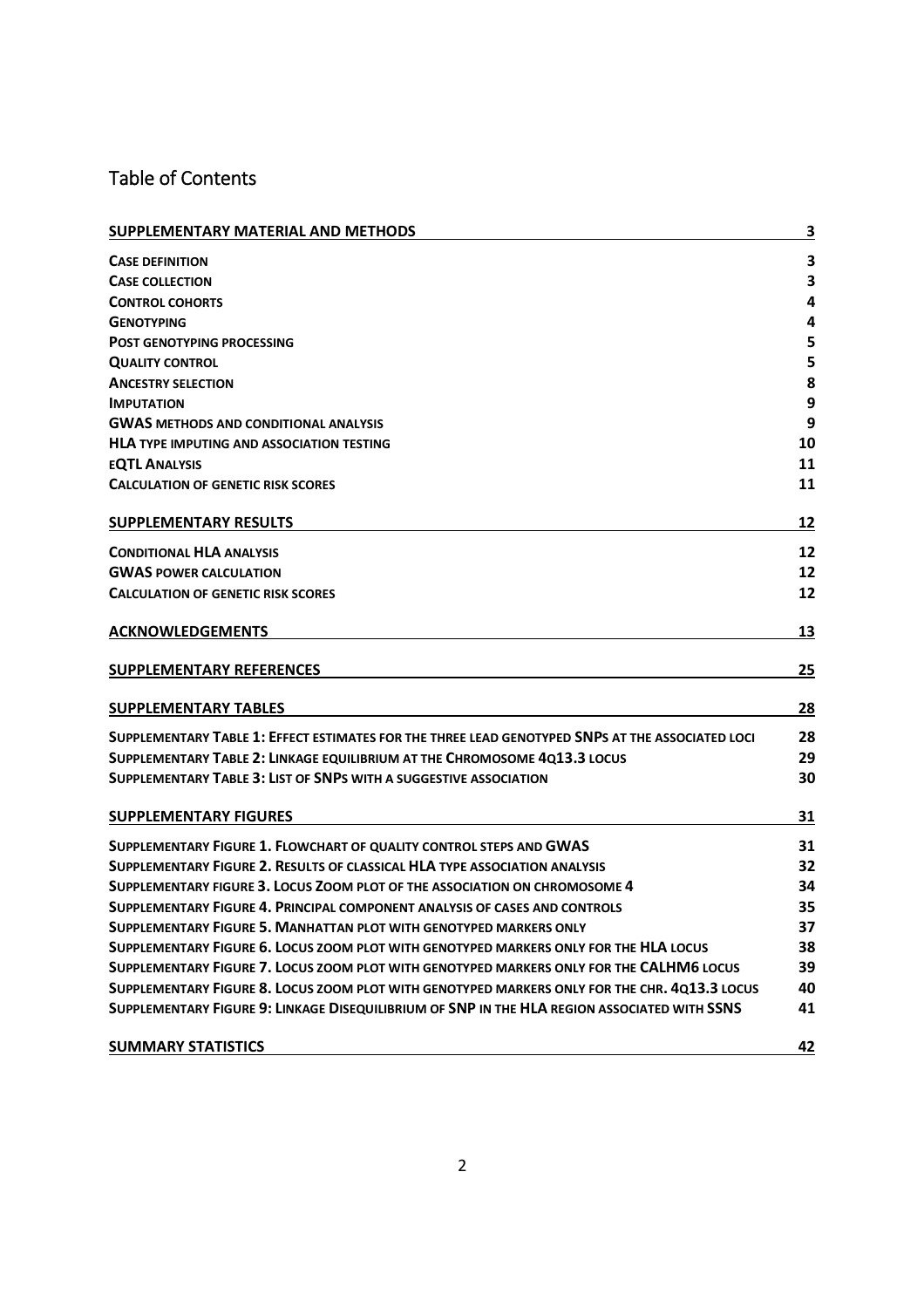## **Supplementary material and methods**

#### **Case definition**

All cases had childhood onset of nephrotic syndrome and the criteria for diagnosis with nephrotic syndrome were defined as per standard guidelines: presence of proteinuria (40 mg/m<sup>2</sup> /day or protein/creatinine ratio > 200 mg/mmol), hypoalbuminemia < 25 g/L and edema.<sup>1</sup> Steroid sensitive was defined as response to steroid treatment within four weeks of treatment, according to international guidelines.<sup>1</sup>

All patients who did not respond to steroid treatment within four weeks of therapy and therefore were by definition steroid resistant were excluded. Patients who had nephrotic syndrome secondary to infectious agents, malignancies, medications, and other conditions were also excluded.<sup>1</sup>

#### **Case collection**

A total of 712 cases were collected by the authors including from the PREDNOS (EudraCT 2010-022489-29) and PREDNOS2 (EudraCT 2012-003476-39) trials.<sup>2</sup> After selection for European ancestry, 422 cases remained for analysis of which 140 were female and 282 male, consistent with the reported 1 : 2 female : male ratio in childhood SSNS.<sup>3</sup> Of the 422 cases, 212 were from the PREDNOS and PREDNOS2 trials and the remainder submitted by the participating clinicians.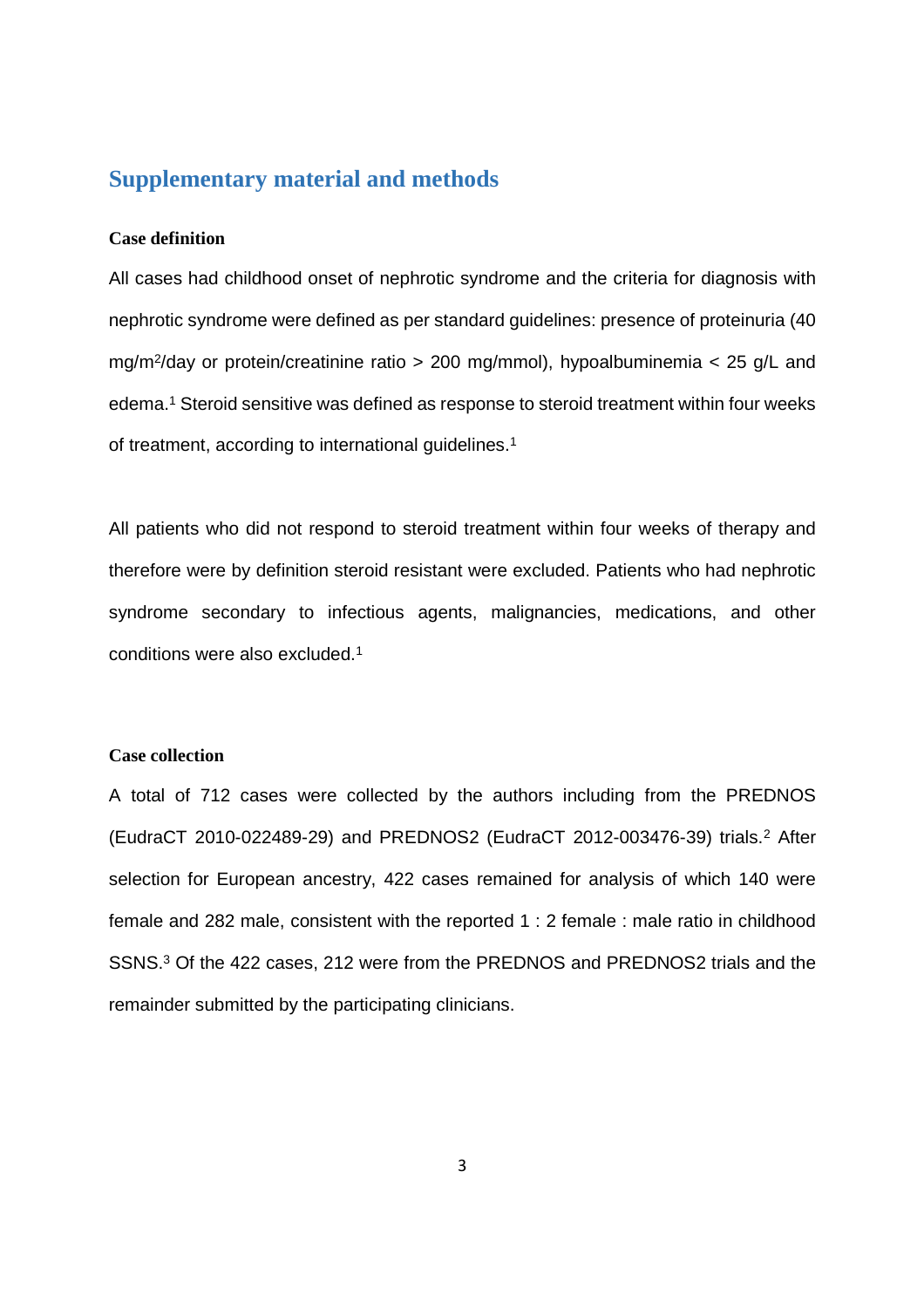Genomic DNA was extracted from peripheral blood following a standard protocol. Full consent for DNA collection was obtained by each collaborator. Ethical approval was granted by host institutions according to local guidelines.

#### **Control cohorts**

Ethnically matches controls were obtained from three difference sources:

- 1. An "Oxford" dataset available through the European Genome Archive (EGAD00010000144 and EGAD00010000520) provided data from 432 individuals. Genotyping was performed as described.4, 5
- 2. "CEU Illumina ethnicity" controls were obtained from Illumina and provided data from 90 individuals genotyped as described previously (http://www.illumina.com).<sup>6</sup>
- 3. Wellcome Trust Case Control Consortium (WTCCC) controls. This is a combined dataset comprising the 1958 UK birth cohort controls and the UK blood service control group controls (Consortium #251), a total of 5,604 individuals. Genotyping was performed as described previously and data are available through the WTCCC website (https://www.wtccc.org.uk).<sup>7</sup>

#### **Genotyping**

Genotyping of all cases was performed at UCL Genomics (Institute of Child Health, UCL, London, UK) on the Illumina Infinium Multi-Ethnic Global BeadChip v.A1 with 1,779,818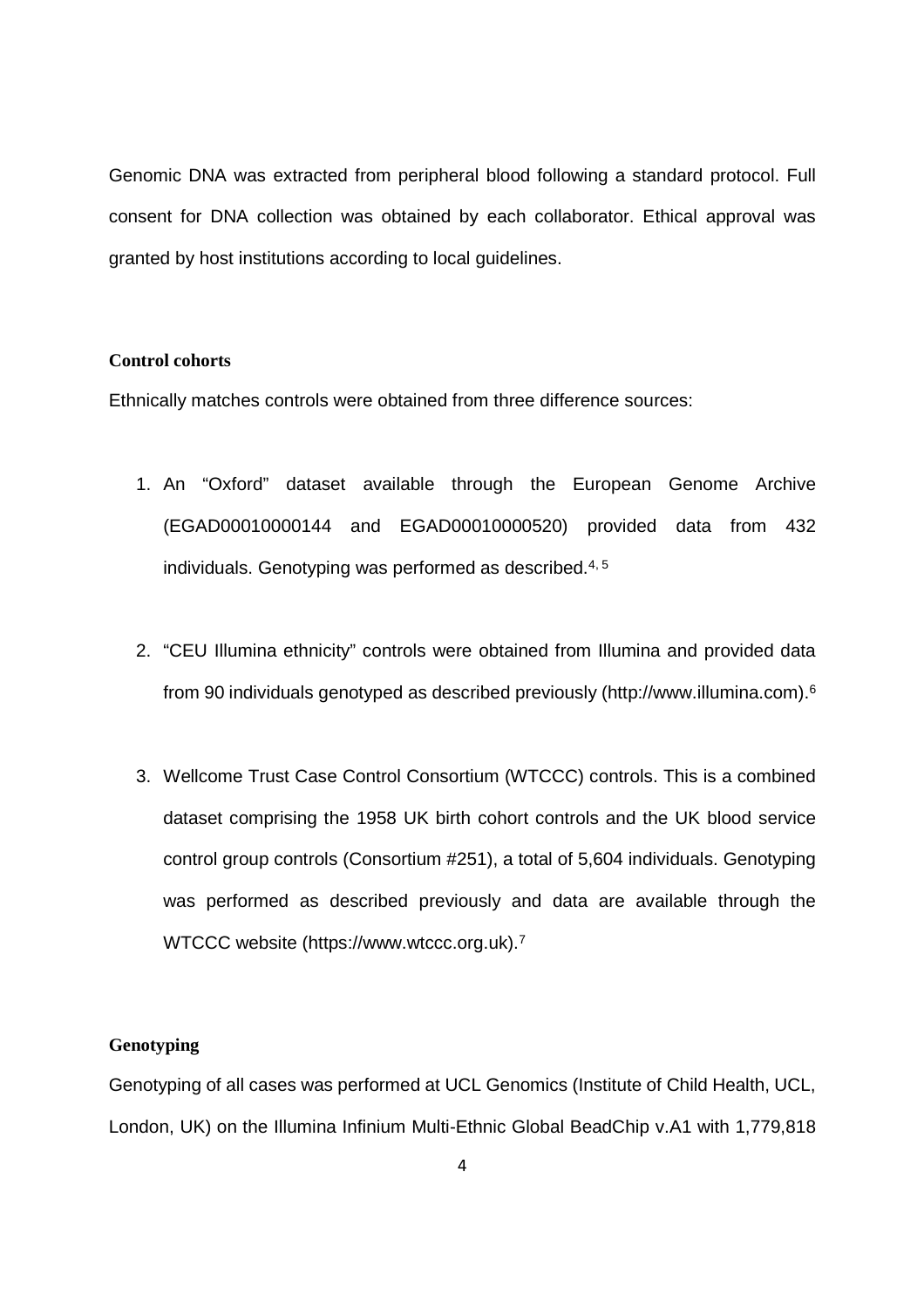markers. Sample processing was carried out in accordance with the Infinium HD Ultra Assay (Part # 15023140 Rev. A) protocol (Illumina Inc, San Diego, CA, USA). Briefly, 200ng DNA was whole genome amplified (37°C for 20 hours), fragmented (37ºC for 1 hour and 15 mins), precipitated and resuspended in hybridization buffer. Samples were hybridized onto Illumina array beadchips using a liquid handling robot (Freedom Evo, Tecan Ltd, Switzerland) and incubated at 48°C for 16 hours. Staining of the beadchips was also performed using a liquid handling robot (Freedom Evo, Tecan Ltd, Switzerland). Finally, the beadchips were scanned using the iScan scanner with autoloader (Illumina, San Diego, CA, USA). Data was collected in raw IDAT format.

#### **Post genotyping processing**

In-house software was utilized to re-encode genotypes uniformly to the genomic forward encoding scheme following internal quality control (QC) and matching to dbSNP, based on the genotyping chip manifest and excluding indels and CNV. The final number of markers for the case dataset was 1,565,259 of which 1,513,983 were autosomal.

#### **Quality control**

Standard procedures were used for QC of samples and markers.<sup>8</sup> In summary, QC per sample included removal of individuals with a call rate < 90%, removal of duplicates or related individuals (identity by descent (IBD) >0.1875), removal of samples with average identity by state distance (DST) (i.e., IBS distance (IBS2 + 0.5\*IBS1) / (N SNP pairs)) <0.66 and heterozygosity rates of more than three standard deviations below or above the mean for the overall samples. QC steps for samples and markers were carried out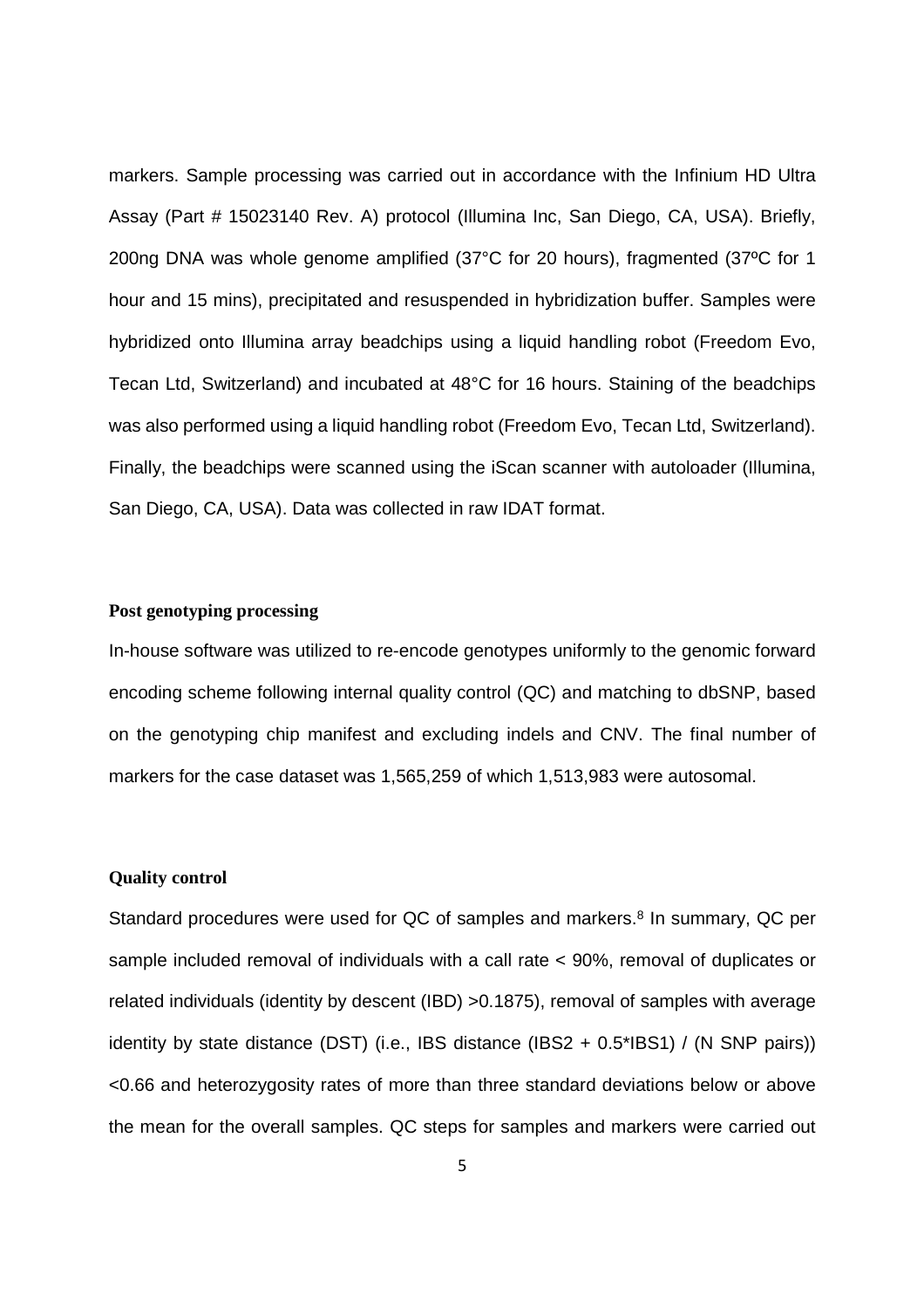independently in the cases and in each control dataset as genotyping had been performed on different SNP chips. The per sample and per SNP QC steps were subsequently repeated on the combined case-control set.

- For the cases (n=712), samples were removed because of call rate (CR) <90% (n=3), IBD  $>0.1875$  (n=58), average DST <0.66 (n=0) and heterogeneity  $>3SD$  (n=26). Remaining for principal component analysis (PCA) were 625 individuals.
- For the Oxford controls (n=432), samples were removed because of CR <90% (n=0), IBD  $>0.1875$  (n=6), average DST <0.66 (n=0) and heterogeneity  $>3SD$  (n=6). Remaining for PCA were 420 individuals.
- For the Illumina CEU controls (n=90), samples were removed because of CR <90% (n=0), IBD >0.1875 (n=30), average DST <0.66 (n=0) and heterogeneity >3SD (n=1). Remaining for PCA were 59 individuals.
- For the WTCCC controls (n=5604), samples were removed because of CR <90% (n=55), IBD  $>0.1875$  (n=67), average DST <0.66 (n=0) and heterogeneity  $>3SD$ (n=82). Remaining for PCA were 5400 individuals.

After QC of the samples, the total number of cases was 625 and the total number of combined controls was 5879.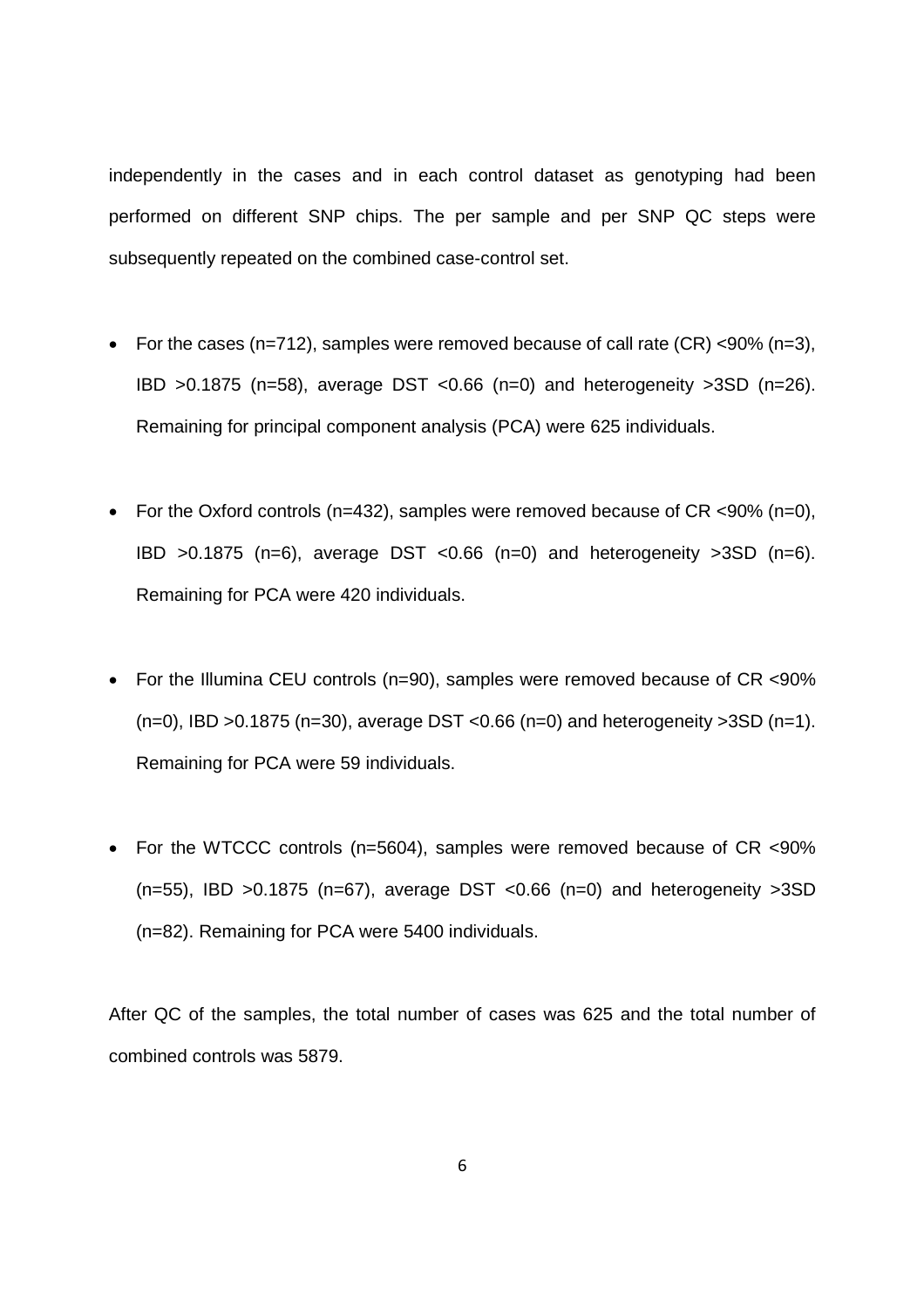QC for markers included the removal of markers with CR <99%, markers with more than one alternate allele and markers with a minor allele frequency of <1%.<sup>9</sup> Markers in the control datasets with a significant (p-value <0.001) deviation from Hardy-Weinberg equilibrium (HWE) were removed. For controls, QC per marker was performed on each dataset separately before the control datasets were combined.

- For the cases (autosomal markers n=1,512,983), markers were removed because of CR <99% (n=222,889), minor allele frequency (MAF) <1% (n=700,397) and multiallelic (n=0). Remaining were 669,943 markers.
- For the Oxford controls (autosomal markers n=653,959), markers were removed because of CR <99% (n=13,310), MAF <1% (n=67,724), multiallelic (n=0), HWE p<0.001 (n=2,889). Remaining were 571,616 markers.
- For the Illumina CEU controls (autosomal markers n=653,959), markers were removed because of CR <99% (n=79,777), MAF <1% (n=68,185), multiallelic (n=0), HWE p<0.001 (n=1,795). Remaining were 516,372 markers.
- For the WTCCC controls (autosomal markers n=1,025,437), markers were removed because of CR <99% (n=133,778), MAF <1% (n=135,992), multiallelic (n=0), HWE p<0.001 (n=16,941). Remaining were 788,849 markers.

The number of markers in the combined control dataset was 372,137.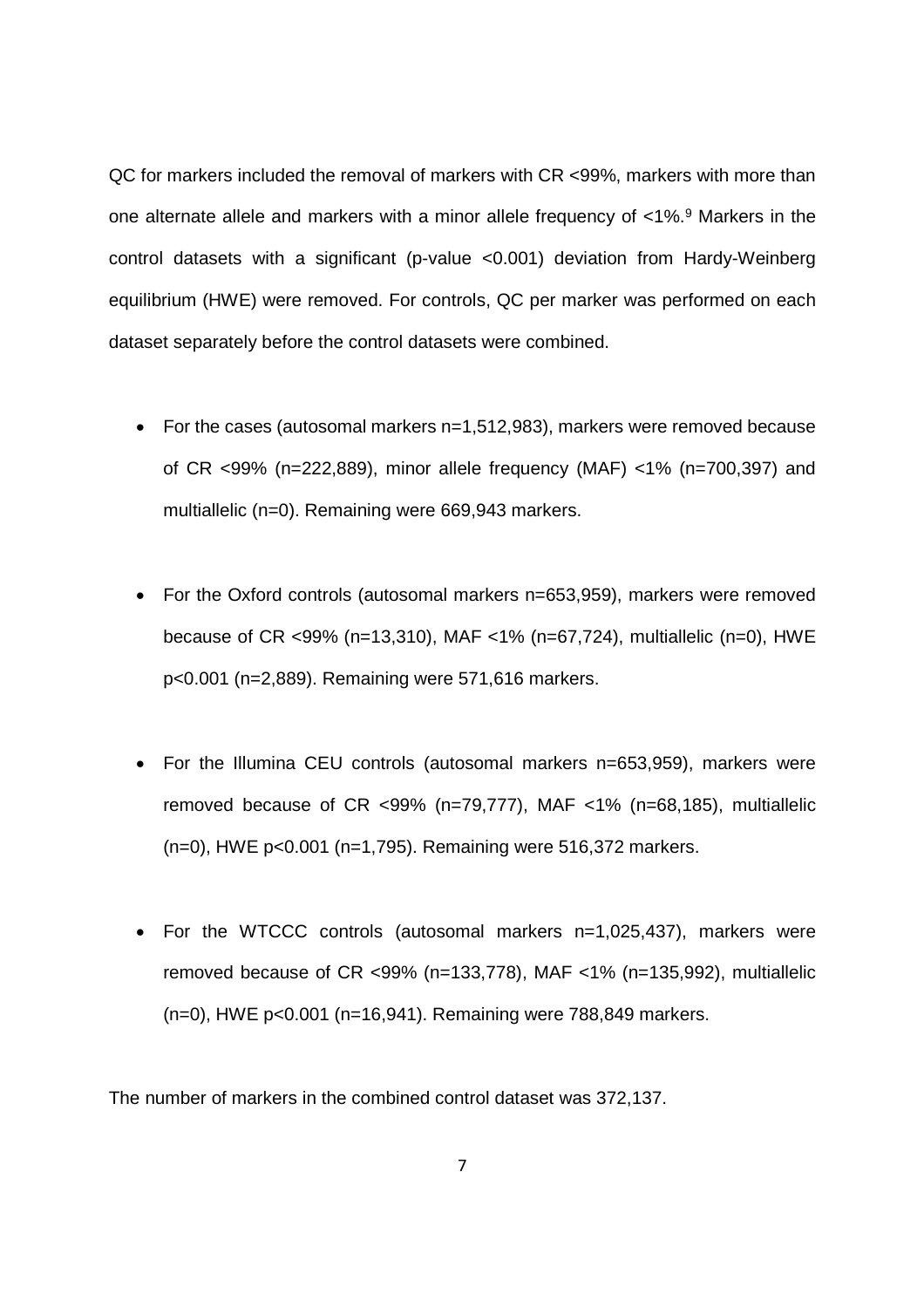After combining with the case dataset, data were available for 158,314 overlapping markers. Subsequently, QC was performed on the combined case-control dataset with HWE testing on controls only. The final number of markers in the combined dataset was 158,217.

Analysis was done using SNP & Variation Suite (SVS) v8.8.1 (Golden Helix Inc., Bozeman, MT, USA; www.goldenhelix.com).<sup>10</sup> The identification of duplicates and related individuals was undertaken using PRIMUS  $(https://primus.gs.washington.edu/primusweb/index.html)<sup>11</sup>$  following linkage disequilibrium (LD) pruning of markers.<sup>12</sup> LD pruning was performed in SVS using standard settings.

#### **Ancestry selection**

PCA was used to evaluate population stratification and to select individuals of European ancestry only. Analyses were performed in SVS using genotyped data after LD pruning. Based on the distribution of cases and controls along principal component axes, European ancestry outliers were visualized and those with a standard deviation >3 from the combined dataset (cases and controls) were excluded (Supplementary Figure 1).

After QC and ancestry selection, the final dataset comprised 422 cases and 5642 controls genotyped for 158,217 markers. PCA was repeated on the final dataset to retrieve eigenvectors for the first ten (based on manual inspection of Eigen values) principal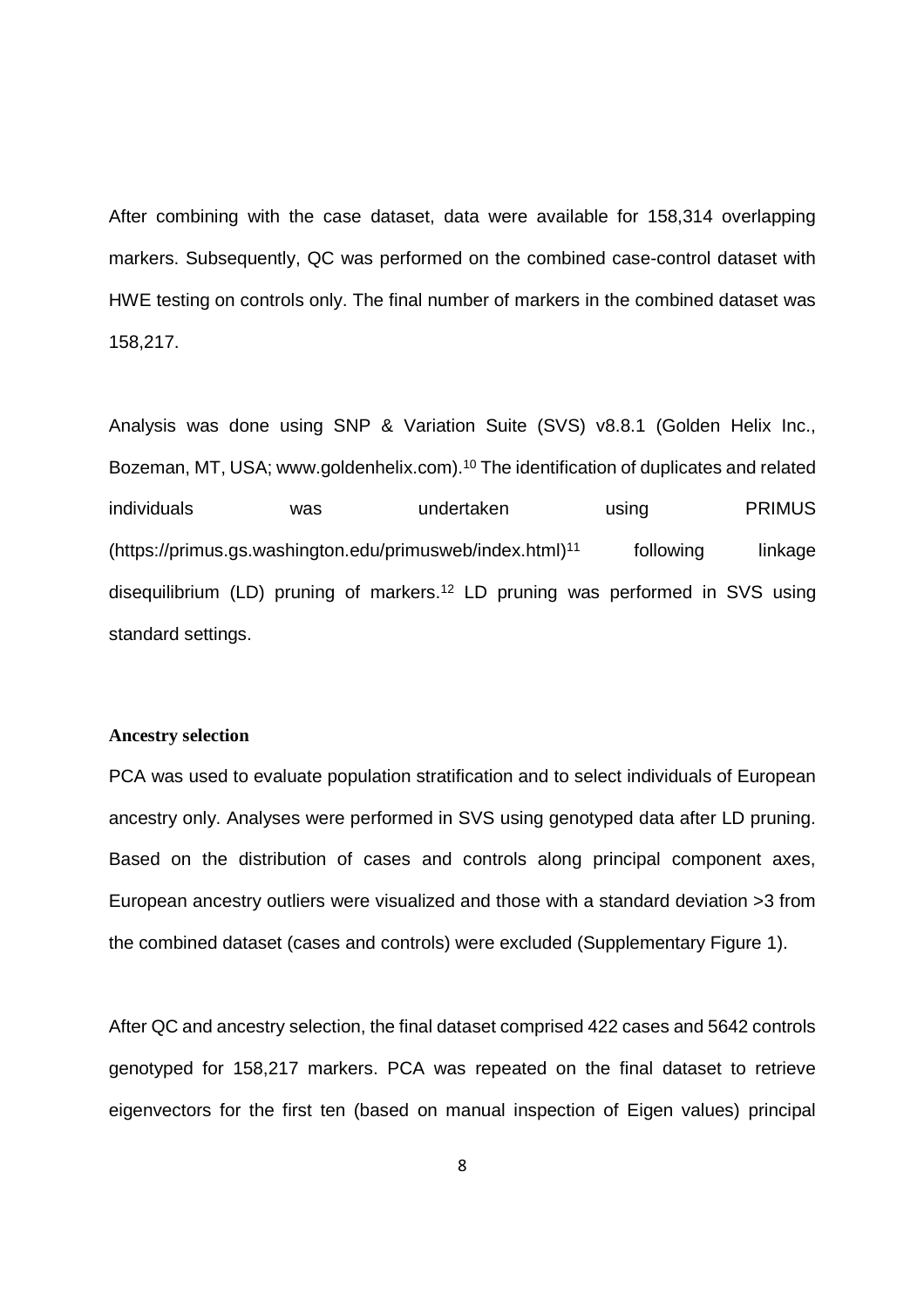components for use as covariates in the association analysis to adjust for finer resolution population substructure.

#### **Imputation**

Imputation analysis was performed using Beagle 5.0 (https://faculty.washington.edu/browning/beagle/beagle.html) with the 1000 Genomes Project Phase 3 data (version 5a) as a reference panel (ftp://ftp.1000genomes.ebi.ac.uk/vol1/ftp/release/20130502/).<sup>13</sup> Cases and controls were imputed together using only samples and markers passing the aforementioned stringent QC. Post imputation filter was performed using bcftools (https://samtools.github.io/bcftools/bcftools.html) to remove those markers with Dosage R-Squared (DR2) <80%. INDELS and markers with a MAF <1%, CR <99% and those showing significant deviation from HWE (p<0.001) in the control individuals were removed using PLINK v1.90 beta (https://www.cog-genomics.org/plink/1.9).<sup>14</sup> The final dataset included 5,216,266 markers and was imported into SVS for further analysis.

#### **GWAS methods and conditional analysis**

Genome-wide association analysis was performed only on those samples and markers which passed the stringent QC. For association analysis, a numerical association test under a logistic regression model was used. Association analysis was performed using both the best guess genotypes and using allelic dosages. The methods delivered comparable results and only those using the best guess genotypes are reported. The first ten principal components were included as covariates. The widely accepted p-value <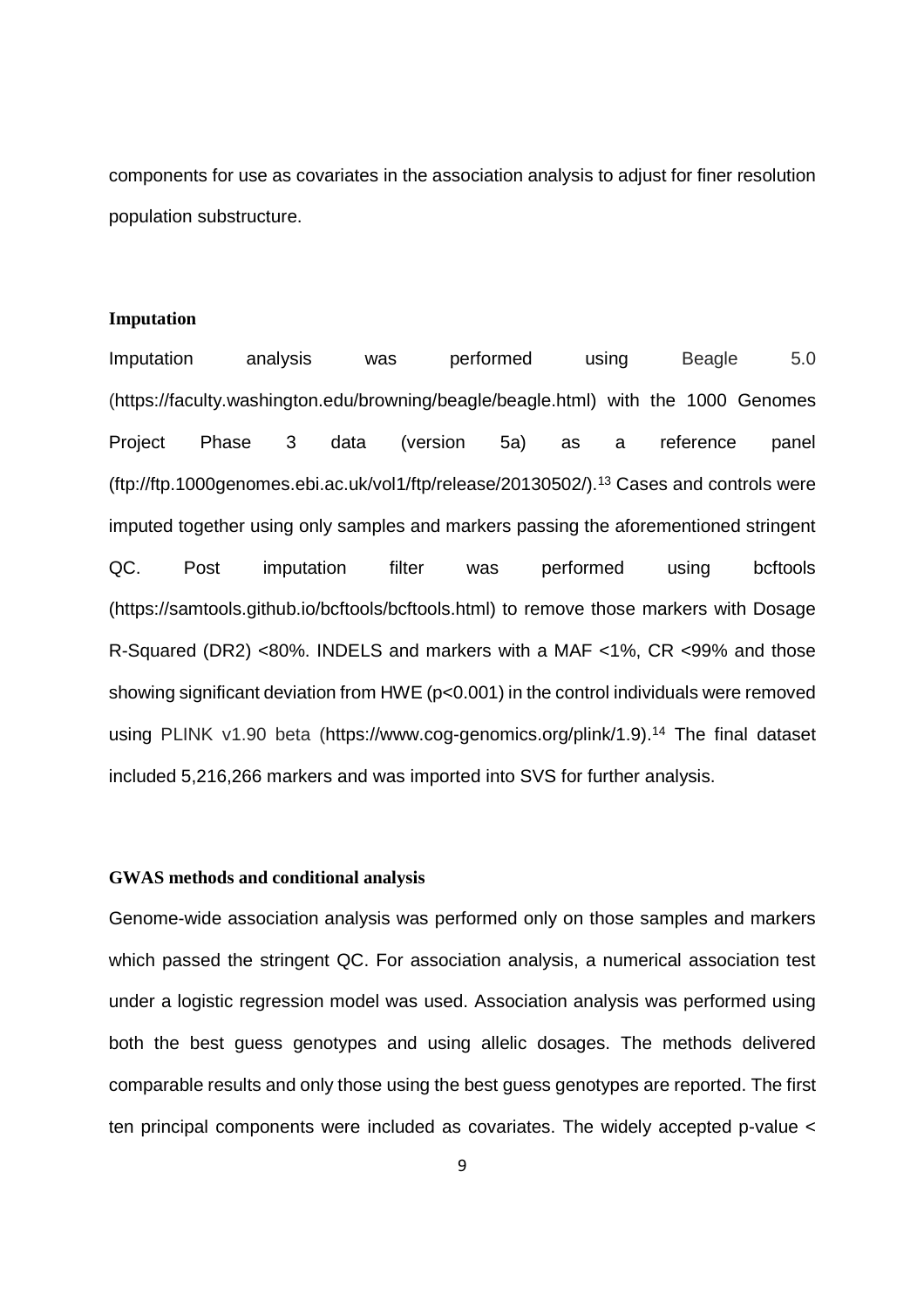$5.0x10^{-8}$  was used to declare genome-wide significance.<sup>15</sup> Association testing and the generation of the Manhattan plot were performed using SVS. The genomic inflation factor was calculated to quantify potential inflation of type I error due to stratification or technical artefacts. No substantial inflation was noted (lambda = 1.027).

Conditional analysis was performed using a numerical regression analysis model as per the discovery GWAS but incorporating the test SNP genotypes, in numerical form, as a covariate.

#### **HLA type imputing and association testing**

HLA imputation was performed using SNP2HLA v1.0.3 (http://software.broadinstitute.org/mpg/snp2hla/) with default parameters.<sup>16</sup> As input a subset of 1,189 SNPs from those selected for GWAS (post QC) and overlapping with the SNP2HLA imputation HapMap European reference dataset were used. Post imputation filtering included removal of imputed HLA types with a quality score R2<80%. A total of 100 HLA types were carried forward for further analysis. Logistic regression with adjustment for the first ten PCs of ancestry was used to test for association of each HLA allele with SSNS. If the higher resolution and lower resolution allele frequencies were the same in cases and controls, only the higher resolution results were reported. Conditional analysis of the lead HLA alleles was performed using a logistic regression model.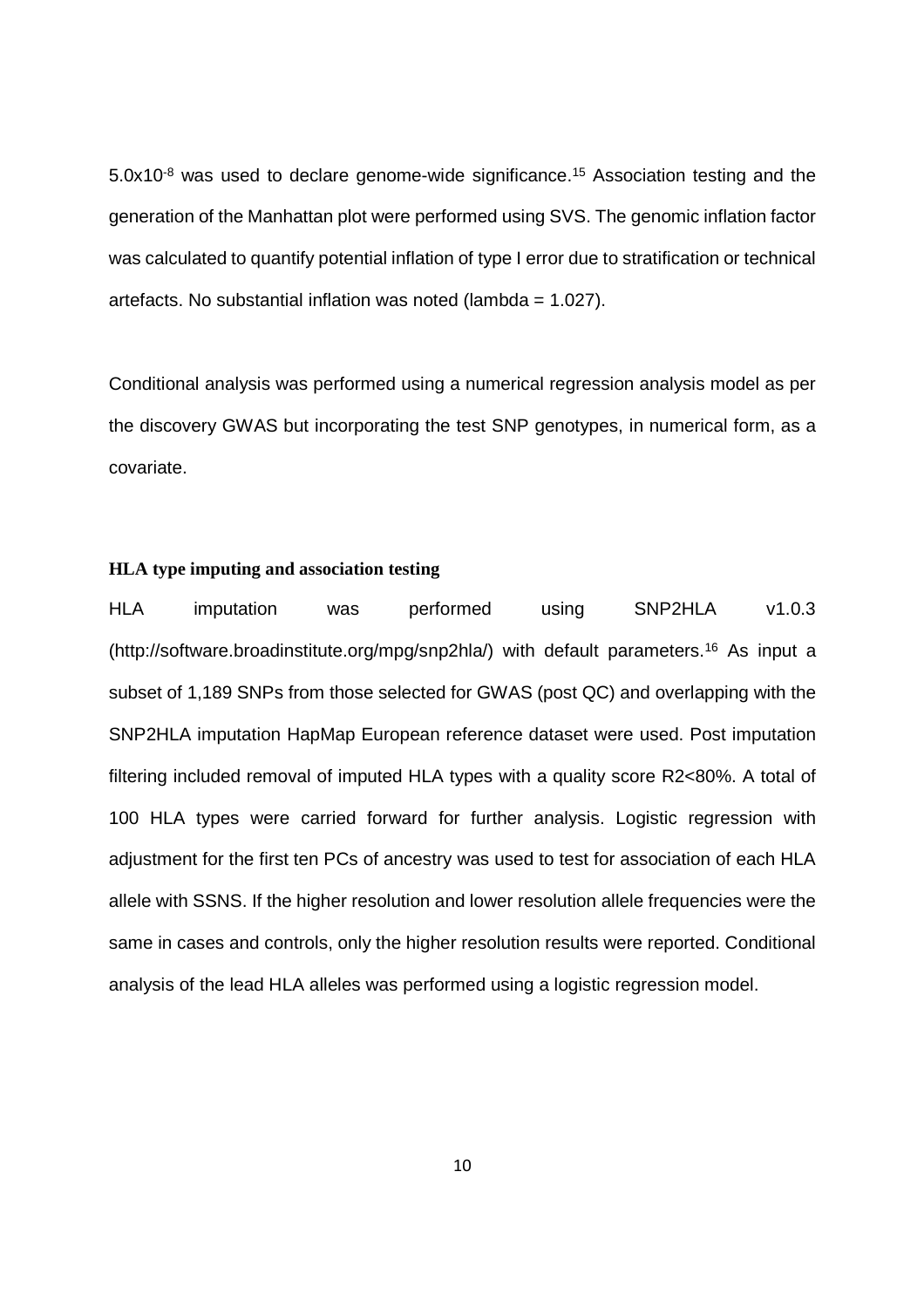#### **eQTL Analysis**

The following publicly available expression quantitative trait loci (eQTL) databases were queried (December 2018) to ascertain whether variants significantly associated with SSNS were known to influence the expression levels of corresponding gene products in multiple tissues: Gtex<sup>17</sup> (https://gtexportal.org/home/), eQTLgene<sup>18</sup> (http://www.eqtlgen.org), NephQTL<sup>19</sup> (http://nephqtl.org) and Human Kidney eQTL Atlas<sup>20</sup> (http://susztaklab.com/eqtl).

#### **Calculation of genetic risk scores**

Genetic risk scores were calculated using Mangrove software<sup>21</sup> (https://cran.rproject.org/web/packages/Mangrove/index.html) for all individuals based on their genotype at the two replicated loci using the odds ratios and allele frequency, using a logistic regression model. The proportion of phenotypic variation explained by the genetic risk score was calculated using Nagelkerke's pseudo  $R<sup>2</sup>$  with the fmsb package in R (https://cran.r-project.org/web/packages/fmsb/index.html).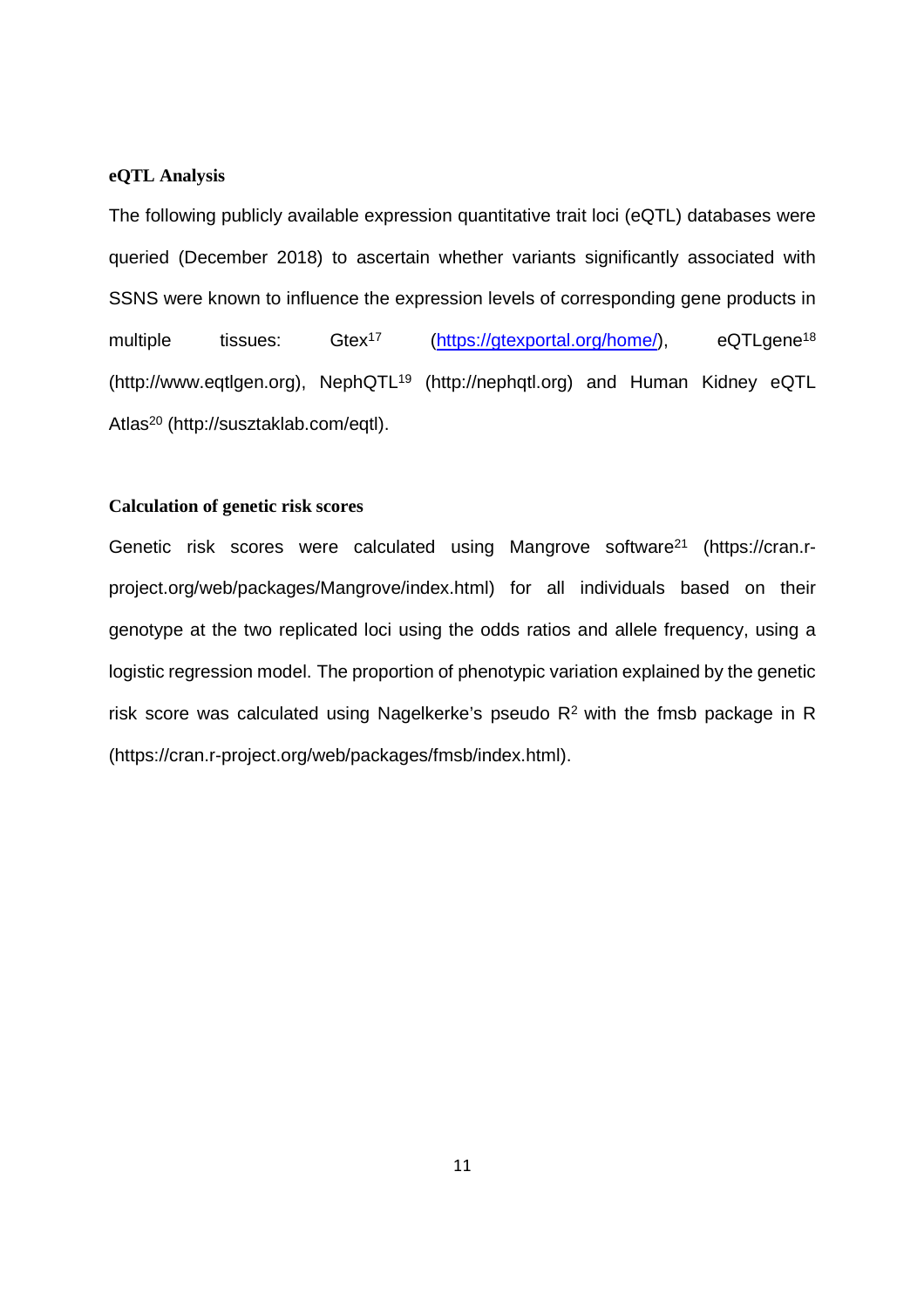## **Supplementary results**

#### **Conditional HLA analysis**

After conditioning on HLA-DQA1\*02:01 the strongest signal came from HLA-DQA1\*01 (P=1.24x10-31, OR=0.31, 95% CI=0.25-0.38). After conditioning on both, HLA-DQA1\*02:01 and HLA-DQA1\*01 only HLA-DQB1\*03:03 (P=1.22x10-8, OR=0.38, 95% CI=0.26-0.54) and HLA-DQB1\*03 (P=1.69x10<sup>-8</sup>, OR=0.64, 95% CI=0.55-0.75) remained independently significant.

#### **GWAS power calculation**

A power calculation was performed using the Michigan Genetic Association Study power calculator (https://csg.sph.umich.edu/abecasis/gas\_power\_calculator/index.html).<sup>22</sup> Comparing 422 cases with 5642 controls using alpha =  $5x10^{-8}$  under a multiplicative model, the power to detect association of an allele with a frequency of 0.1 in controls exceeds 0.8 at a genotype relative risk (GRR) of 1.6 and power to detect the effect of more common alleles exceeds 0.8 at smaller GRRs.

#### **Calculation of genetic risk scores**

We calculated that the two replicated loci (Chr 6p21.3 and 6q22.1) together explain approximately 11% of the risk of SSNS.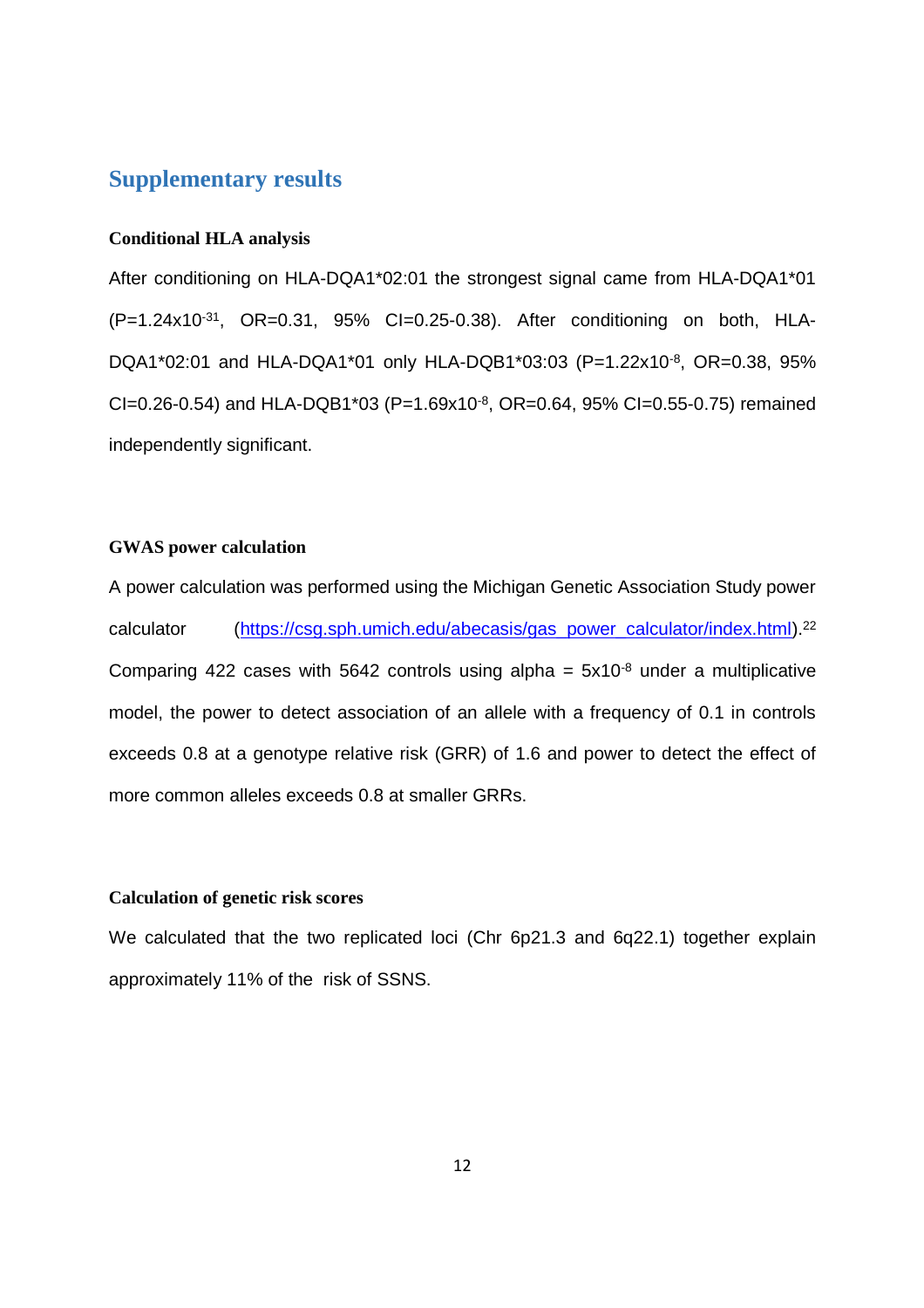## **Acknowledgements**

| <b>PREDNOS Trial Management Group</b>              |                                         |
|----------------------------------------------------|-----------------------------------------|
| Professor Nicholas Webb                            | Chief Investigator, Applicant           |
| <b>Central Manchester University Hospitals NHS</b> |                                         |
| <b>Foundation Trust</b>                            |                                         |
| (Royal Manchester Children's Hospital)             |                                         |
| Dr Richard Trompeter                               | Co-Chief Investigator, Co-Applicant     |
| Centre for Nephrology, University College, London  | Nephrology                              |
| Professor Keith Wheatley                           | Co-Applicant                            |
| University of Birmingham                           | <b>Clinical Trials</b>                  |
| (Cancer Research UK Clinical Trials Unit)          |                                         |
| Dr Carole Cummins                                  | Co-Applicant                            |
| University of Birmingham                           | <b>Clinical Trials &amp; Statistics</b> |
| (Institute of Applied Health Research)             |                                         |
| <b>Miss Natalie Ives</b>                           | Co-Applicant                            |
| University of Birmingham                           | <b>Clinical Trials &amp; Statistics</b> |
| (Birmingham Clinical Trials Unit)                  |                                         |
| Dr Emma Frew                                       | Co-Applicant                            |
| University of Birmingham                           | <b>Health Economics</b>                 |
| (Institute of Applied Health Research)             |                                         |

| <b>PREDNOS Trial Management and Day to Day Coordination</b> |                            |  |
|-------------------------------------------------------------|----------------------------|--|
| Birmingham Clinical Trials Unit, University of Birmingham   |                            |  |
| Elizabeth Brettell                                          | Team Leader                |  |
| Emma Barsoum                                                | Senior Trial Coordinator   |  |
| Helen Bodenham-Chilton                                      | <b>Trial Coordinator</b>   |  |
| Noreen Akhtar                                               | <b>Trial Administrator</b> |  |
| Charmaine Hunt (previously Meek)                            | Trial Administrator        |  |
| <b>Terry Hughes</b>                                         | Data Manager               |  |
| Adam Khan                                                   | Data Manager               |  |
| Nicholas Hilken                                             | Programming Team Leader    |  |
| Neil Winkles                                                | Senior Analyst Programmer  |  |
| Adrian Wilcockson                                           | Senior Analyst Programmer  |  |
| Mark Hunter                                                 | <b>Analyst Programmer</b>  |  |

| <b>PREDNOS Trial Statistics</b>                           |                               |
|-----------------------------------------------------------|-------------------------------|
| Birmingham Clinical Trials Unit, University of Birmingham |                               |
| Natalie Ives                                              | <b>Statistics Team Leader</b> |
| Rebecca Woolley                                           | Trial Statistician            |
| <b>Andrew Howman</b>                                      | <b>Trial Statistician</b>     |
| Natalie Marchevsky                                        | Statistician                  |

| <b>PREDNOS Trial Health Economics</b>  |                              |
|----------------------------------------|------------------------------|
| Emma Frew                              | <b>Health Economics Lead</b> |
| University of Birmingham               |                              |
| (Institute of Applied Health Research) |                              |
| <b>Tosin Lambe</b>                     | <b>Health Economics</b>      |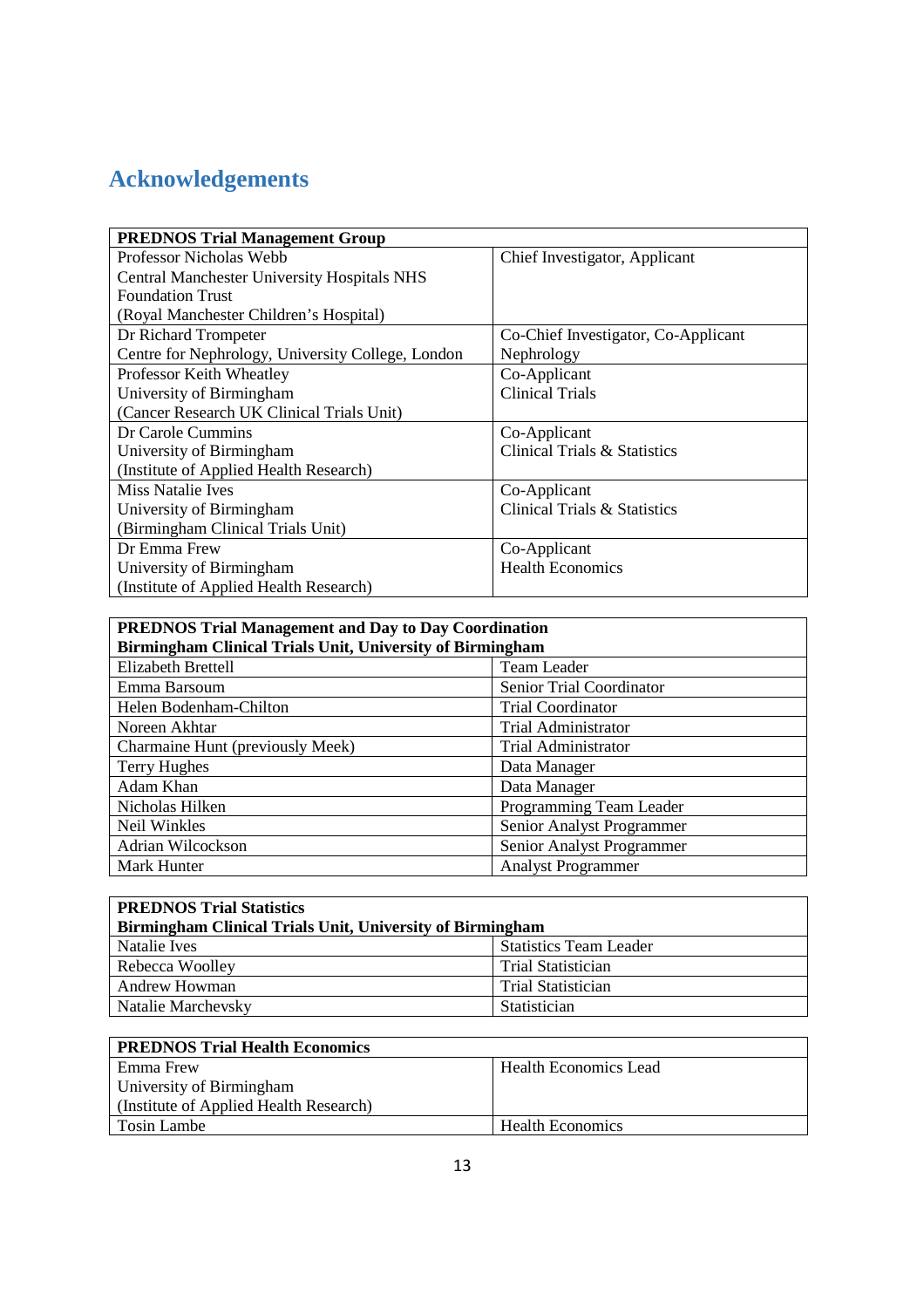| University of Birmingham                 |                                    |
|------------------------------------------|------------------------------------|
| (Institute of Applied Health Research)   |                                    |
| Associated Professor Billingsley Kaambwa | Health Economics (original Health) |
| <b>Flinders University</b>               | Economics Lead and co-applicant)   |
| (School of Medicine)                     |                                    |

| Participating centres and PREDNOS collaborative group members                           |                                             |  |
|-----------------------------------------------------------------------------------------|---------------------------------------------|--|
| <b>Abertawe Bro Morgannwg University Health Board</b>                                   |                                             |  |
| <b>Morriston Hospital</b>                                                               |                                             |  |
| Dr Michelle James-Ellison                                                               | Principal Investigator                      |  |
| <b>Hilary Marie Williams</b>                                                            | <b>Research Nurse</b>                       |  |
| <b>Airedale NHS Foundation Trust</b>                                                    |                                             |  |
| Airedale General Hospital                                                               |                                             |  |
| Dr Pronab Bala                                                                          | Principal Investigator                      |  |
| <b>Alder Hey Children's NHS Foundation Trust</b>                                        |                                             |  |
| Alder Hey Children's Hospital                                                           |                                             |  |
| Dr Caroline Jones                                                                       | Principal Investigator                      |  |
| Dr Richard Holt                                                                         | Clinician                                   |  |
| Dr Henry Morgan                                                                         | Clinician                                   |  |
| <b>Elizabeth Bailey</b>                                                                 | <b>Research Nurse</b>                       |  |
| Lauren Flanagan                                                                         | Data Manager                                |  |
| <b>Ashford and St Peter's Hospitals NHS Foundation Trust</b>                            |                                             |  |
| <b>St Peter's Hospital</b>                                                              |                                             |  |
| Dr Tariq Bhatti                                                                         | Principal Investigator                      |  |
| Dr Shailini Bahl                                                                        | Clinician                                   |  |
| Lorna Walding                                                                           | <b>Research Nurse</b>                       |  |
| <b>Barnsley Hospital NHS Foundation Trust</b>                                           |                                             |  |
| <b>Barnsley Hospital</b>                                                                |                                             |  |
| Dr Ezzedin Gouta                                                                        | Principal Investigator                      |  |
| Dr Rajeev Gupta                                                                         | Clinician                                   |  |
| Dr Diarmuid Kerrin                                                                      | Clinician                                   |  |
| <b>Barts Health NHS Trust</b>                                                           |                                             |  |
| Newham University Hospital, The Royal London Hospital, Whipps Cross University Hospital |                                             |  |
| Dr Ami Parikh                                                                           | Principal Investigator                      |  |
| Dr Ann Duthie                                                                           | Previous Principal Investigator; Clinician  |  |
|                                                                                         | (Whipps Cross University Hospital)          |  |
| Dr Nimze Gadong                                                                         | Previous Principal Investigator; Clinician  |  |
|                                                                                         | (Newham University Hospital)                |  |
| Dr Bahadur Anjum                                                                        | Clinician (Newham University Hospital)      |  |
| <b>Bessie Crone</b>                                                                     | <b>Research Nurse</b>                       |  |
| Hilarious De Jesus                                                                      | Research Nurse (The Royal London Hospital)  |  |
| Ivone Lancoma-Malcolm                                                                   | Research Nurse (Newham University Hospital) |  |
| Nicolene Plaatjies                                                                      | Research Nurse (Newham University Hospital, |  |
|                                                                                         | The Royal London Hospital)                  |  |
| <b>Basildon and Thurrock University Hospitals NHS Foundation Trust</b>                  |                                             |  |
| <b>Basildon University Hospital</b>                                                     |                                             |  |
| Dr Khorshid Khalifa                                                                     | Principal Investigator                      |  |
| <b>Belfast Health and Social Care Trust</b>                                             |                                             |  |
| The Royal Belfast Hospital for Sick Children                                            |                                             |  |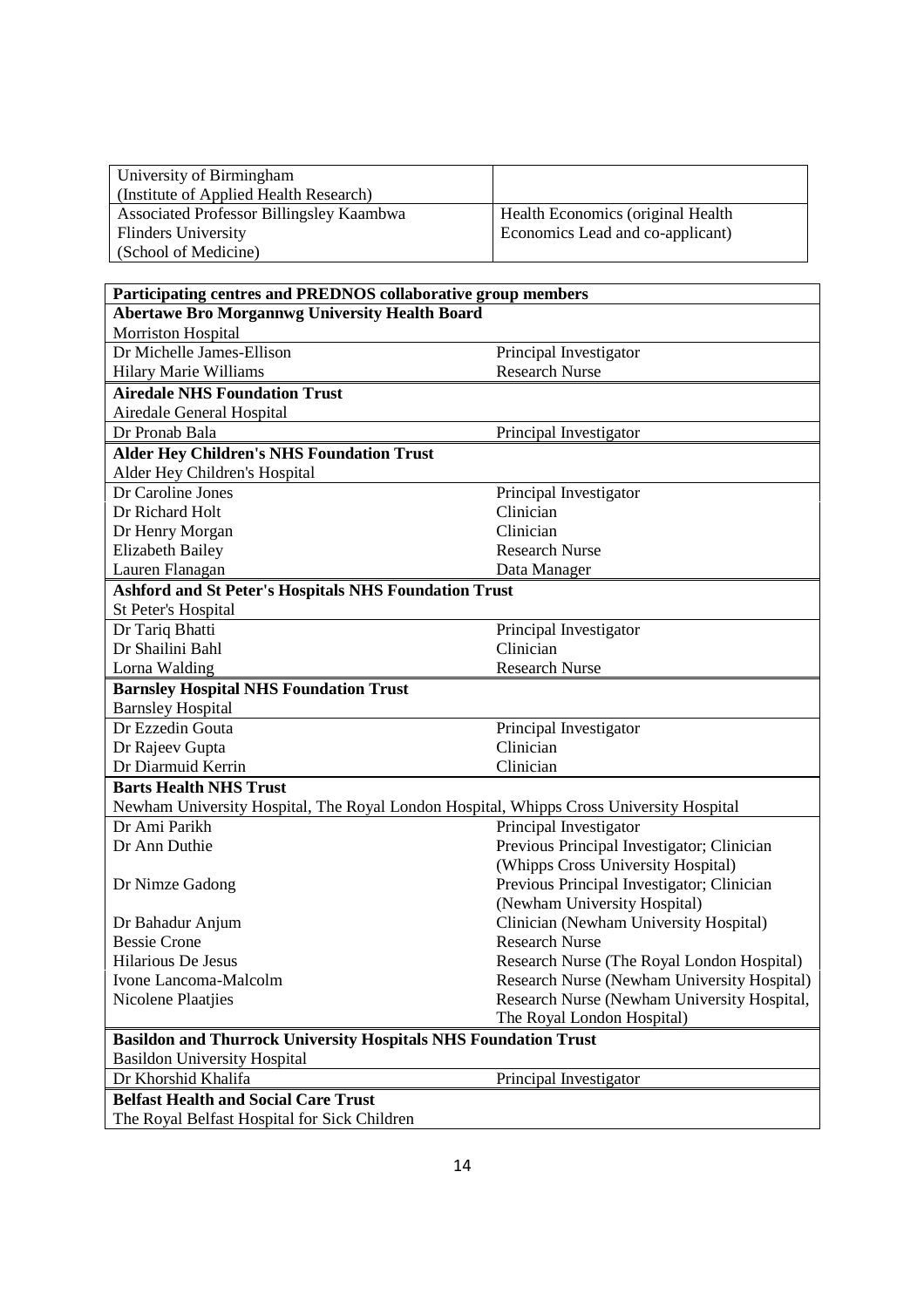| Dr Karl McKeever                                                    | Principal Investigator                                                           |
|---------------------------------------------------------------------|----------------------------------------------------------------------------------|
| Dr Grace McCall                                                     | Clinician                                                                        |
| Patricia McCreesh                                                   | <b>Research Nurse</b>                                                            |
| Muriel Millar                                                       | <b>Research Nurse</b>                                                            |
| <b>Betsi Cadwaladr University Health Board</b>                      |                                                                                  |
| Glan Clwyd Hospital, Ysbyty Gwynedd                                 |                                                                                  |
| Dr Markus Hesseling                                                 | Principal Investigator (Glan Clwyd Hospital)                                     |
| Dr Madalitso Kubwalo                                                | Principal Investigator (Ysbyty Gwynedd)                                          |
| <b>Annette Bolger</b>                                               | <b>Research Officer</b>                                                          |
| Lucie Hobson                                                        | <b>Research Nurse</b>                                                            |
| <b>Birmingham Women's and Children's NHS Foundation Trust</b>       |                                                                                  |
| Birmingham Children's Hospital                                      |                                                                                  |
| Dr David Milford                                                    | Principal Investigator                                                           |
| Dr Larissa Kerecuk                                                  | Clinician                                                                        |
| <b>Claire Norton</b>                                                | <b>Central Pharmacist</b>                                                        |
| Narinder Rahania<br>Helen Williamson                                | <b>Central Pharmacist</b>                                                        |
|                                                                     | <b>Central Pharmacist</b>                                                        |
| Fatima Bibi                                                         | <b>Central Pharmacy Clinical Trials Assistant</b><br>Central Pharmacy Technician |
| <b>Tracy Gazeley</b><br>Julie Williams                              | Central Pharmacy Technician                                                      |
| <b>Bolton NHS Foundation Trust</b>                                  |                                                                                  |
| Royal Bolton Hospital                                               |                                                                                  |
| Dr Fiona Watson                                                     | Principal Investigator                                                           |
| <b>Claire Abbot</b>                                                 | <b>Research Nurse</b>                                                            |
| <b>Bradford Teaching Hospitals NHS Foundation Trust</b>             |                                                                                  |
| <b>Bradford Royal Infirmary</b>                                     |                                                                                  |
| Dr Simon Frazer                                                     | Principal Investigator                                                           |
| Louise Akeroyd                                                      | <b>Research Nurse</b>                                                            |
| <b>Burton Hospitals NHS Foundation Trust</b>                        |                                                                                  |
| Queen's Hospital                                                    |                                                                                  |
| Dr Mansoor Ahmed                                                    | Principal Investigator                                                           |
| Dr Dominic Muogbo                                                   | Clinician                                                                        |
| Claire Backhouse                                                    | <b>Research Nurse</b>                                                            |
| Stephanie Boswell                                                   | <b>Research Nurse</b>                                                            |
| <b>Calderdale and Huddersfield NHS Foundation Trust</b>             |                                                                                  |
| Calderdale Royal Hospital, Huddersfield Royal Infirmary             |                                                                                  |
| Dr Eilean Crosbie                                                   | Principal Investigator                                                           |
| <b>Cambridge University Hospitals NHS Foundation Trust</b>          |                                                                                  |
| Addenbrooke's Hospital                                              |                                                                                  |
| Dr Peter Heinz                                                      | Principal Investigator                                                           |
| Dr Birgit Ulbrich                                                   | Clinician                                                                        |
| <b>Cardiff and Vales University Health Board</b>                    |                                                                                  |
| University Hospital of Wales                                        |                                                                                  |
| Dr Shivaram Hegde                                                   | Principal Investigator                                                           |
| Pauline Jones                                                       | <b>Research Nurse</b>                                                            |
| <b>Central Manchester University Hospitals NHS Foundation Trust</b> |                                                                                  |
| Royal Manchester Children's Hospital                                |                                                                                  |
| Professor Nicholas JA Webb                                          | Chief Investigator; Principal Investigator                                       |
| Dr Rachel Lennon                                                    | Clinician; Laboratory                                                            |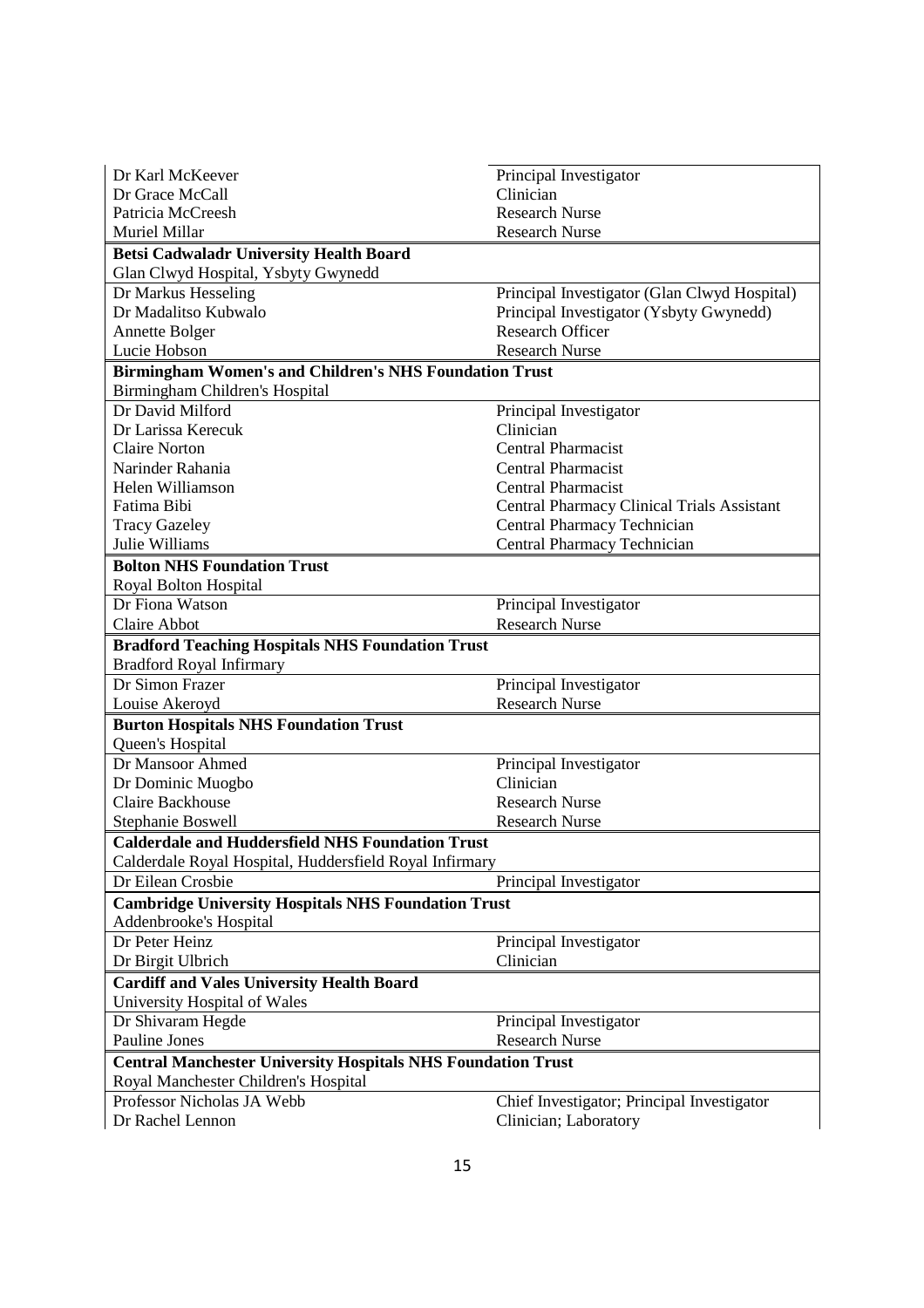| Dr Malcolm Lewis                                                       | Clinician                   |
|------------------------------------------------------------------------|-----------------------------|
| Dr Nicholas Plant                                                      | Clinician                   |
| Dr Mohan Shenoy                                                        | Clinician                   |
| Dr Shaila Sukthankar                                                   | Clinician                   |
| <b>Charlotte Bryant</b>                                                | <b>Research Coordinator</b> |
| Sarah Douglas                                                          | <b>Research Coordinator</b> |
| Helen Sumner                                                           | <b>Research Coordinator</b> |
| Jane Howell                                                            | <b>Research Nurse</b>       |
| <b>Chelsea and Westminster Hospital NHS Foundation Trust</b>           |                             |
| West Middlesex University Hospital                                     |                             |
| Dr Nour Elhadi                                                         | Principal Investigator      |
| <b>Irene Bishton</b>                                                   | <b>Research Nurse</b>       |
| <b>Chesterfield Royal Hospital NHS Foundation Trust</b>                |                             |
| <b>Chesterfield Royal Hospital</b>                                     |                             |
| Dr Oyekunle Ayonrinde                                                  | Principal Investigator      |
| <b>Colchester Hospital University NHS Foundation Trust</b>             |                             |
| <b>Colchester General Hospital</b>                                     |                             |
| Dr Andrea Turner                                                       | Principal Investigator      |
| Dr Jonathan Campbell                                                   | Clinician                   |
| Aine Turner                                                            | <b>Research Nurse</b>       |
| <b>Countess of Chester Hospital NHS Foundation Trust</b>               |                             |
| <b>Countess of Chester Hospital</b>                                    |                             |
| Dr John Gibbs                                                          | Principal Investigator      |
| Dr Elizabeth Newby                                                     | Clinician                   |
| Dr Satyanarayana Saladi                                                | Clinician                   |
| Dr Alison Timmis                                                       | Clinician                   |
| <b>Caroline Burchett</b>                                               | <b>Research Nurse</b>       |
| Sarah De-Beger                                                         | <b>Research Assistant</b>   |
| <b>County Durham and Darlington NHS Foundation Trust</b>               |                             |
| Darlington Memorial Hospital, University Hospital of North Durham      |                             |
| Dr Asha Nair                                                           | Principal Investigator      |
| Dr Antima Banerjee                                                     | Clinician                   |
| <b>Croydon Health Services NHS Trust</b>                               |                             |
| Croydon University Hospital                                            |                             |
| Dr Theo Fenton                                                         | Principal Investigator      |
| <b>Dartford and Gravesham NHS Trust</b>                                |                             |
| Darent Valley Hospital                                                 |                             |
| Dr Selwyn D'Costa                                                      | Principal Investigator      |
| <b>Derby Teaching Hospitals NHS Foundation Trust</b>                   |                             |
| Royal Derby Hospital                                                   |                             |
| Dr Richard Bowker                                                      | Principal Investigator      |
| Coral Smith                                                            | <b>Research Nurse</b>       |
| Vanessa Unsworth                                                       | <b>Research Nurse</b>       |
| <b>Doncaster and Bassetlaw Teaching Hospitals NHS Foundation Trust</b> |                             |
| Bassetlaw Hospital, Doncaster Royal Infirmary                          |                             |
| Dr Anuja Natarajan                                                     | Principal Investigator      |
| Dr Lai Men Wong                                                        | Clinician                   |
| <b>Dorset County Hospital NHS Foundation Trust</b>                     |                             |
| Dorset County Hospital                                                 |                             |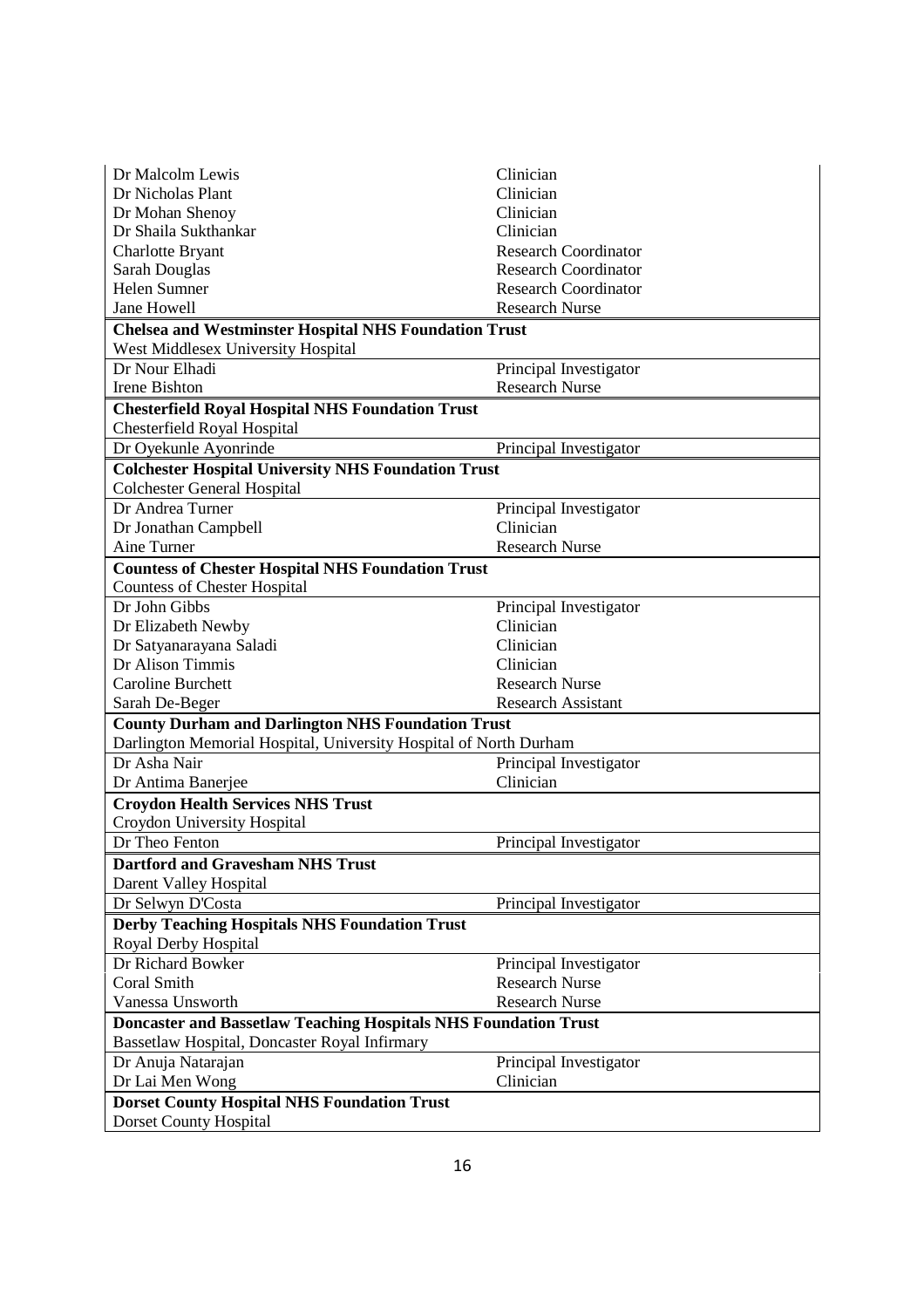| Dr Phil Parslow                                                       | Principal Investigator             |
|-----------------------------------------------------------------------|------------------------------------|
| <b>East and North Hertfordshire NHS Trust</b>                         |                                    |
| <b>Lister Hospital</b>                                                |                                    |
| Dr Vijay Kandala                                                      | Principal Investigator             |
| Dr Salman Imran                                                       | Previous Principal Investigator    |
| <b>East Cheshire NHS Trust</b>                                        |                                    |
| Macclesfield District General Hospital                                |                                    |
| Dr Surendran Chandrasekaran                                           | Principal Investigator             |
| Dr Sheng-Ang Ho                                                       | Previous Principal Investigator    |
| Dr Ignatius Losa                                                      | Clinician                          |
| Dr Katrina Marinaki                                                   | Clinician                          |
| Natalie Keenan                                                        | <b>Research Nurse</b>              |
| <b>Jessica Nichols</b>                                                | <b>Research Nurse</b>              |
| Joanne Shippey                                                        | <b>Research Nurse</b>              |
| <b>East Lancashire Hospitals NHS Trust</b>                            |                                    |
| Royal Blackburn Hospital                                              |                                    |
| Dr Javed Iqbal                                                        | Principal Investigator             |
| <b>Epsom and St Helier University Hospitals NHS Trust</b>             |                                    |
| <b>Epsom Hospital</b>                                                 |                                    |
| Dr Kirsty Watts                                                       | Principal Investigator             |
| <b>Frimley Health NHS Foundation Trust</b>                            |                                    |
| Wexham Park Hospital                                                  |                                    |
| Dr Angela Yannoulias                                                  | Principal Investigator             |
| Dr Zilla Huma                                                         | Previous Principal Investigator    |
| <b>Gloucestershire Hospitals NHS Foundation Trust</b>                 |                                    |
| Gloucestershire Royal Hospital                                        |                                    |
| Dr Adamu Sambo                                                        | Principal Investigator             |
| Dr Lyda Jadresic                                                      | Previous Principal Investigator    |
| <b>Susan Beames</b>                                                   | <b>Research Nurse</b>              |
| <b>Great Ormond Street Hospital for Children NHS Foundation Trust</b> |                                    |
| <b>Great Ormond Street Hospital</b>                                   |                                    |
| Professor Detlef Bockenhauer                                          | Principal Investigator; Laboratory |
| Dr Daljit Hothi                                                       | Previous Principal Investigator    |
| <b>Great Western Hospitals NHS Foundation Trust</b>                   |                                    |
| <b>Great Western Hospital</b>                                         |                                    |
| Dr Nick West                                                          | Principal Investigator             |
| Dr Helen Price                                                        | Previous Principal Investigator    |
| <b>Guy's and St Thomas' NHS Foundation Trust</b>                      |                                    |
| Evelina London Children's Hospital                                    |                                    |
| Dr Manish Sinha                                                       | Principal Investigator             |
| Emma Neal                                                             | <b>Research Nurse</b>              |
| <b>Elisabeth Reus</b>                                                 | <b>Research Nurse</b>              |
| Paula Sofocleous                                                      | <b>Research Nurse</b>              |
| <b>Harrogate and District NHS Foundation Trust</b>                    |                                    |
| Harrogate District Hospital                                           |                                    |
| Dr Ian Cannings                                                       | Principal Investigator             |
| <b>Homerton University Hospital NHS Foundation Trust</b>              |                                    |
| Homerton University Hospital                                          |                                    |
| Dr Rajiv Sood                                                         | Principal Investigator             |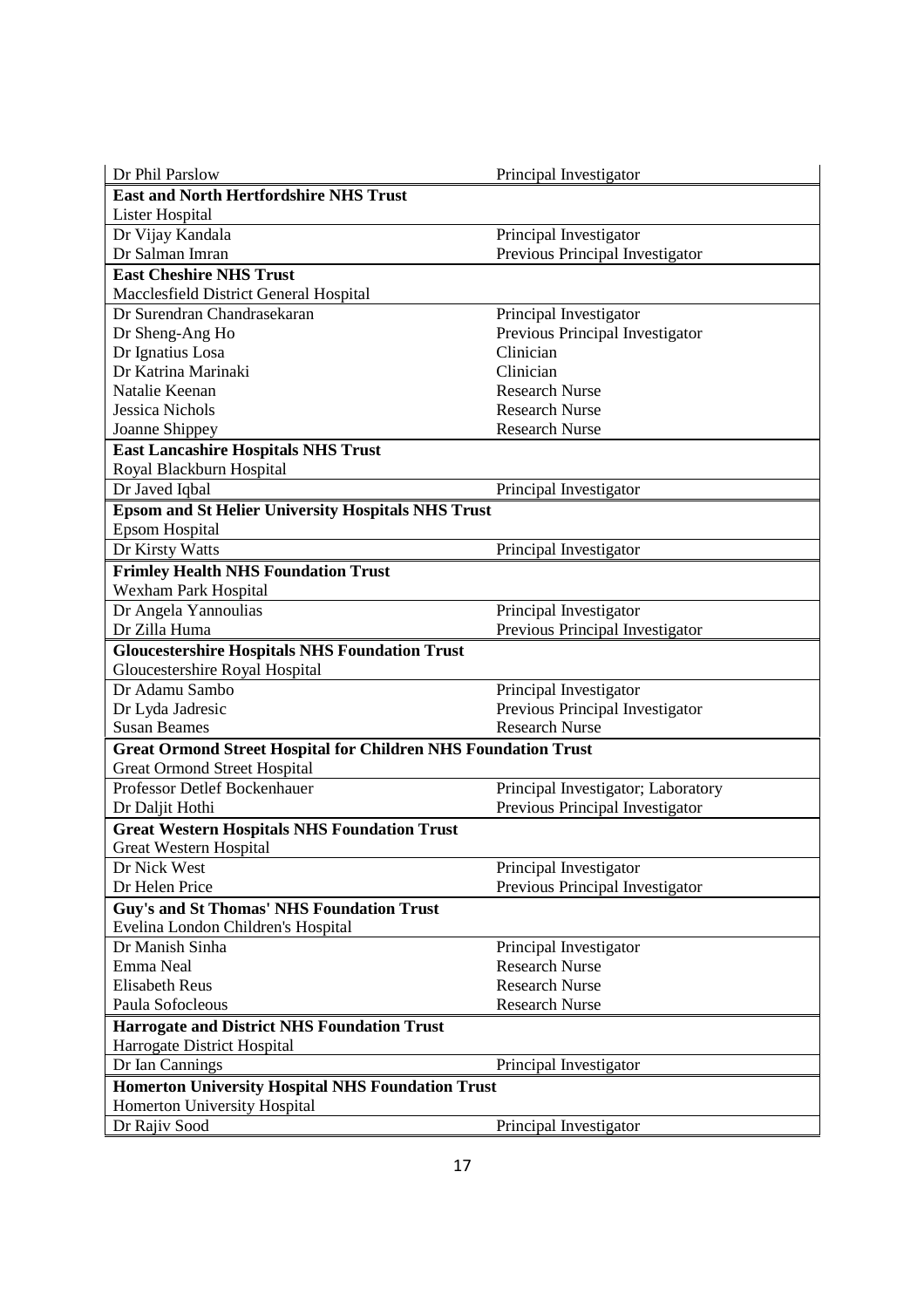| Hull and East Yorkshire Hospitals NHS Trust               |                                  |
|-----------------------------------------------------------|----------------------------------|
| Hull Royal Infirmary                                      |                                  |
| Dr Verghese Mathew                                        | Principal Investigator           |
| Dr Elsadeg Sharif                                         | Previous Principal Investigator  |
| <b>Kettering General Hospital NHS Foundation Trust</b>    |                                  |
| Kettering General Hospital                                |                                  |
| Dr Harsha Bilolikar                                       | Principal Investigator           |
| Sonia White                                               | <b>Research Nurse</b>            |
| <b>Kingston Hospital NHS Foundation Trust</b>             |                                  |
| Kingston Hospital                                         |                                  |
| Dr Titi Ayeni                                             | Principal Investigator           |
| <b>Lancashire Teaching Hospitals NHS Foundation Trust</b> |                                  |
| Royal Preston Hospital                                    |                                  |
| Dr Ruth O'Connor                                          | Principal Investigator           |
| <b>Luton and Dunstable Hospital NHS Foundation Trust</b>  |                                  |
| Luton and Dunstable University Hospital                   |                                  |
| Dr Michael Eisenhut                                       | Principal Investigator           |
| Dr Tomasz Rajkowski                                       | Clinician                        |
| Samantha Clough                                           | <b>Research Nurse</b>            |
| Rebecca Dixon                                             | <b>Research Nurse</b>            |
| Karen Reep                                                | <b>Research Nurse</b>            |
| <b>Maidstone and Tunbridge Wells NHS Trust</b>            |                                  |
| Maidstone Hospital, Tunbridge Wells Hospital              |                                  |
| Dr Krishnan Balasubramanian                               | Principal Investigator           |
| Dr Hamudi Kisat                                           | Clinician                        |
| <b>Medway NHS Foundation Trust</b>                        |                                  |
| Medway Maritime Hospital                                  |                                  |
| Dr Janette Cansick                                        | Principal Investigator           |
| <b>Mid Cheshire Hospitals NHS Foundation Trust</b>        |                                  |
| Leighton Hospital                                         |                                  |
| Dr Julie Ellison                                          | Principal Investigator           |
| Sally Smith                                               | <b>Research Nurse</b>            |
| Samantha Tapscott                                         | <b>Research Nurse</b>            |
| <b>NHS Ayrshire and Arran</b>                             |                                  |
| <b>University Hospital Crosshouse</b>                     |                                  |
| Dr Bridget Oates                                          | Principal Investigator           |
| Claire Bell                                               | <b>Research Nurse</b>            |
| <b>NHS Dumfries &amp; Galloway</b>                        |                                  |
| Dumfries and Galloway Royal Infirmary                     |                                  |
| Dr Rajendran Shyam                                        | Principal Investigator           |
| <b>NHS Fife</b>                                           |                                  |
| Victoria Hospital                                         |                                  |
| Dr Evelyn Menzies                                         | Principal Investigator           |
| Pamela Cruickshanks                                       | <b>Clinical Nurse Specialist</b> |
| <b>NHS Forth Valley</b>                                   |                                  |
| Forth Valley Royal Hospital                               |                                  |
| Dr John Schulga                                           | Principal Investigator           |
| <b>NHS Grampian</b>                                       |                                  |
| Royal Aberdeen Children's Hospital                        |                                  |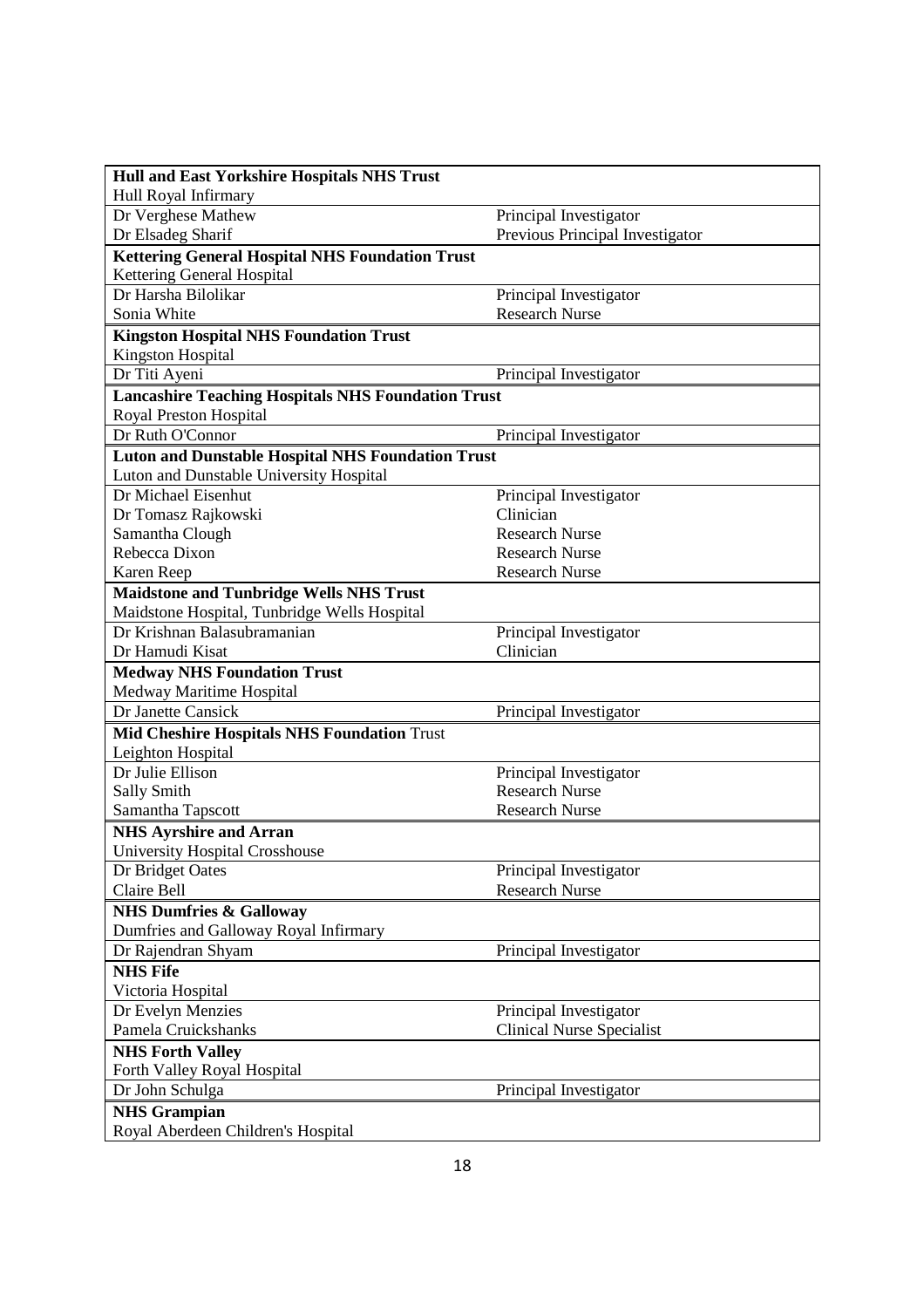| Dr Craig Oxley                                                | Principal Investigator                       |
|---------------------------------------------------------------|----------------------------------------------|
| <b>NHS Greater Glasgow and Clyde</b>                          |                                              |
| Royal Alexandra Hospital, Royal Hospital for Children         |                                              |
| Dr David Hughes                                               | Principal Investigator (Royal Hospital for   |
|                                                               | Children)                                    |
| Dr Amita Sharma                                               | Principal Investigator (Royal Alexandra      |
|                                                               | Hospital)                                    |
| Dr Leah Krischock                                             | Previous Principal Investigator (Royal       |
|                                                               | Hospital for Children)                       |
| Dr Jamie Houston                                              | Clinician (Royal Alexandra Hospital)         |
| Diane Carroll                                                 | Research Nurse (Royal Hospital for Children) |
| Sheryl Goddard                                                | Research Nurse (Royal Hospital for Children) |
| Elizabeth Waxman                                              | <b>Research Nurse</b>                        |
| <b>NHS Highland</b>                                           |                                              |
| Raigmore Hospital                                             |                                              |
| Dr Alan Webb                                                  | Principal Investigator                       |
| <b>NHS Lanarkshire</b>                                        |                                              |
| Wishaw General Hospital                                       |                                              |
| Dr Thin Thin Saing                                            | Principal Investigator                       |
| Dr Colin Cunningham                                           | Clinician                                    |
| Angela Brown                                                  | <b>Research Nurse</b>                        |
| Victoria Causer                                               | <b>Clinical Nurse Specialist</b>             |
| <b>NHS Lothian</b>                                            |                                              |
| Royal Hospital for Sick Children                              |                                              |
| Dr David Hughes                                               | Principal Investigator                       |
| Dr Sepideh Taheri                                             | Previous Principal Investigator              |
| Alyson Macdonald                                              | <b>Clinical Nurse Specialist</b>             |
| <b>Tracey McGregor</b>                                        | <b>Clinical Nurse Specialist</b>             |
| Emma Carson                                                   | <b>Research Nurse</b>                        |
| <b>Kay Riding</b>                                             | <b>Research Nurse</b>                        |
| Norfolk and Norwich University Hospitals NHS Foundation Trust |                                              |
| Norfolk and Norwich University Hospital                       |                                              |
| Dr Nandu Thalange                                             | Principal Investigator                       |
| Dr Chris Upton                                                | Previous Principal Investigator; Clinician   |
| Louisa Fear                                                   | <b>Research Nurse</b>                        |
| North Cumbria University Hospitals NHS Trust                  |                                              |
| Cumberland Infirmary                                          |                                              |
| Dr Glyn Jones                                                 | Principal Investigator                       |
| <b>North Tees and Hartlepool NHS Foundation Trust</b>         |                                              |
| University Hospital of North Tees                             |                                              |
| Dr Vijay Tandle                                               | Principal Investigator                       |
| Gabrielle Osborne                                             | <b>Research Nurse</b>                        |
| <b>North West Anglia NHS Foundation Trust</b>                 |                                              |
| Peterborough City Hospital                                    |                                              |
| Dr Mona Aslam                                                 | Principal Investigator                       |
| <b>Northampton General Hospital NHS Trust</b>                 |                                              |
| Northampton General Hospital                                  |                                              |
| Dr Imogen Norton                                              | Principal Investigator                       |
| <b>Northern Devon Healthcare NHS Trust</b>                    |                                              |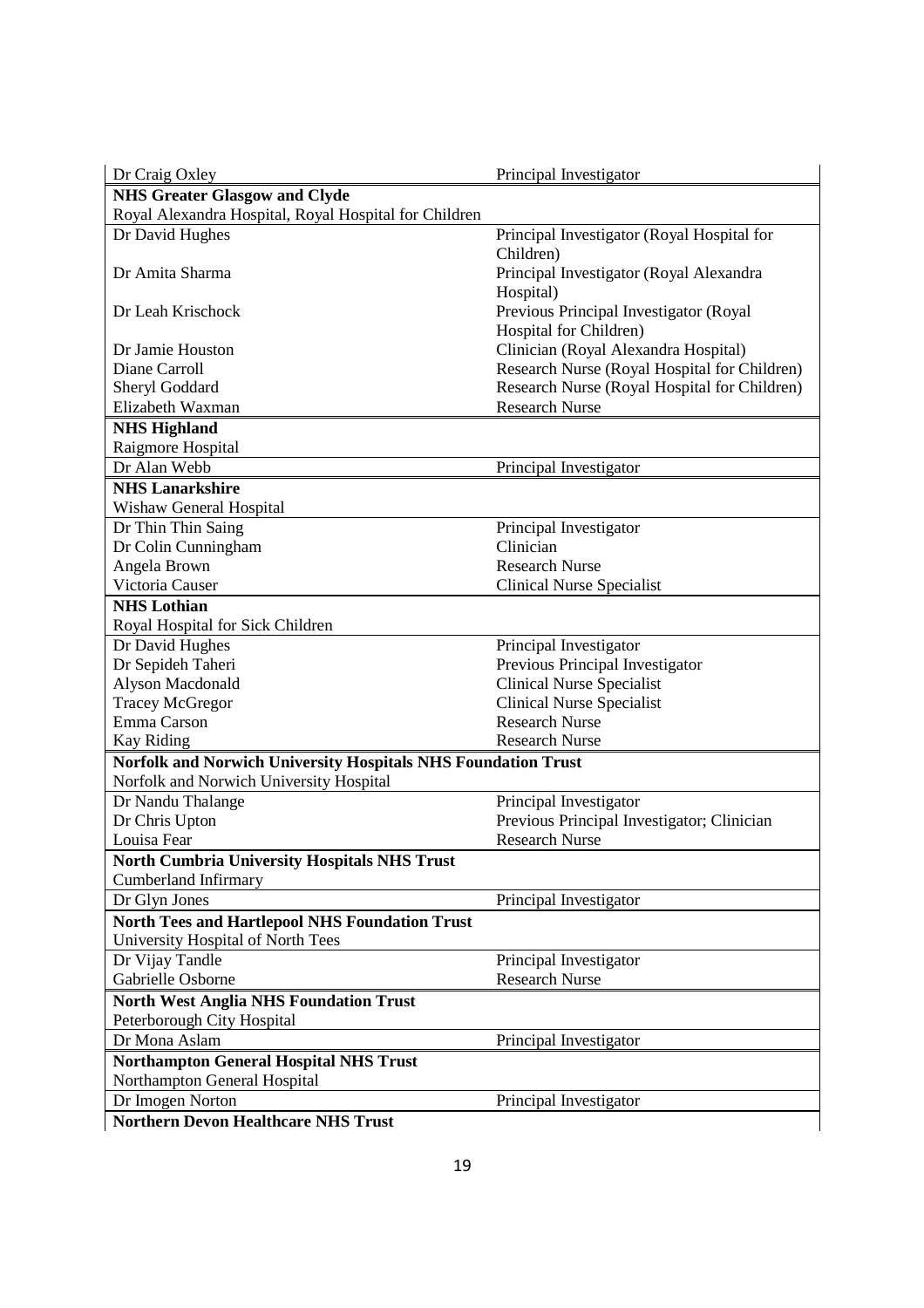| North Devon District Hospital                               |                                                           |  |  |  |
|-------------------------------------------------------------|-----------------------------------------------------------|--|--|--|
| Dr Dermot Dalton                                            | Principal Investigator                                    |  |  |  |
| Dr Andrew Arend                                             | Previous Principal Investigator                           |  |  |  |
| Dr Krishnakumar Thattakkat                                  | Previous Principal Investigator                           |  |  |  |
| <b>Northern Lincolnshire and Goole NHS Foundation Trust</b> |                                                           |  |  |  |
| Diana, Princess of Wales Hospital                           |                                                           |  |  |  |
| Dr Bukar Wobi                                               | Principal Investigator                                    |  |  |  |
| Dr Bemigho Etuwewe                                          | Clinician                                                 |  |  |  |
| Tara Walker                                                 | Data Manager                                              |  |  |  |
| Julie Browning                                              | <b>Research Nurse</b>                                     |  |  |  |
| Marjorie Carling                                            | <b>Research Nurse</b>                                     |  |  |  |
| Emma Killingbeck                                            | <b>Research Nurse</b>                                     |  |  |  |
| Dorothy Ryan                                                | <b>Research Nurse</b>                                     |  |  |  |
| Consolata Tsvangirai-Mahachi                                | <b>Research Nurse</b>                                     |  |  |  |
| <b>Nottingham University Hospitals NHS Trust</b>            |                                                           |  |  |  |
| Nottingham Children's Hospital<br>Dr Andrew Lunn            |                                                           |  |  |  |
|                                                             | Principal Investigator                                    |  |  |  |
| Dr Martin Christian                                         | Clinician                                                 |  |  |  |
| <b>Oxford University Hospitals NHS Foundation Trust</b>     |                                                           |  |  |  |
| John Radcliffe Hospital<br>Dr Janet Craze                   |                                                           |  |  |  |
|                                                             | Principal Investigator                                    |  |  |  |
| <b>Plymouth Hospitals NHS Trust</b>                         |                                                           |  |  |  |
| Derriford Hospital                                          |                                                           |  |  |  |
| Dr Catherine Derry<br>Dr Robert Jones                       | Principal Investigator<br>Previous Principal Investigator |  |  |  |
| Sarah-Jane Sharman                                          | <b>Research Nurse</b>                                     |  |  |  |
| Sally Harwood                                               | <b>Trial Administrator</b>                                |  |  |  |
| <b>Poole Hospital NHS Foundation Trust</b>                  |                                                           |  |  |  |
| Poole Hospital                                              |                                                           |  |  |  |
| Dr Steve Wadams                                             | Principal Investigator                                    |  |  |  |
| Heather Barham                                              | <b>Research Nurse</b>                                     |  |  |  |
| <b>Susan Power</b>                                          | <b>Research Nurse</b>                                     |  |  |  |
| <b>Portsmouth Hospitals NHS Trust</b>                       |                                                           |  |  |  |
| Queen Alexandra Hospital                                    |                                                           |  |  |  |
| Dr Catherine Tuffrey                                        | Principal Investigator                                    |  |  |  |
| Dr Simon Birch                                              | Clinician                                                 |  |  |  |
| Dr Judith Scanlan                                           | Clinician                                                 |  |  |  |
| Andrew Gribbin                                              | <b>Research Nurse</b>                                     |  |  |  |
| Sharon McCready                                             | <b>Research Nurse</b>                                     |  |  |  |
| <b>Royal Berkshire NHS Foundation Trust</b>                 |                                                           |  |  |  |
| Royal Berkshire Hospital                                    |                                                           |  |  |  |
| Dr Ann Gordon                                               | Principal Investigator                                    |  |  |  |
| Dr Gregory Boden                                            | Previous Principal Investigator                           |  |  |  |
| Susan Hallett                                               | <b>Research Nurse</b>                                     |  |  |  |
| <b>Royal Cornwall Hospitals NHS Trust</b>                   |                                                           |  |  |  |
| Royal Cornwall Hospital                                     |                                                           |  |  |  |
| Dr Chris Williams                                           | Principal Investigator                                    |  |  |  |
| Gillian Craig                                               | <b>Research Nurse</b>                                     |  |  |  |
| <b>Royal Devon and Exeter Hospital NHS Foundation Trust</b> |                                                           |  |  |  |

**Royal Devon and Exeter Hospital NHS Foundation Trust**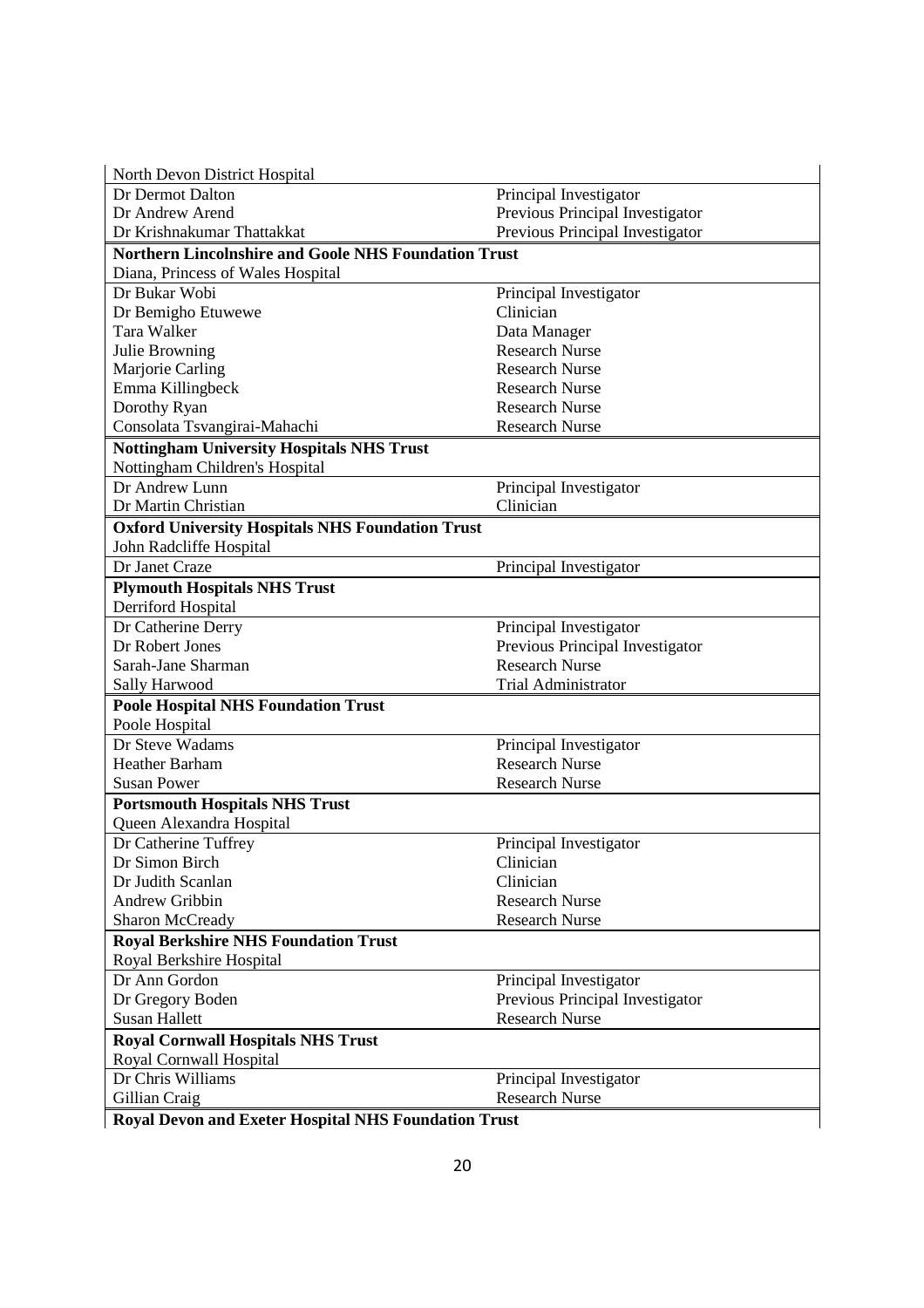| Royal Devon and Exeter-Wonford Hospital                          |                                 |  |  |
|------------------------------------------------------------------|---------------------------------|--|--|
| Dr Hannah Cottis                                                 | Principal Investigator          |  |  |
| Dr Vaughan Lewis                                                 | Previous Principal Investigator |  |  |
| Dr Christine McMillan                                            | Clinician                       |  |  |
| Dr Nigel Osborne                                                 | Clinician                       |  |  |
| Caroline Harrill                                                 | <b>Research Nurse</b>           |  |  |
| <b>Suzanne Wilkins</b>                                           | <b>Research Nurse</b>           |  |  |
| <b>Royal Free London NHS Foundation Trust</b>                    |                                 |  |  |
| Royal Free Hospital (non-recruiting centre)                      |                                 |  |  |
| Professor Robert Kleta                                           | Laboratory                      |  |  |
| <b>Royal United Hospitals Bath NHS Foundation Trust</b>          |                                 |  |  |
| Royal United Hospital                                            |                                 |  |  |
| Dr Lynn Diskin                                                   | Principal Investigator          |  |  |
| Dr Amanda Billson                                                | Previous Principal Investigator |  |  |
| <b>Alison Barratt</b>                                            | <b>Research Nurse</b>           |  |  |
| <b>Sheffield Children's NHS Foundation Trust</b>                 |                                 |  |  |
| Sheffield Children's Hospital                                    |                                 |  |  |
| Dr Gail Moss                                                     | Principal Investigator          |  |  |
| <b>Sherwood Forest Hospitals NHS Foundation Trust</b>            |                                 |  |  |
| King's Mill Hospital                                             |                                 |  |  |
| Dr Simon Rhodes                                                  | Principal Investigator          |  |  |
| Anna Coupe                                                       | <b>Research Officer</b>         |  |  |
| <b>Caroline Moulds</b>                                           | <b>Research Nurse</b>           |  |  |
| <b>Southern Health and Social Care Trust</b>                     |                                 |  |  |
| Craigavon Area Hospital                                          |                                 |  |  |
| Michael Smith                                                    | Principal Investigator          |  |  |
| Sara Gilpin                                                      | <b>Research Nurse</b>           |  |  |
| <b>Judith Ratcliffe</b>                                          | <b>Research Nurse</b>           |  |  |
| <b>Southport and Ormskirk Hospital NHS Trust</b>                 |                                 |  |  |
| <b>Ormskirk and District General Hospital</b>                    |                                 |  |  |
| Dr Sharryn Gardner                                               | Principal Investigator          |  |  |
| <b>St Helens and Knowsley Teaching Hospitals NHS Trust</b>       |                                 |  |  |
| <b>Whiston Hospital</b>                                          |                                 |  |  |
| Dr Lakshmi Chilukuri                                             | Principal Investigator          |  |  |
| <b>Stockport NHS Foundation Trust</b>                            |                                 |  |  |
| <b>Stepping Hill Hospital</b>                                    |                                 |  |  |
| Dr Chris Cooper                                                  | Principal Investigator          |  |  |
| Sara Bennett                                                     | <b>Research Nurse</b>           |  |  |
| <b>Tameside and Glossop Integrated Care NHS Foundation Trust</b> |                                 |  |  |
| Tameside Hospital                                                |                                 |  |  |
| Dr Anjali Petkar                                                 | Principal Investigator          |  |  |
| Dr Ahsan Ul-Haq                                                  | Clinician                       |  |  |
| Gill Waring                                                      | <b>Research Nurse</b>           |  |  |
| <b>Taunton and Somerset NHS Foundation Trust</b>                 |                                 |  |  |
| Musgrove Park Hospital                                           |                                 |  |  |
| Dr Rebecca Mann                                                  | Principal Investigator          |  |  |
| Nicola Thorne                                                    | <b>Research Nurse</b>           |  |  |
| The Dudley Group NHS Foundation Trust                            |                                 |  |  |
| <b>Russells Hall Hospital</b>                                    |                                 |  |  |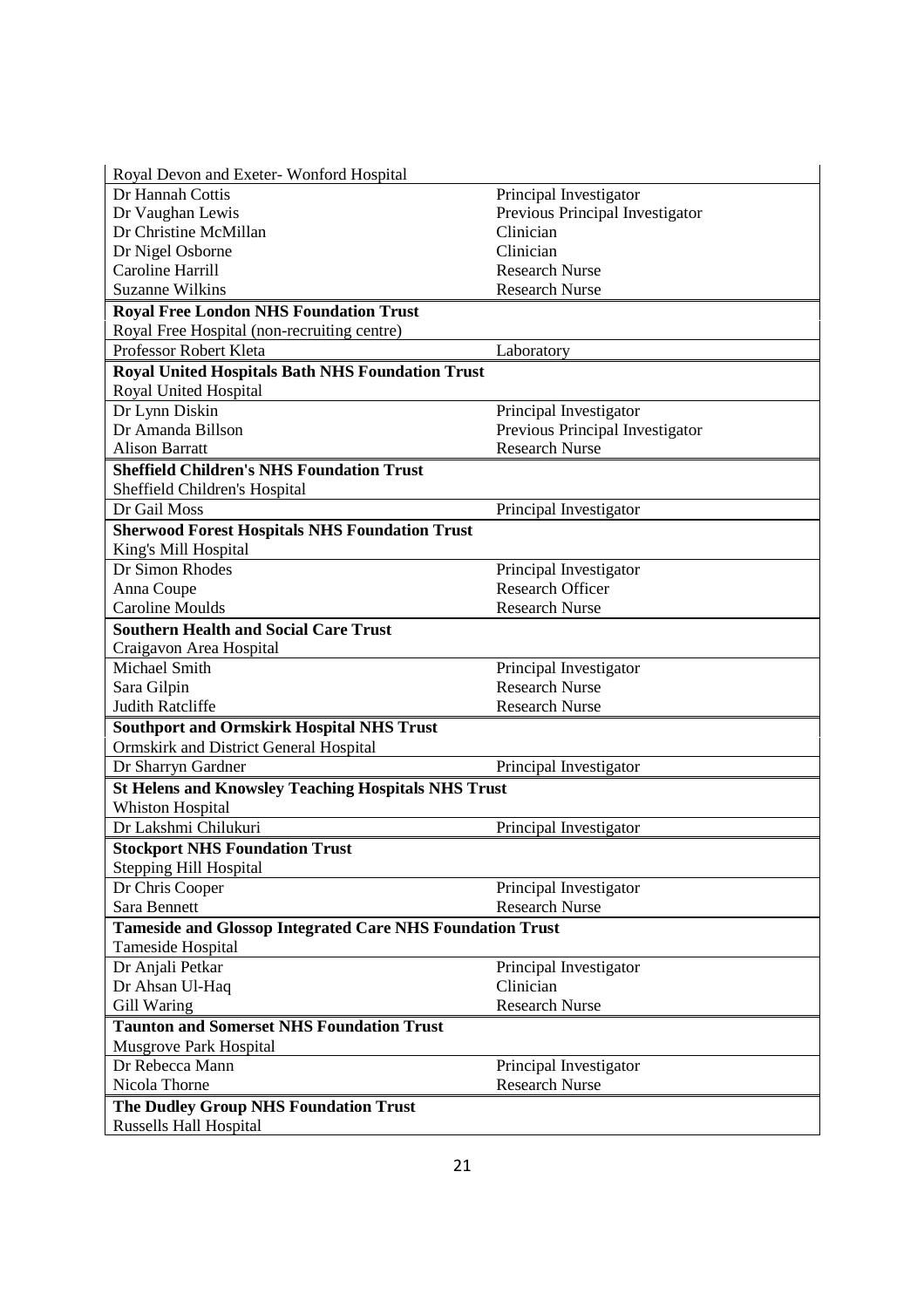| Dr Zala Ibrahim                                               | Principal Investigator                           |  |  |  |  |
|---------------------------------------------------------------|--------------------------------------------------|--|--|--|--|
| The Ipswich Hospital NHS Trust                                |                                                  |  |  |  |  |
| Ipswich Hospital                                              |                                                  |  |  |  |  |
| Dr Jackie Buck                                                | Principal Investigator                           |  |  |  |  |
| Deborah Beeby                                                 | <b>Research Nurse</b>                            |  |  |  |  |
| The Leeds Teaching Hospitals NHS Trust                        |                                                  |  |  |  |  |
| Leeds General Infirmary                                       |                                                  |  |  |  |  |
| Dr Eric Finlay<br>Principal Investigator                      |                                                  |  |  |  |  |
| Majorie Allen                                                 | <b>Research Nurse</b>                            |  |  |  |  |
| Rebecca Mottram                                               | <b>Research Nurse</b>                            |  |  |  |  |
| The Mid Yorkshire Hospitals NHS Trust                         |                                                  |  |  |  |  |
| Dewsbury and District Hospital, Pinderfields Hospital         |                                                  |  |  |  |  |
| Dr Kathryn Deakin                                             | Principal Investigator                           |  |  |  |  |
| The Newcastle upon Tyne Hospitals NHS Foundation Trust        |                                                  |  |  |  |  |
| Great North Children's Hospital                               |                                                  |  |  |  |  |
| Dr Sally Johnson                                              | Principal Investigator                           |  |  |  |  |
| Dr Yincent Tse                                                | Clinician                                        |  |  |  |  |
| Kathryn Bell                                                  | <b>Research Nurse</b>                            |  |  |  |  |
| Denise Chisholm                                               | <b>Clinical Nurse Specialist</b>                 |  |  |  |  |
| The Pennine Acute Hospitals NHS Trust                         |                                                  |  |  |  |  |
| North Manchester General Hospital, The Royal Oldham Hospital  |                                                  |  |  |  |  |
| Dr Beena Padmakumar                                           | Principal Investigator                           |  |  |  |  |
| Dr Talaivirichan Magadevan                                    | <b>Clinician (North Manchester General</b>       |  |  |  |  |
|                                                               | Hospital)                                        |  |  |  |  |
| The Queen Elizabeth Hospital King's Lynn NHS Foundation Trust |                                                  |  |  |  |  |
| Queen Elizabeth Hospital                                      |                                                  |  |  |  |  |
| Dr Mandy Hughes                                               | Principal Investigator                           |  |  |  |  |
|                                                               |                                                  |  |  |  |  |
| Dr Susan Rubin                                                | Previous Principal Investigator                  |  |  |  |  |
| Amy Frary                                                     | <b>Research Nurse</b>                            |  |  |  |  |
| <b>The Rotherham NHS Foundation Trust</b>                     |                                                  |  |  |  |  |
| Rotherham Hospital                                            |                                                  |  |  |  |  |
| Dr Sanjay Suri                                                | Principal Investigator                           |  |  |  |  |
| Dr Sherif El-Refee                                            | Previous Principal Investigator                  |  |  |  |  |
| Dr Christine Harrison                                         | Clinician                                        |  |  |  |  |
| The Royal Wolverhampton NHS Trust                             |                                                  |  |  |  |  |
| Cannock Chase Hospital, New Cross Hospital                    |                                                  |  |  |  |  |
| Dr Karen Davies                                               | Principal Investigator                           |  |  |  |  |
| Sharon Kempson                                                | <b>Research Nurse</b>                            |  |  |  |  |
| The Shrewsbury and Telford Hospital NHS Trust                 |                                                  |  |  |  |  |
| Princess Royal Hospital, Royal Shrewsbury Hospital            |                                                  |  |  |  |  |
| Dr Naeem Ayub                                                 | Principal Investigator                           |  |  |  |  |
| <b>United Lincolnshire Hospitals NHS Trust</b>                |                                                  |  |  |  |  |
| Lincoln County Hospital, Pilgrim Hospital                     |                                                  |  |  |  |  |
| Dr Sourabh Mukhopadhyay                                       | Principal Investigator (Lincoln County           |  |  |  |  |
|                                                               | Hospital)                                        |  |  |  |  |
| Dr Margaret Crawford                                          | Principal Investigator (Pilgrim Hospital)        |  |  |  |  |
| Dr Mujeeb Pervez                                              | Previous Principal Investigator (Pilgrim         |  |  |  |  |
| Dr Douglas Thomas                                             | Hospital)<br>Clinician (Lincoln County Hospital) |  |  |  |  |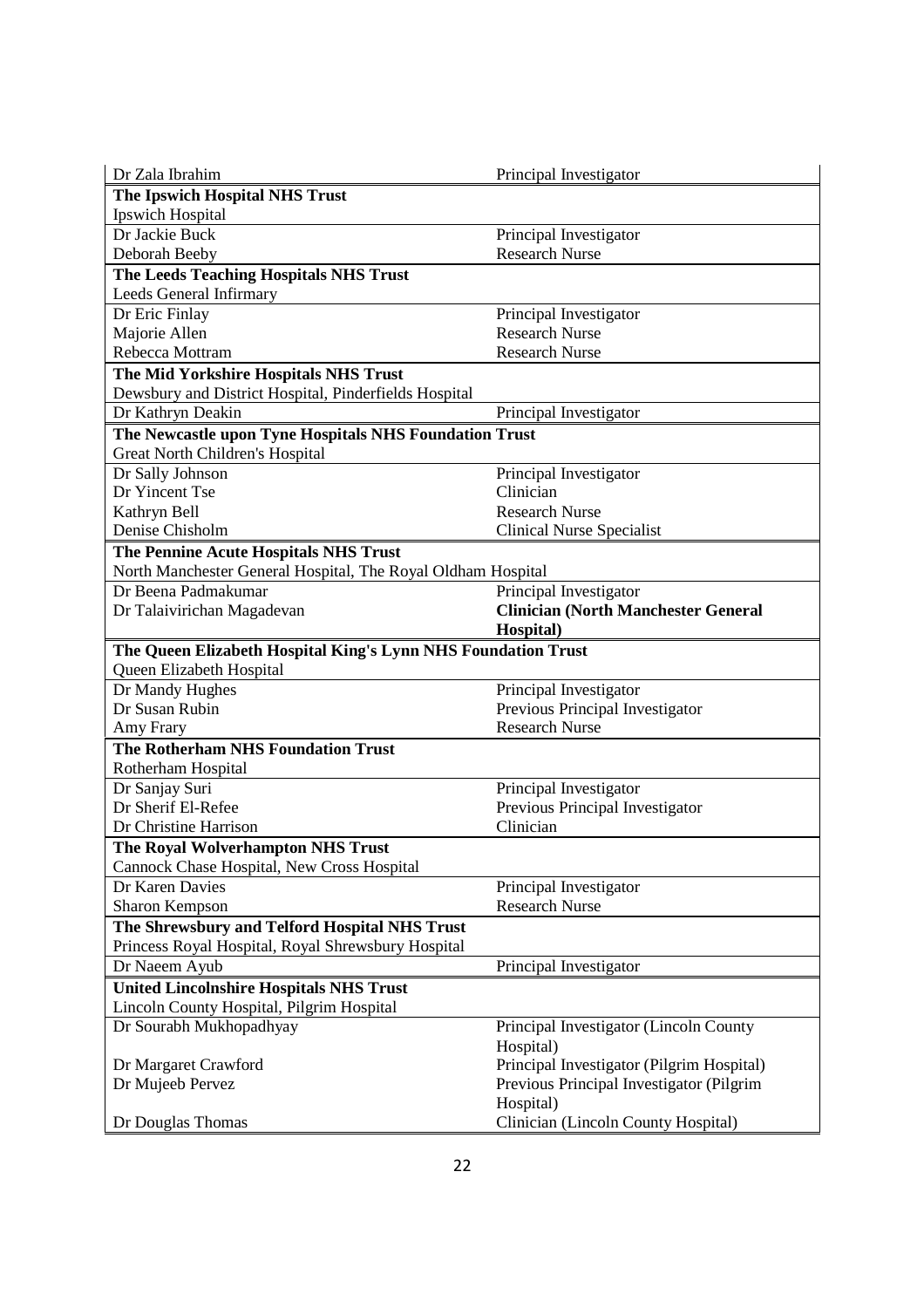| <b>University Hospital of South Manchester NHS Foundation Trust</b> |                                              |  |  |
|---------------------------------------------------------------------|----------------------------------------------|--|--|
| Wythenshawe Hospital                                                |                                              |  |  |
| Dr Gopikrishna Vemuri                                               | Principal Investigator                       |  |  |
| Dr Radhika Puttha                                                   | Previous Principal Investigator              |  |  |
| Dr Alice Setti                                                      | Previous Principal Investigator              |  |  |
| Dr Faisal Al-Zidgali                                                | Clinician                                    |  |  |
| Claire Holliday                                                     | <b>Research Nurse</b>                        |  |  |
| Louise Woodhead                                                     | <b>Research Nurse</b>                        |  |  |
| <b>University Hospital Southampton NHS Foundation Trust</b>         |                                              |  |  |
| Southampton Children's Hospital                                     |                                              |  |  |
| Rodney Gilbert                                                      | Principal Investigator                       |  |  |
| <b>University Hospitals Bristol NHS Foundation Trust</b>            |                                              |  |  |
| Bristol Royal Hospital for Children                                 |                                              |  |  |
| Professor Moin Saleem                                               | Principal Investigator                       |  |  |
| Dr Alison Kelly                                                     | Clinician                                    |  |  |
| <b>Michelle Ross</b>                                                | <b>Research Nurse</b>                        |  |  |
| <b>Heather Smee</b>                                                 | <b>Research Nurse</b>                        |  |  |
| <b>University Hospitals Coventry and Warwickshire NHS Trust</b>     |                                              |  |  |
| <b>University Hospital</b>                                          |                                              |  |  |
| Dr Nigel Coad                                                       | Principal Investigator                       |  |  |
| <b>University Hospitals of Leicester NHS Trust</b>                  |                                              |  |  |
| Leicester Royal Infirmary                                           |                                              |  |  |
| Dr Angela Hall                                                      | Principal Investigator                       |  |  |
| Dr Peter Houtman                                                    | Previous Principal Investigator              |  |  |
| <b>University Hospitals of Morecambe Bay NHS Foundation Trust</b>   |                                              |  |  |
| Furness General Hospital, Royal Lancaster Infirmary                 |                                              |  |  |
| Dr Nayan Peepah Nardeosingh                                         | Principal Investigator                       |  |  |
| Dr Mireille-Yvette Formosa                                          | Previous Principal Investigator              |  |  |
| Dr Patrick Ward                                                     | Previous Principal Investigator              |  |  |
| <b>University Hospitals of North Midlands NHS Trust</b>             |                                              |  |  |
| County Hospital, Royal Stoke University Hospital                    |                                              |  |  |
| Dr Yvonne Slater                                                    | Principal Investigator                       |  |  |
| Dr Saeeda Raja                                                      | Previous Principal Investigator (County      |  |  |
|                                                                     | Hospital)                                    |  |  |
| Dr Kishor Tewary                                                    | Previous Principal Investigator (County      |  |  |
|                                                                     | Hospital)                                    |  |  |
| Dr Shiva Shankar                                                    | Previous Principal Investigator (Royal Stoke |  |  |
|                                                                     | University Hospital)                         |  |  |
| <b>Warrington and Halton Hospitals NHS Foundation Trust</b>         |                                              |  |  |
| <b>Warrington Hospital</b>                                          |                                              |  |  |
| Dr Rachel Delyth Webb                                               | Principal Investigator                       |  |  |
| Natalie Rogers                                                      | <b>Research Nurse</b>                        |  |  |
| <b>West Suffolk NHS Foundation Trust</b>                            |                                              |  |  |
| West Suffolk Hospital                                               |                                              |  |  |
| Dr Raman Lakshman                                                   | Principal Investigator                       |  |  |
| Dr Karine Cesar                                                     | Clinician                                    |  |  |
| <b>Western Health and Social Care Trust</b>                         |                                              |  |  |
| Altnagelvin Area Hospital                                           |                                              |  |  |
| Dr Damien Armstrong                                                 | Principal Investigator                       |  |  |
|                                                                     |                                              |  |  |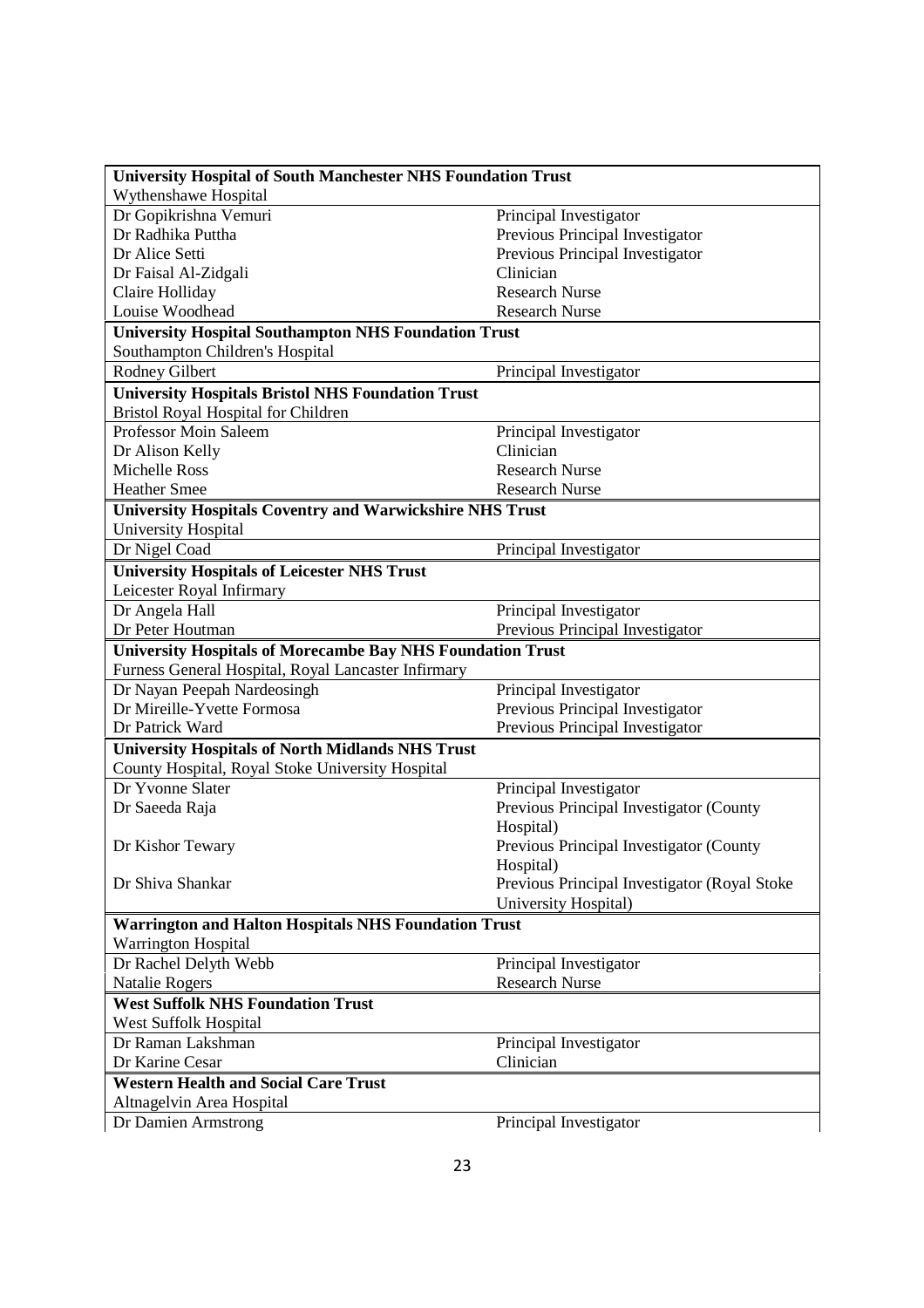| Julie Brown                                                     | <b>Research Nurse</b>                         |  |  |
|-----------------------------------------------------------------|-----------------------------------------------|--|--|
| <b>Western Sussex Hospitals NHS Foundation Trust</b>            |                                               |  |  |
| St Richard's Hospital, Worthing Hospital                        |                                               |  |  |
| Dr Nicholas Brennan                                             | Principal Investigator                        |  |  |
| Dr Stuart Nicholls                                              | Previous Principal Investigator (Worthing     |  |  |
|                                                                 | Hospital)                                     |  |  |
| <b>Wirral University Teaching Hospital NHS Foundation Trust</b> |                                               |  |  |
| <b>Arrowe Park Hospital</b>                                     |                                               |  |  |
| Dr Elizabeth Breen                                              | Principal Investigator                        |  |  |
| <b>Sharon Hughes</b>                                            | <b>Research Nurse</b>                         |  |  |
| Lucy Lewis                                                      | <b>Research Nurse</b>                         |  |  |
| <b>Worcestershire Acute Hospitals NHS Trust</b>                 |                                               |  |  |
| Alexandra Hospital, Worcestershire Royal Hospital               |                                               |  |  |
| Dr John Scanlon                                                 | Principal Investigator                        |  |  |
| Dr Munir Ahmed                                                  | Clinician                                     |  |  |
| Dr Andrew Gallagher                                             | Clinician                                     |  |  |
| <b>Wrightington, Wigan And Leigh NHS Foundation Trust</b>       |                                               |  |  |
| Royal Albert Edward Infirmary                                   |                                               |  |  |
| Dr Vineeta Joshi                                                | Principal Investigator                        |  |  |
| Dr Madhumita Mukherjee                                          | Previous Principal Investigator               |  |  |
| Dr Singara Velmurugan                                           | Previous Principal Investigator               |  |  |
| <b>Wye Valley NHS Trust</b>                                     |                                               |  |  |
| The County Hospital                                             |                                               |  |  |
| Dr Simon Meyrick                                                | Principal Investigator                        |  |  |
| <b>Yeovil District Hospital NHS Foundation Trust</b>            |                                               |  |  |
| <b>Yeovil District Hospital</b>                                 |                                               |  |  |
| Dr Michael Fernando                                             | Principal Investigator                        |  |  |
| Dr Christopher Zaborowski                                       | Clinician                                     |  |  |
| <b>Alex Stannett</b>                                            | <b>Research Nurse</b>                         |  |  |
| <b>York Teaching Hospital NHS Foundation Trust</b>              |                                               |  |  |
| Scarborough Hospital, The York Hospital                         |                                               |  |  |
| Dr Udupa Venkatesh                                              | Principal Investigator (Scarborough Hospital) |  |  |
| Dr Guy Millman                                                  | Principal Investigator (The York Hospital)    |  |  |
| Simon Dyer                                                      | Research Nurse (Scarborough Hospital)         |  |  |
| Kerry Elliot                                                    | Research Nurse (Scarborough Hospital)         |  |  |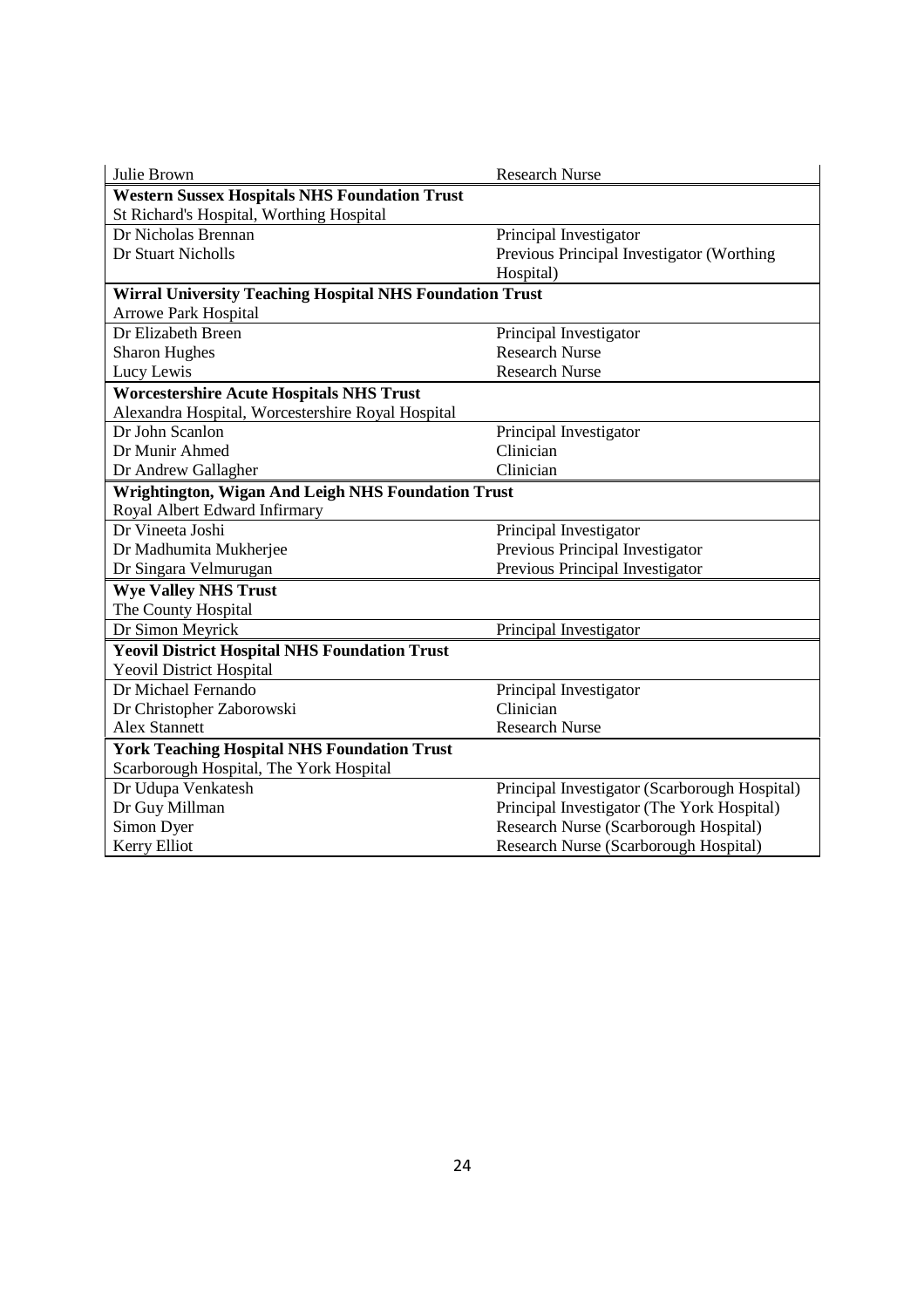## **Supplementary References**

- 1. Gordillo, R, Spitzer, A: The nephrotic syndrome. *Pediatr Rev,* 30**:** 94-104; quiz 105, 2009.
- 2. Webb, NJ, Frew, E, Brettell, EA, Milford, DV, Bockenhauer, D, Saleem, MA, Christian, M, Hall, AS, Koziell, A, Maxwell, H, Hegde, S, Finlay, ER, Gilbert, RD, Booth, J, Jones, C, McKeever, K, Cook, W, Ives, NJ, group, Ps: Short course daily prednisolone therapy during an upper respiratory tract infection in children with relapsing steroid-sensitive nephrotic syndrome (PREDNOS 2): protocol for a randomised controlled trial. *Trials,* 15**:** 147, 2014.
- 3. Noone, DG, Iijima, K, Parekh, R: Idiopathic nephrotic syndrome in children. *Lancet*, 2018.
- 4. Fairfax, BP, Humburg, P, Makino, S, Naranbhai, V, Wong, D, Lau, E, Jostins, L, Plant, K, Andrews, R, McGee, C, Knight, JC: Innate immune activity conditions the effect of regulatory variants upon monocyte gene expression. *Science,* 343**:** 1246949, 2014.
- 5. Fairfax, BP, Makino, S, Radhakrishnan, J, Plant, K, Leslie, S, Dilthey, A, Ellis, P, Langford, C, Vannberg, FO, Knight, JC: Genetics of gene expression in primary immune cells identifies cell type-specific master regulators and roles of HLA alleles. *Nat Genet,* 44**:** 502-510, 2012.
- 6. Illumina, I: 'TOP/BOT' strand and 'A/B' allele (Technical Note). 2006.
- 7. Genome-wide association study of 14,000 cases of seven common diseases and 3,000 shared controls. *Nature,* 447**:** 661-678, 2007.
- 8. McCarthy, S, Das, S, Kretzschmar, W, Delaneau, O, Wood, AR, Teumer, A, Kang, HM, Fuchsberger, C, Danecek, P, Sharp, K, Luo, Y, Sidore, C, Kwong, A, Timpson, N, Koskinen, S, Vrieze, S, Scott, LJ, Zhang, H, Mahajan, A, Veldink, J, Peters, U, Pato, C, van Duijn, CM, Gillies, CE, Gandin, I, Mezzavilla, M, Gilly, A, Cocca, M, Traglia, M, Angius, A, Barrett, JC, Boomsma, D, Branham, K, Breen, G, Brummett, CM, Busonero, F, Campbell, H, Chan, A, Chen, S, Chew, E, Collins, FS, Corbin, LJ, Smith, GD, Dedoussis, G, Dorr, M, Farmaki, AE, Ferrucci, L, Forer, L, Fraser, RM, Gabriel, S, Levy, S, Groop, L, Harrison, T, Hattersley, A, Holmen, OL, Hveem, K, Kretzler, M, Lee, JC, McGue, M, Meitinger, T, Melzer, D, Min, JL, Mohlke, KL, Vincent, JB, Nauck, M, Nickerson, D, Palotie, A, Pato, M, Pirastu, N, McInnis, M, Richards, JB, Sala, C, Salomaa, V, Schlessinger, D, Schoenherr, S, Slagboom, PE, Small, K, Spector, T, Stambolian, D, Tuke, M, Tuomilehto, J, Van den Berg, LH, Van Rheenen, W, Volker, U, Wijmenga, C, Toniolo, D, Zeggini, E, Gasparini, P, Sampson, MG, Wilson, JF, Frayling, T, de Bakker, PI, Swertz, MA, McCarroll, S, Kooperberg, C, Dekker, A, Altshuler, D, Willer, C, Iacono, W, Ripatti, S, Soranzo, N, Walter, K, Swaroop, A, Cucca, F, Anderson, CA, Myers, RM, Boehnke, M, McCarthy, MI, Durbin, R, Haplotype Reference, C: A reference panel of 64,976 haplotypes for genotype imputation. *Nat Genet,* 48**:** 1279- 1283, 2016.
- 9. Hamed, RM, Shomaf, M: Congenital nephrotic syndrome: a clinico-pathologic study of thirty children. *J Nephrol,* 14**:** 104-109, 2001.
- 10. Bozeman, M: SNP & Variation Suite ™ (Version 8.8.1). Golden Helix, Inc.
- 11. Staples, J, Qiao, D, Cho, MH, Silverman, EK, University of Washington Center for Mendelian, G, Nickerson, DA, Below, JE: PRIMUS: rapid reconstruction of pedigrees from genome-wide estimates of identity by descent. *Am J Hum Genet,* 95**:** 553-564, 2014.
- 12. Staples, J, Nickerson, DA, Below, JE: Utilizing graph theory to select the largest set of unrelated individuals for genetic analysis. *Genet Epidemiol,* 37**:** 136-141, 2013.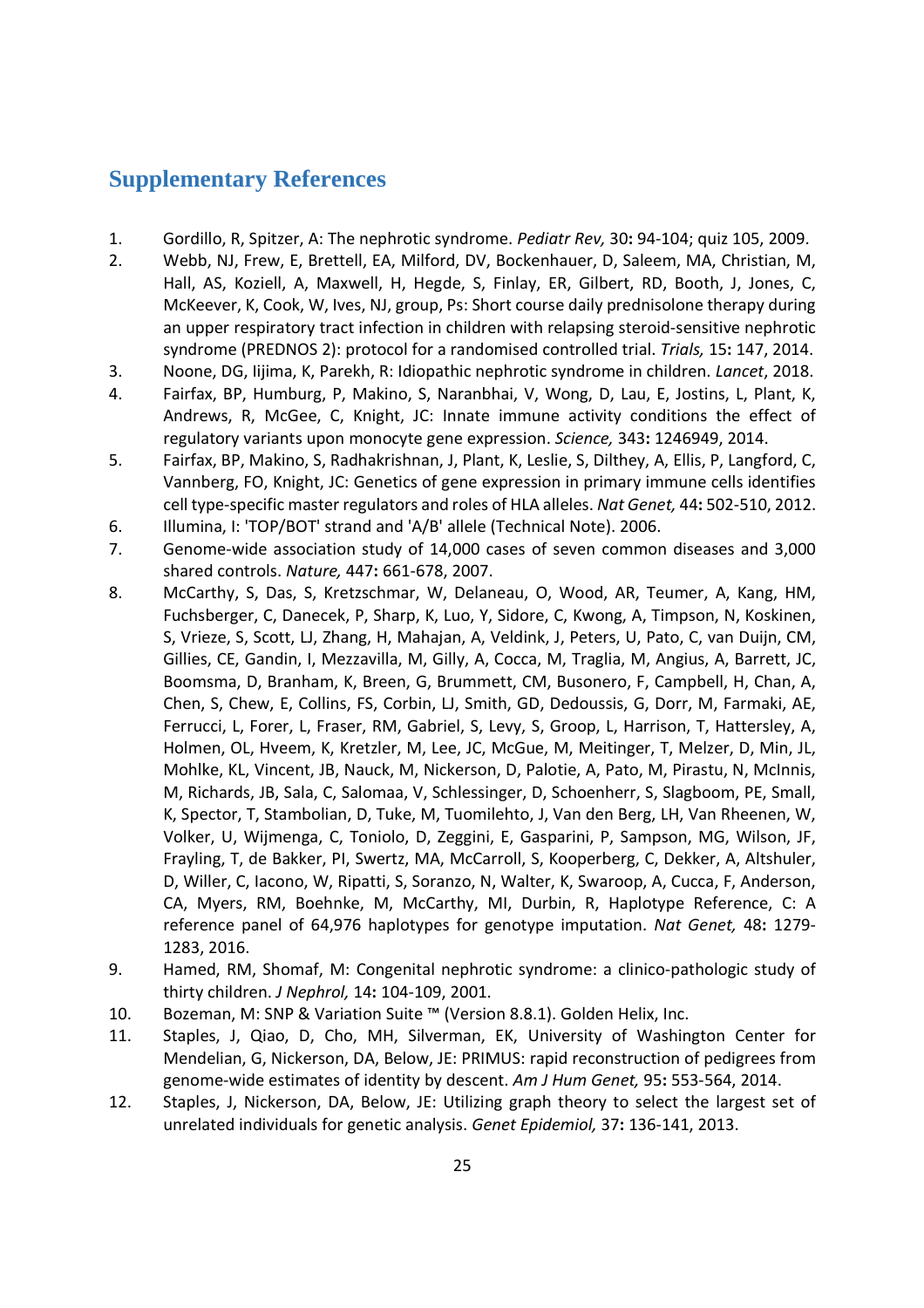- 13. Browning, BL, Zhou, Y, Browning, SR: A One-Penny Imputed Genome from Next-Generation Reference Panels. *Am J Hum Genet,* 103**:** 338-348, 2018.
- 14. Chang, CC, Chow, CC, Tellier, LC, Vattikuti, S, Purcell, SM, Lee, JJ: Second-generation PLINK: rising to the challenge of larger and richer datasets. *Gigascience,* 4**:** 7, 2015.
- 15. McCarthy, MI, Abecasis, GR, Cardon, LR, Goldstein, DB, Little, J, Ioannidis, JP, Hirschhorn, JN: Genome-wide association studies for complex traits: consensus, uncertainty and challenges. *Nat Rev Genet,* 9**:** 356-369, 2008.
- 16. Jia, X, Han, B, Onengut-Gumuscu, S, Chen, WM, Concannon, PJ, Rich, SS, Raychaudhuri, S, de Bakker, PI: Imputing amino acid polymorphisms in human leukocyte antigens. *PLoS One,* 8**:** e64683, 2013.
- 17. Consortium, GT: The Genotype-Tissue Expression (GTEx) project. *Nat Genet,* 45**:** 580-585, 2013.
- 18. Võsa, U, Claringbould, A, Westra, H-J, Bonder, MJ, Deelen, P, Zeng, B, Kirsten, H, Saha, A, Kreuzhuber, R, Kasela, S, Pervjakova, N, Alvaes, I, Fave, M-J, Agbessi, M, Christiansen, M, Jansen, R, Seppälä, I, Tong, L, Teumer, A, Schramm, K, Hemani, G, Verlouw, J, Yaghootkar, H, Sönmez, R, Andrew, AA, Kukushkina, V, Kalnapenkis, A, Rüeger, S, Porcu, E, Kronberg-Guzman, J, Kettunen, J, Powell, J, Lee, B, Zhang, F, Arindrarto, W, Beutner, F, Brugge, H, Dmitrieva, J, Elansary, M, Fairfax, BP, Georges, M, Heijmans, BT, Kähönen, M, Kim, Y, Knight, JC, Kovacs, P, Krohn, K, Li, S, Loeffler, M, Marigorta, UM, Mei, H, Momozawa, Y, Müller-Nurasyid, M, Nauck, M, Nivard, M, Penninx, B, Pritchard, J, Raitakari, O, Rotzschke, O, Slagboom, EP, Stehouwer, CDA, Stumvoll, M, Sullivan, P, 't Hoen, PAC, Thiery, J, Tönjes, A, van Dongen, J, van Iterson, M, Veldink, J, Völker, U, Wijmenga, C, Swertz, M, Andiappan, A, Montgomery, GW, Ripatti, S, Perola, M, Kutalik, Z, Dermitzakis, E, Bergmann, S, Frayling, T, van Meurs, J, Prokisch, H, Ahsan, H, Pierce, B, Lehtimäki, T, Boomsma, D, Psaty, BM, Gharib, SA, Awadalla, P, Milani, L, Ouwehand, WH, Downes, K, Stegle, O, Battle, A, Yang, J, Visscher, PM, Scholz, M, Gibson, G, Esko, T, Franke, L: Unraveling the polygenic architecture of complex traits using blood eQTL meta-analysis. *bioRxiv***:** 447367, 2018.
- 19. Gillies, CE, Putler, R, Menon, R, Otto, E, Yasutake, K, Nair, V, Hoover, P, Lieb, D, Li, S, Eddy, S, Fermin, D, McNulty, MT, Nephrotic Syndrome Study, N, Hacohen, N, Kiryluk, K, Kretzler, M, Wen, X, Sampson, MG: An eQTL Landscape of Kidney Tissue in Human Nephrotic Syndrome. *Am J Hum Genet,* 103**:** 232-244, 2018.
- 20. Qiu, C, Huang, S, Park, J, Park, Y, Ko, YA, Seasock, MJ, Bryer, JS, Xu, XX, Song, WC, Palmer, M, Hill, J, Guarnieri, P, Hawkins, J, Boustany-Kari, CM, Pullen, SS, Brown, CD, Susztak, K: Renal compartment-specific genetic variation analyses identify new pathways in chronic kidney disease. *Nat Med,* 24**:** 1721-1731, 2018.
- 21. Jostins, L, Levine, AP, Barrett, JC: Using genetic prediction from known complex disease Loci to guide the design of next-generation sequencing experiments. *PLoS One,* 8**:** e76328, 2013.
- 22. Skol, AD, Scott, LJ, Abecasis, GR, Boehnke, M: Joint analysis is more efficient than replication-based analysis for two-stage genome-wide association studies. *Nat Genet,* 38**:** 209-213, 2006.
- 23. Jia, X, Horinouchi, T, Hitomi, Y, Shono, A, Khor, SS, Omae, Y, Kojima, K, Kawai, Y, Nagasaki, M, Kaku, Y, Okamoto, T, Ohwada, Y, Ohta, K, Okuda, Y, Fujimaru, R, Hatae, K, Kumagai, N,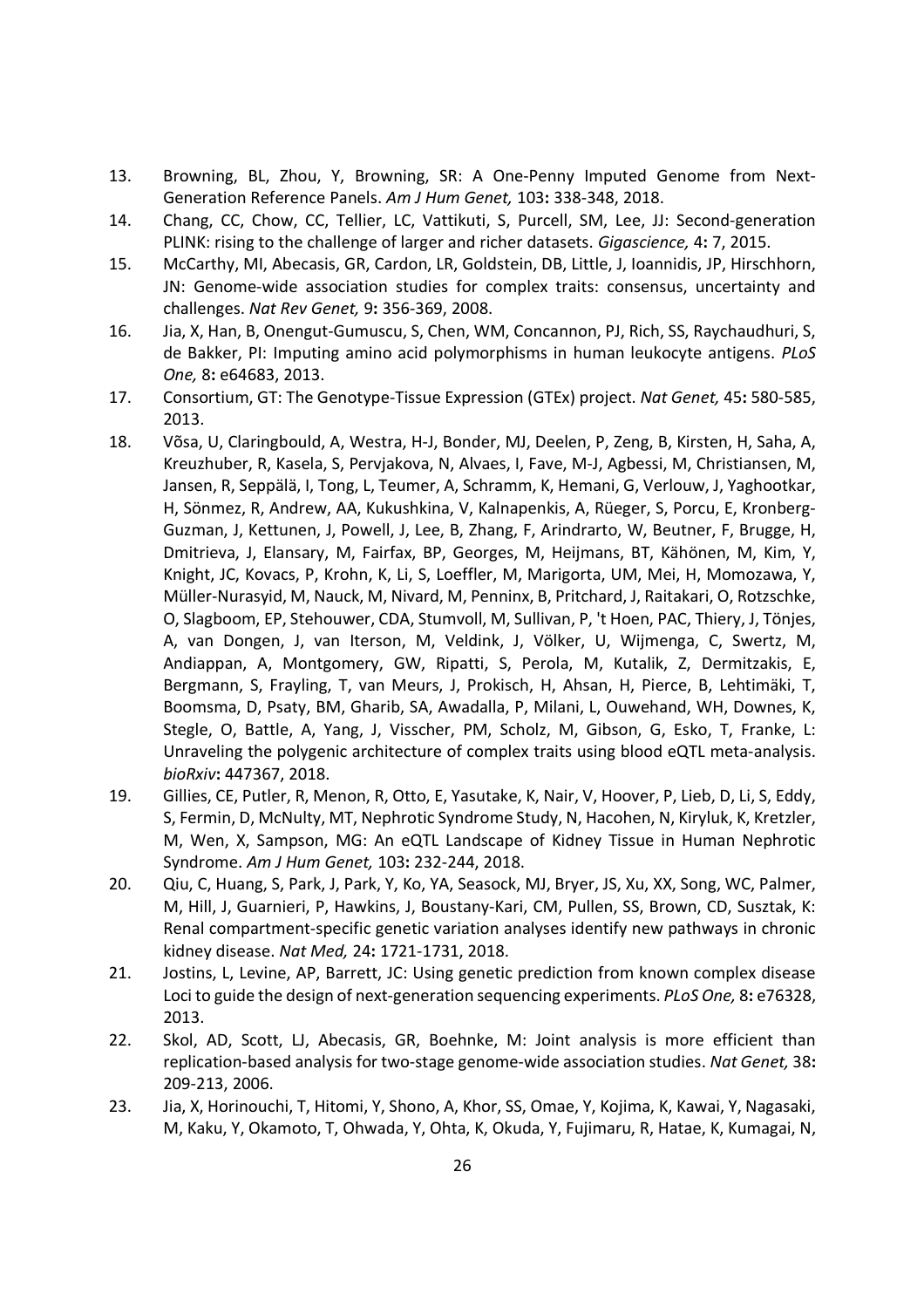Sawanobori, E, Nakazato, H, Ohtsuka, Y, Nakanishi, K, Shima, Y, Tanaka, R, Ashida, A, Kamei, K, Ishikura, K, Nozu, K, Tokunaga, K, Iijima, K, and for the Research Consortium on Genetics of Childhood Idiopathic Nephrotic Syndrome in, J: Strong Association of the HLA-DR/DQ Locus with Childhood Steroid-Sensitive Nephrotic Syndrome in the Japanese Population. *J Am Soc Nephrol*, 2018.

24. Debiec, H, Dossier, C, Letouze, E, Gillies, CE, Vivarelli, M, Putler, RK, Ars, E, Jacqz-Aigrain, E, Elie, V, Colucci, M, Debette, S, Amouyel, P, Elalaoui, SC, Sefiani, A, Dubois, V, Simon, T, Kretzler, M, Ballarin, J, Emma, F, Sampson, MG, Deschenes, G, Ronco, P: Transethnic, Genome-Wide Analysis Reveals Immune-Related Risk Alleles and Phenotypic Correlates in Pediatric Steroid-Sensitive Nephrotic Syndrome. *J Am Soc Nephrol,* 29**:** 2000-2013, 2018.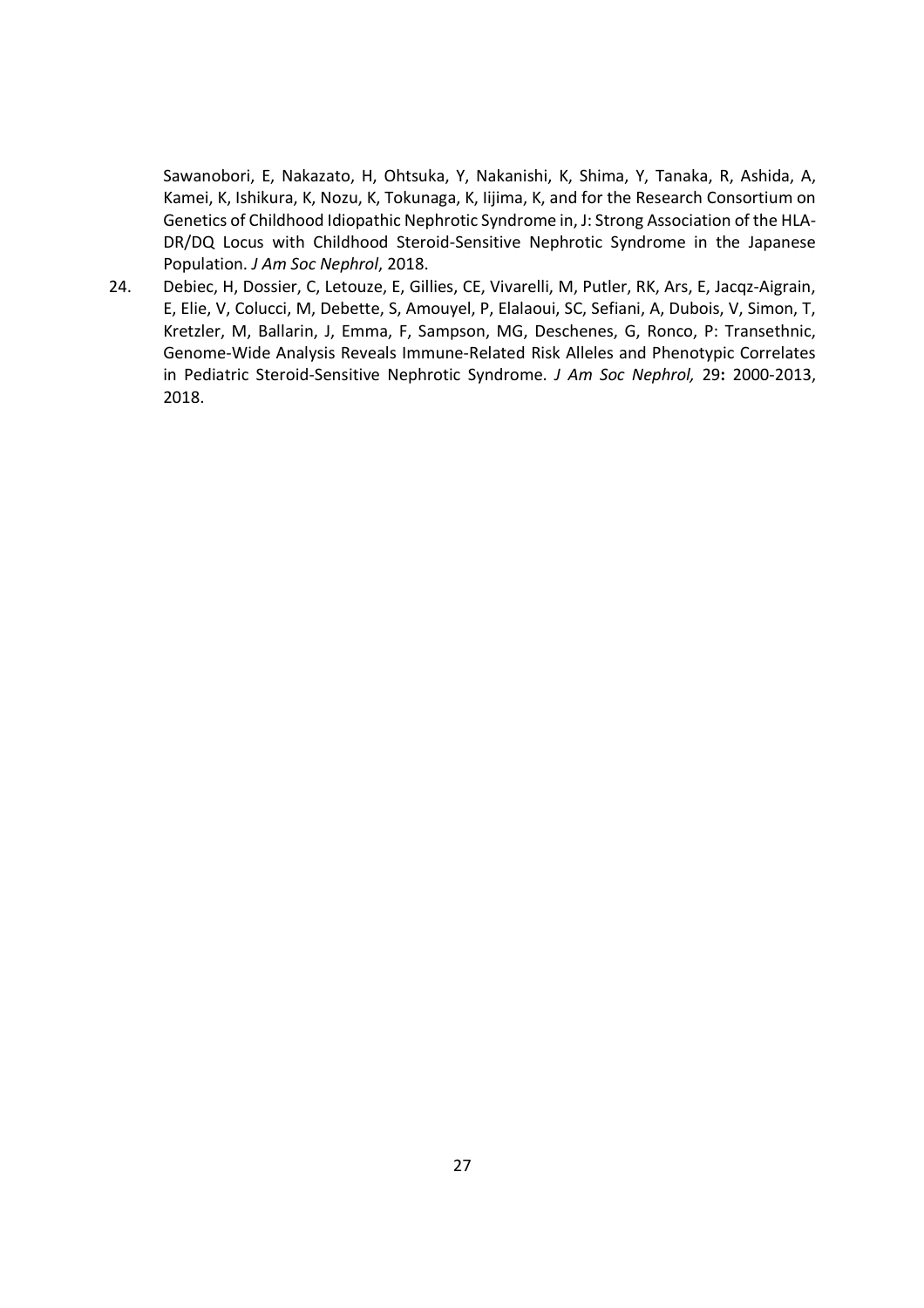## **Supplementary Tables**

## **Supplementary Table 1: Effect estimates for the three lead genotyped SNPs at the associated loci**

| Locus  | <b>SNP</b> | Minor<br>allele | <b>MAF</b><br>cases | <b>MAF</b><br>controls | p-value                |  |
|--------|------------|-----------------|---------------------|------------------------|------------------------|--|
| 6p21.3 | rs479536   | т               | 0.22                | 0.07                   | $1.87 \times 10^{-47}$ |  |
|        | rs4947342  | A               | 0.45<br>0.24        |                        | $4.90 \times 10^{-42}$ |  |
|        | rs9501626  | A               | 0.27                | 0.11                   | $3.70 \times 10^{-39}$ |  |
| 6q22.1 | rs549262   | A               | 0.30                | 0.40                   | $4.30\times10^{-9}$    |  |
|        | rs648210   | G               | 0.33                | 0.43                   | $8.73 \times 10^{-9}$  |  |
|        | rs4142087  | С               | 0.32                | 0.40                   | $1.04 \times 10^{-6}$  |  |
| 4q13.3 | rs9090     | т               | 0.13                | 0.08                   | $6.13 \times 10^{-7}$  |  |
|        | rs1043633  | т               | 0.13                | 0.08                   | $1.03 \times 10^{-6}$  |  |
|        | rs11098369 | т               | 0.23                | 0.18                   | $1.42 \times 10^{-4}$  |  |

Minor allele frequencies (MAF) and p-values of the three lead genotyped SNPs for each locus reaching significance in the imputed dataset.

Standard filtering steps with a call rate cut off of 97% for markers was used for quality control. Basic allele test was used for association testing.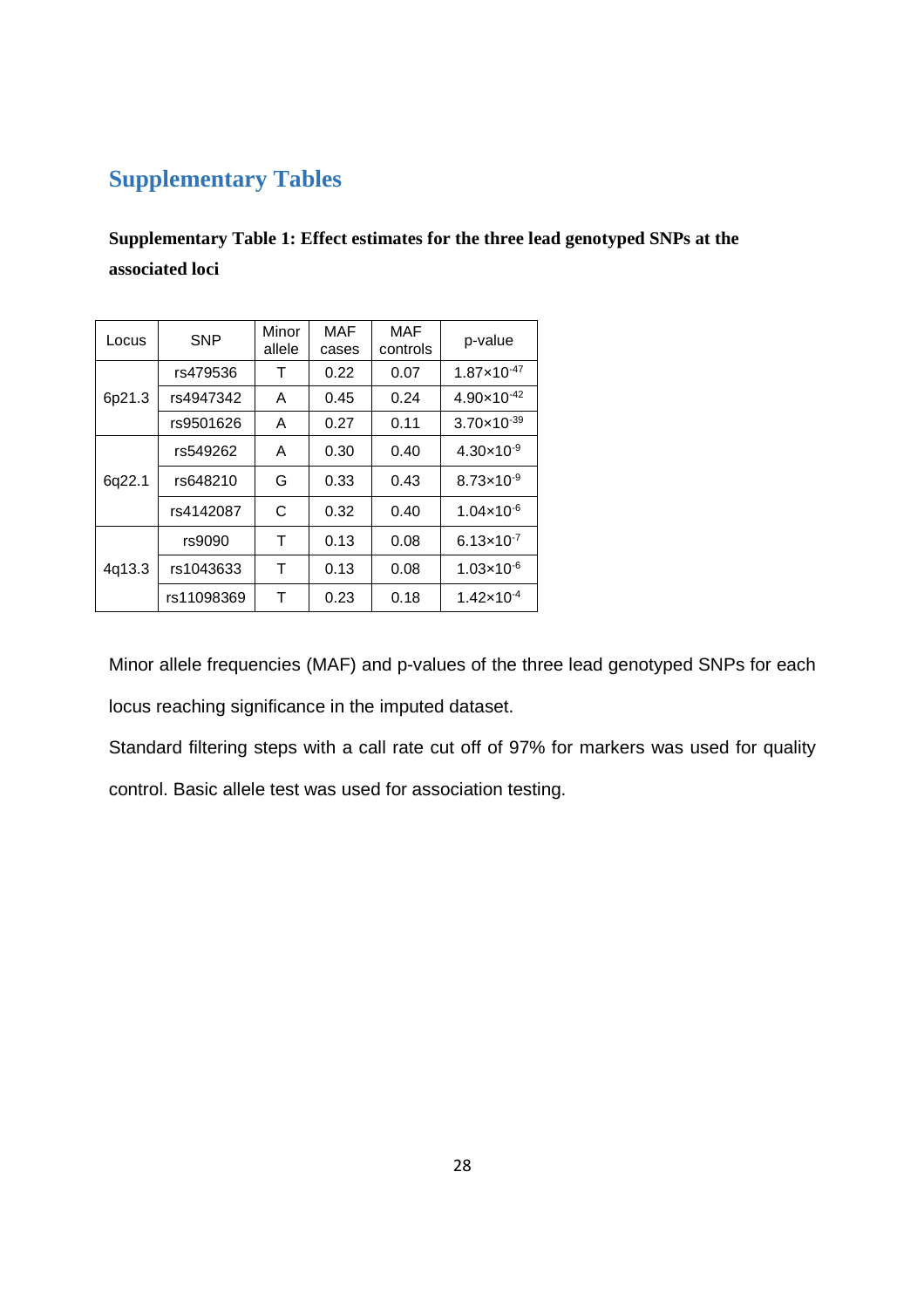|                      |                     | European            | African             |                     |  |
|----------------------|---------------------|---------------------|---------------------|---------------------|--|
|                      | D                   |                     | n                   |                     |  |
| $D^{\prime}/r^2$     | rs59882675<br>'BTC) | rs59882675<br>'BTC) | rs59882675<br>'BTC) | rs59882675<br>(BTC) |  |
| rs10518133<br>PARM1) | 0.1983              | 0.0004              | 0.0414              | 0.0004              |  |

**Supplementary Table 2: Linkage equilibrium at the Chromosome 4q13.3 locus**

Shown are values for the normalized coefficient of linkage disequilibrium (D') and the coefficient of correlation  $(r^2)$  for the lead SNP at the chromosome 4q13.3 locus in our study (rs10518133) and the lead SNP identified at this locus by Debiec *et al*. (rs59882675). Note that linkage equilibrium is seen with reference data from European, as well as African ancestries, suggesting that these SNPs are independent. Reference data were pulled from the 1000 genome project (phase 3 version 5; https://www.genome.gov/27528684/1000-genomes-project/) using all European (CEU, TSI, FIN, GBR, IBS) or African (YRI, LWK, GWD, MSL, ESN, ASW, ACB) population data.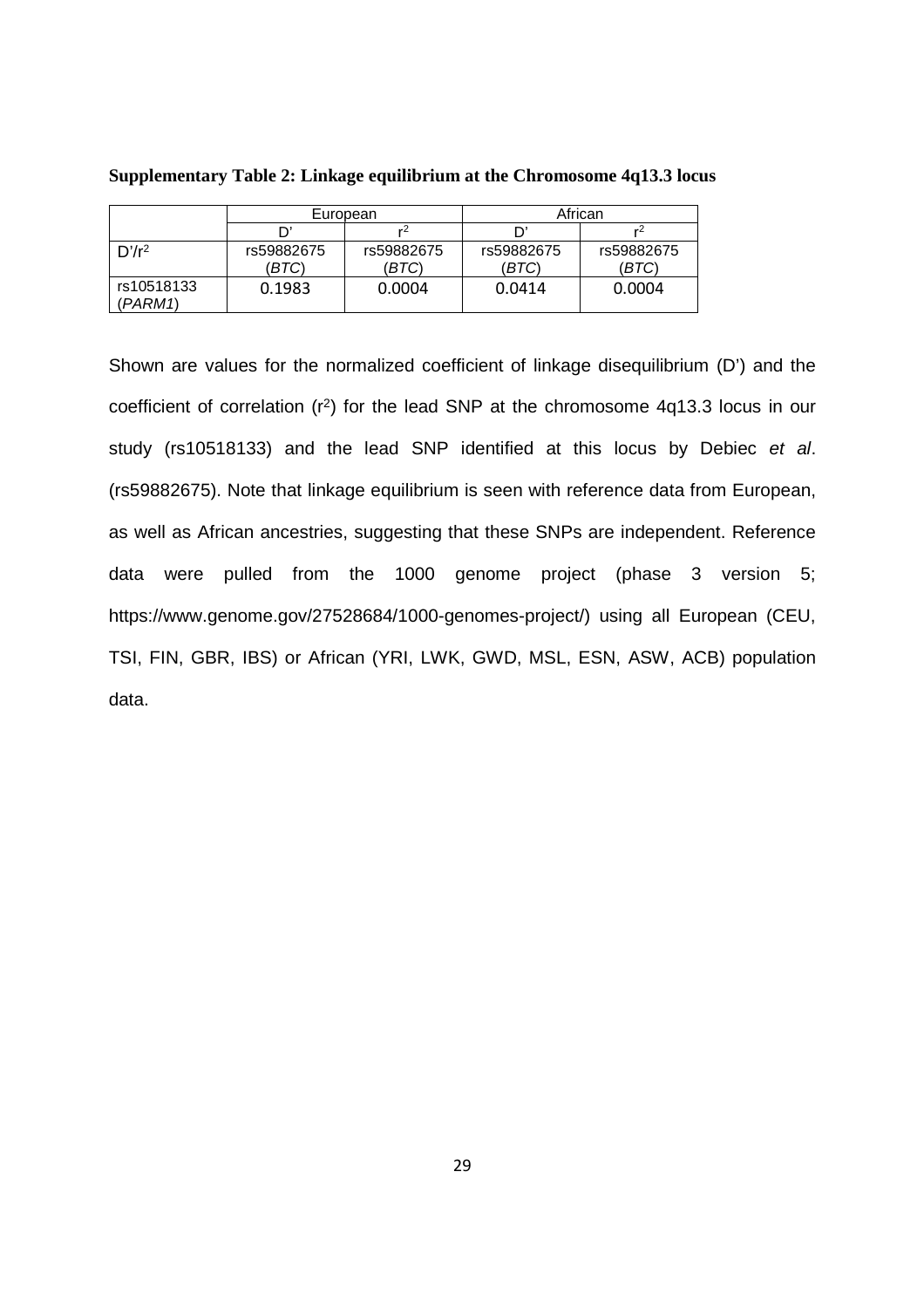| Locus    | <b>SNP</b>  | Minor<br>allele | <b>MAF</b><br>cases | <b>MAF</b><br>controls | OR   | 95% CI        | p-value    |
|----------|-------------|-----------------|---------------------|------------------------|------|---------------|------------|
| 1q32.1   | rs113752715 | G               | 0.04                | 0.08                   | 0.47 | $0.33 - 0.66$ | 1.62e-06   |
| 3q21.1   | rs530462    |                 | 0.15                | 0.21                   | 0.63 | $0.52 - 0.77$ | 2.63e-06   |
| 3q25.1   | rs6763024   | С               | 0.34                | 0.27                   | 1.41 | $1.21 - 1.63$ | 8.89e-06   |
| 3q27.2   | rs487575    |                 | 0.15                | 0.22                   | 0.63 | $0.52 - 0.77$ | 1.27e-06   |
| 4p14     | rs6531527   | G               | 0.46                | 0.38                   | 1.38 | 1.20-1.58     | 6.74e-06   |
| 6q16.1   | rs2674382   | т               | 0.33                | 0.07                   | 0.46 | $0.32 - 0.68$ | $9.15e-06$ |
| 6q23.2   | rs2746419   | A               | 0.55                | 0.46                   | 1.42 | 1.23-1.63     | 1.08e-06   |
| 7p14.1   | rs111796602 | C               | 0.16                | 0.10                   | 1.63 | 1.34-1.99     | 3.31e-06   |
| 9p23     | rs201899638 | C               | 0.004               | 0.02                   | 0.11 | $0.03 - 0.40$ | 4.96e-07   |
| 10p11.22 | rs1891621   | G               | 0.55                | 0.47                   | 1.39 | $1.21 - 1.60$ | 3.56e-06   |
| 19q13.12 | rs34217742  | A               | 0.18                | 0.12                   | 1.56 | 1.29-1.88     | 7.64e-06   |

#### **Supplementary Table 3: List of SNPs with a suggestive association**

Listed are lead SNPs from loci achieving suggestive genome-wide significance with a pvalue between 5x10<sup>-8</sup> and 1x10<sup>-5</sup>. Minor allele frequency (MAF) and odds ratio (OR) with 95% confidence intervals (95% CI).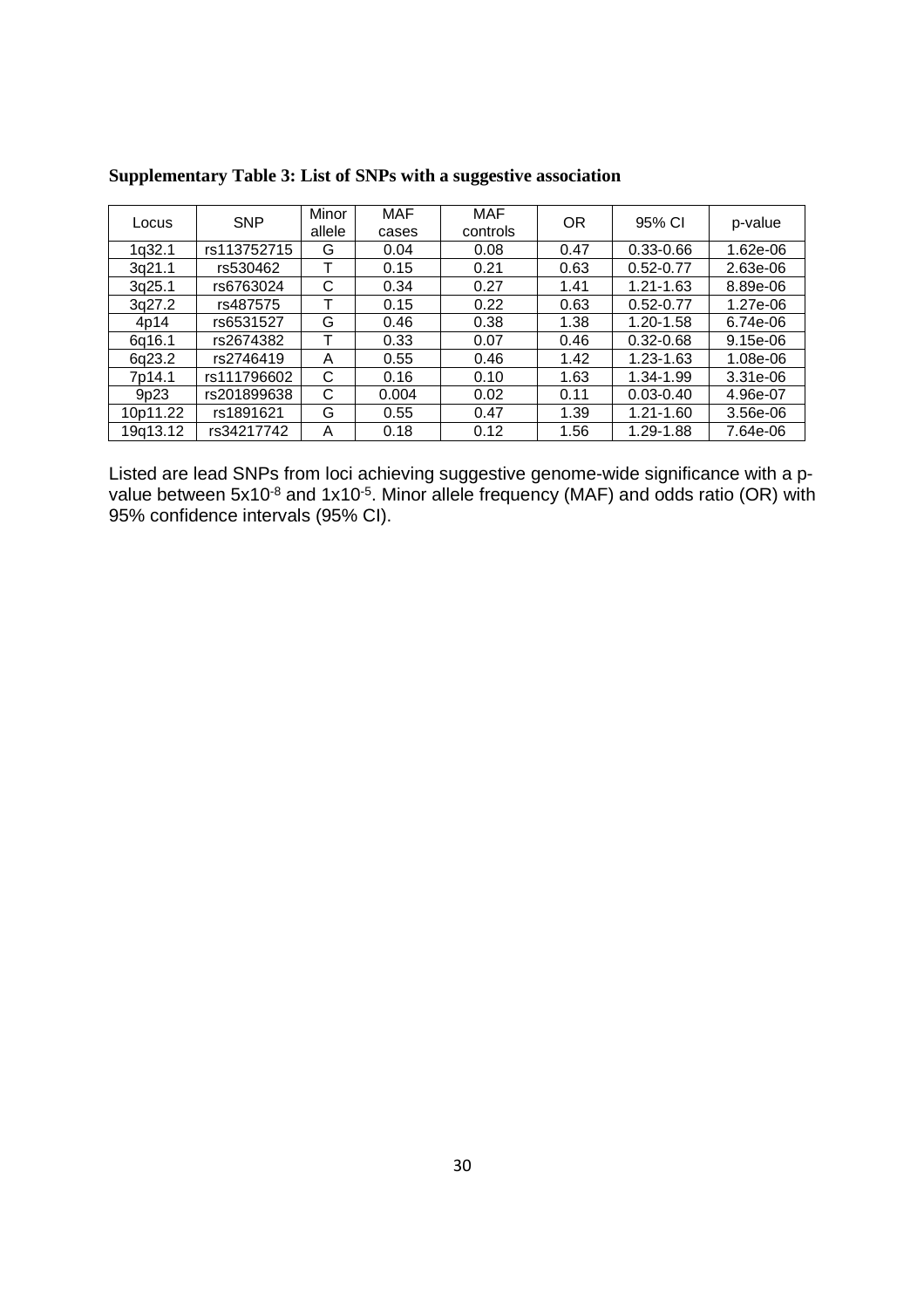## **Supplementary Figures**



**Supplementary Figure 1. Flowchart of quality control steps and GWAS**

Shown is a flowchart providing information on data input and processing. QC: quality control; CR: call rate; IBD: identity by descent; DST: identity by state distance; Het rate: heterozygosity rate; MAF: minor allele frequency; HWE: Hardy-Weinberg equilibrium.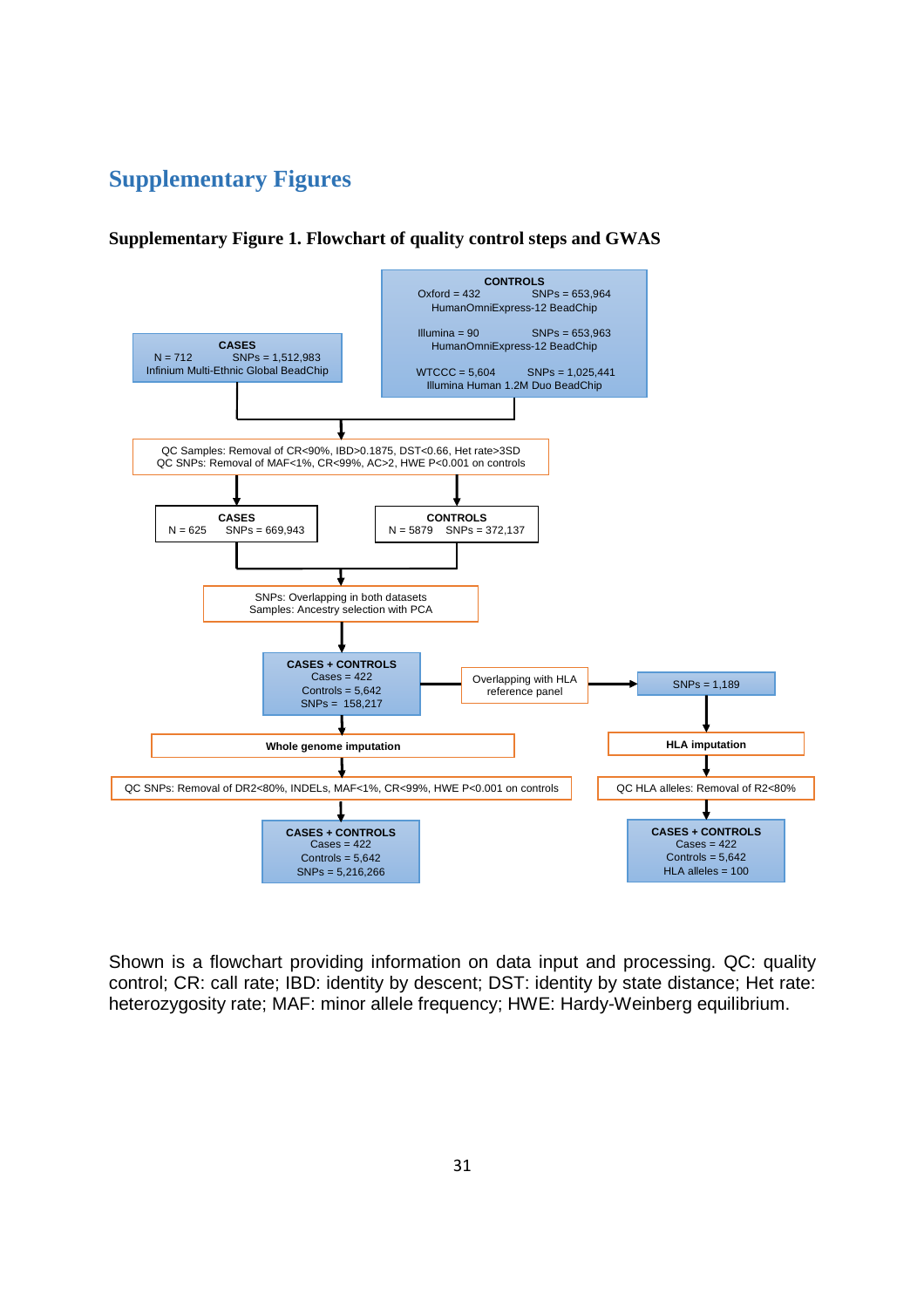



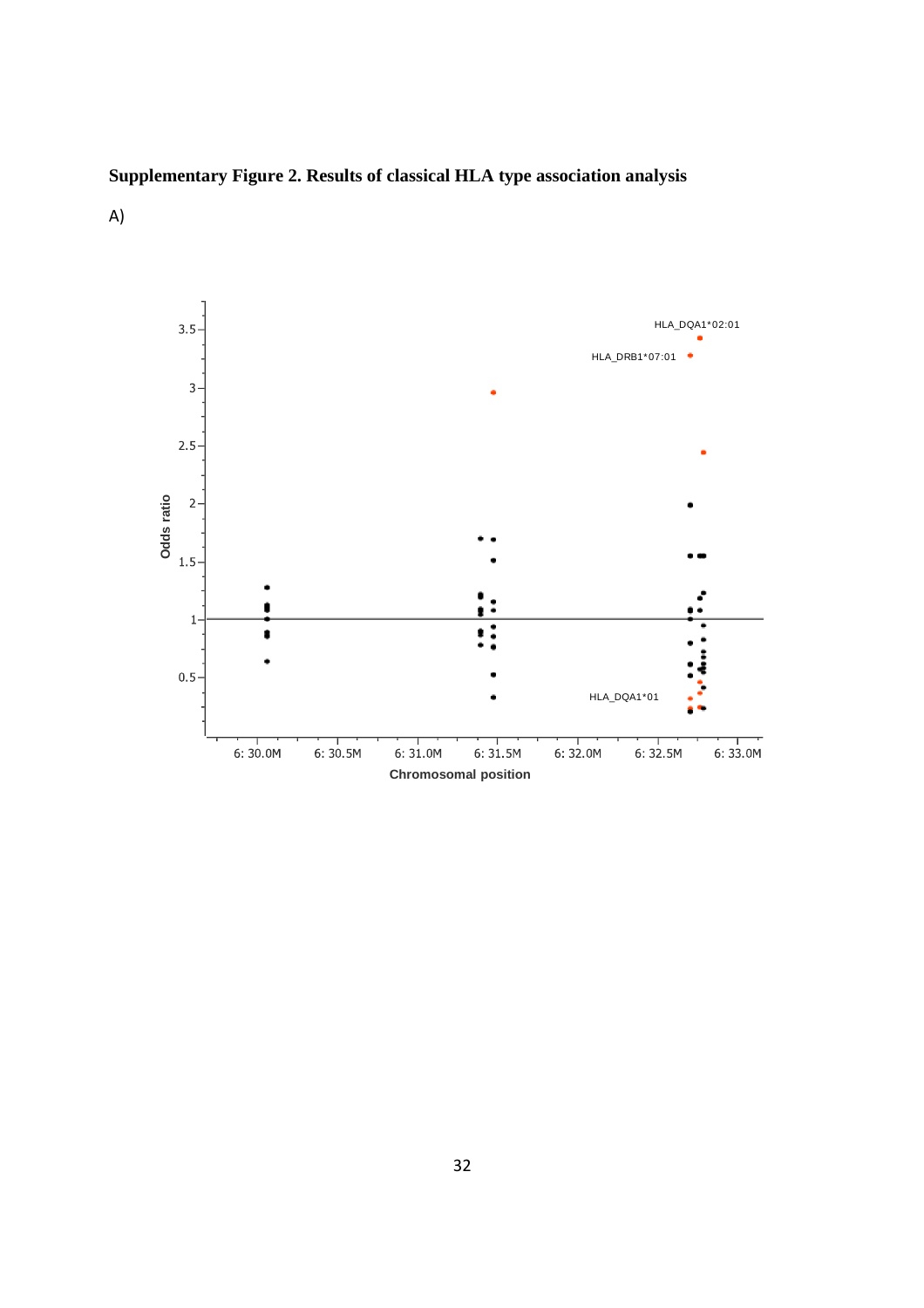

- A) Results for HLA allele imputation for HLA class I (HLA-A, -C and -B) and class II (HLA-DRB1, -DQB1) genes. Shown are the odds ratios (OR) for classical HLA alleles on Y-axis and chromosomal position on X-axis. HLA alleles with an OR > 1 are deemed to be disease causing versus HLA alleles with an OR < 1 deemed to be protective. Significantly associated HLA alleles are colored in red (p-value  $5x10^{-8}$ ). Indicated are the three HLA alleles with the lowest p-value for the independent association with risk for SSNS.
- B) Same as A), but after conditioning on HLA-DQA1\*02:01. Note that the protective allele HLA-DQA1\*01 is essentially unchanged, indicating that its effect is independent of HLA-DQA1\*02:01.

B)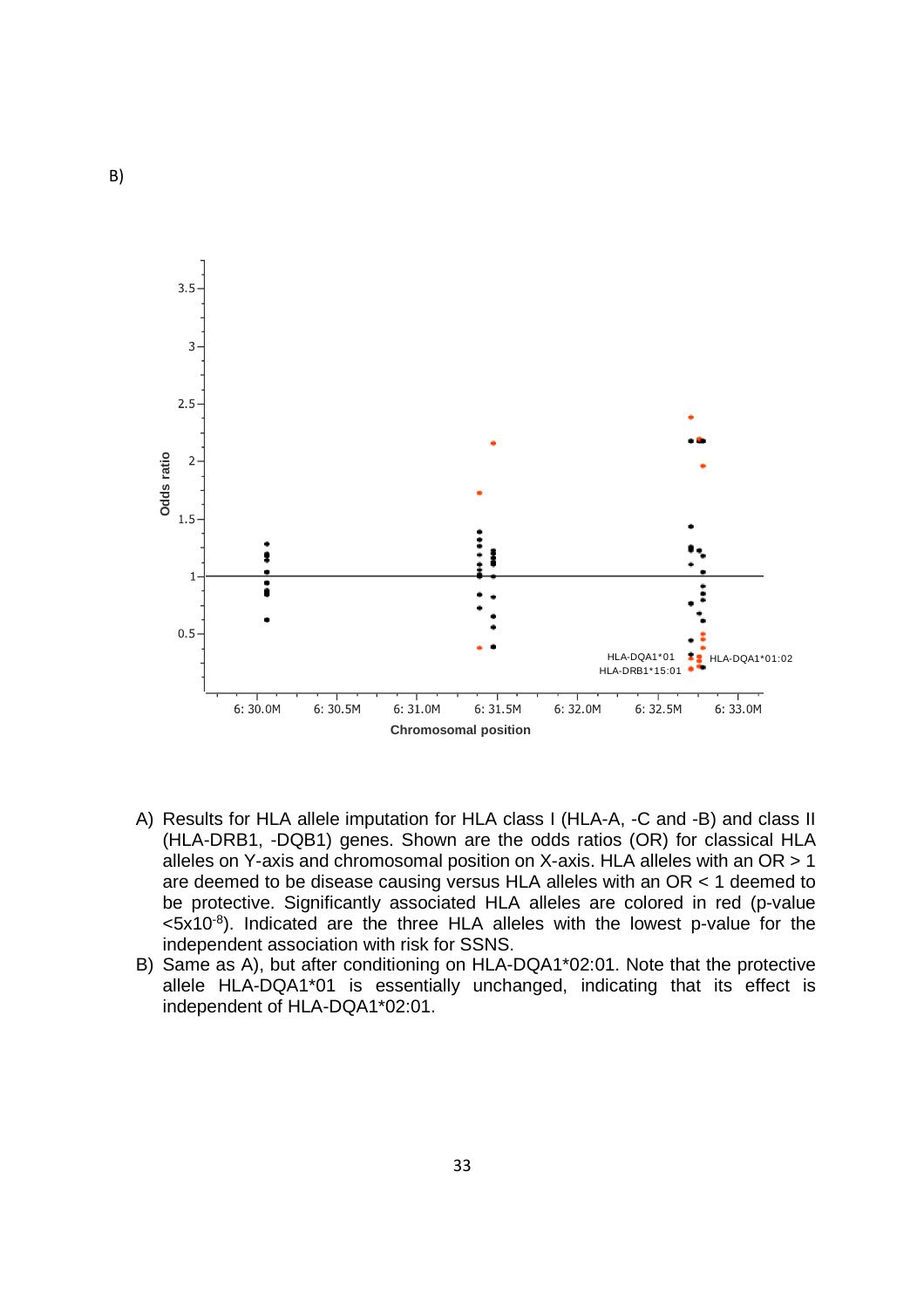

#### **Supplementary figure 3. Locus Zoom plot of the association on chromosome 4**

X-axis indicates chromosomal position, the left Y-axis the log-transformed p-value and the right Y-axis the recombination rate. The purple dot indicates the top SNP for each region. Recombination hotspots indicated by blue lines. The purple diamond indicates SNP with the smallest p-value within each region. SNPs are colored based on their pairwise LD to the lead SNP as per 1000 Genomes European reference data, according to the key. Recombination hotspots are indicated by blue lines. Data are shown for 200 kb either side of the lead SNP.

Note that *PARM1* and *BTC* are approximately 150 kb apart and separated by a strong recombination hotspot (> 50cM/Mb).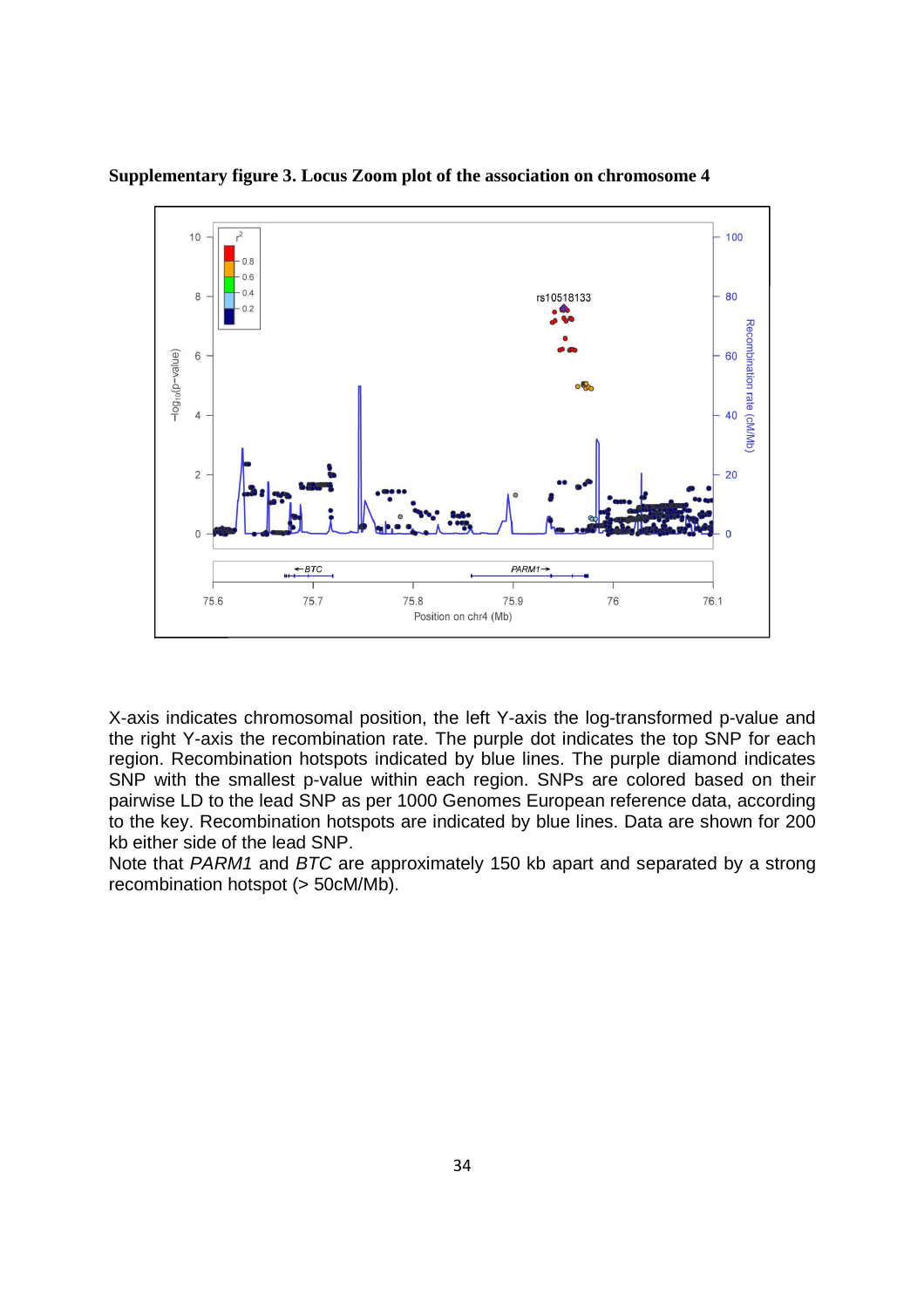

## **Supplementary Figure 4. Principal component analysis of cases and controls**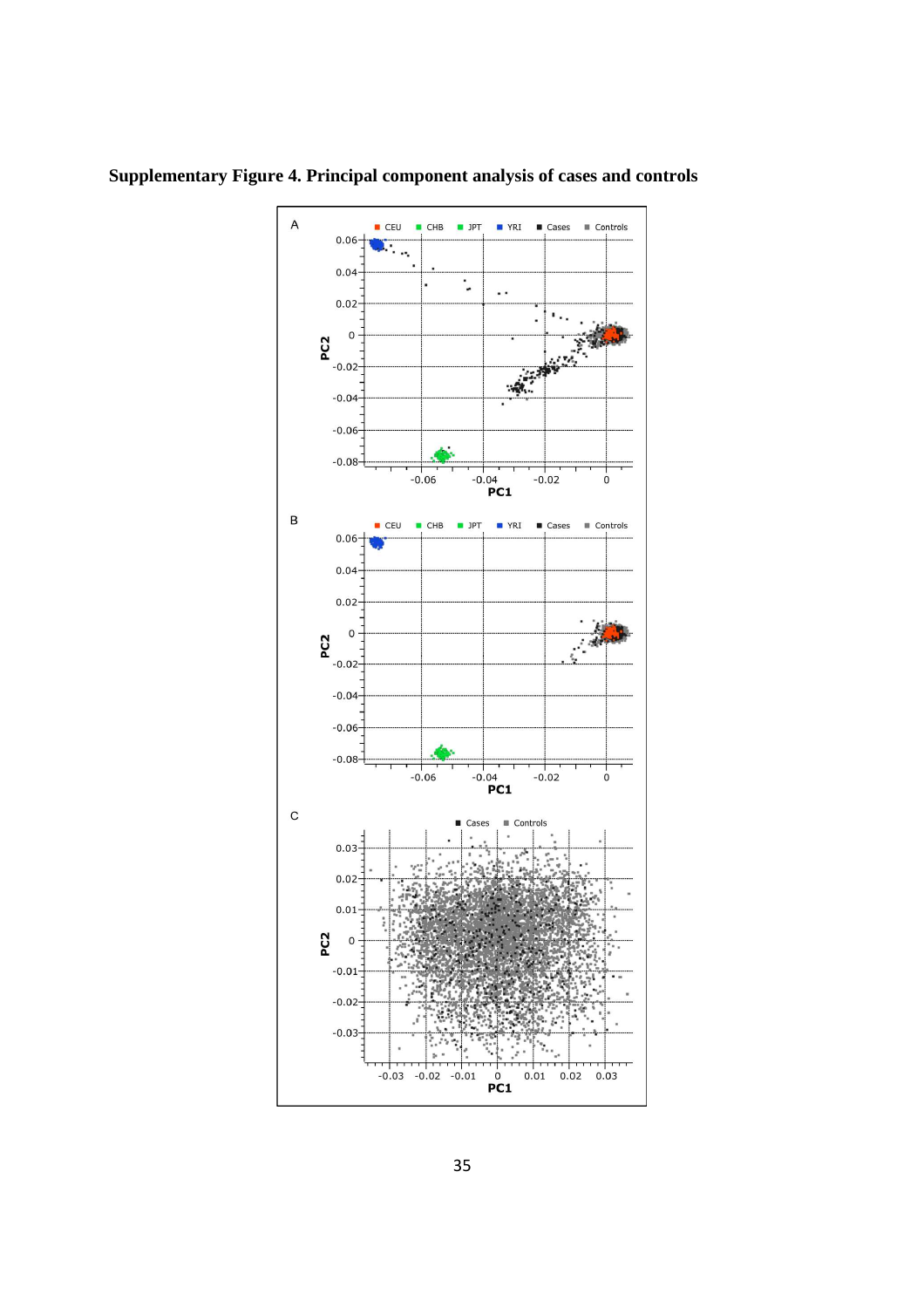Shown is the principal component analysis.

A) Prior to the exclusion of non-European individuals. Distribution of cases samples along the top two principal components (PC1 and PC2) identified by principal component analysis of 687 cases and 5,879 controls. The results are visualized in comparison to the Illumina ethnicity controls (CEU, YRI and CHB-JPT) for panels A and B.

B) and C) Distribution of remaining European 422 cases and 5,642 controls after removal of cases and controls with principal components of more than 3 standard deviations from the mean. Panel C is a zoomed in image of panel B without the Illumina ethnicity controls. Inflation factor lambda = 1.027.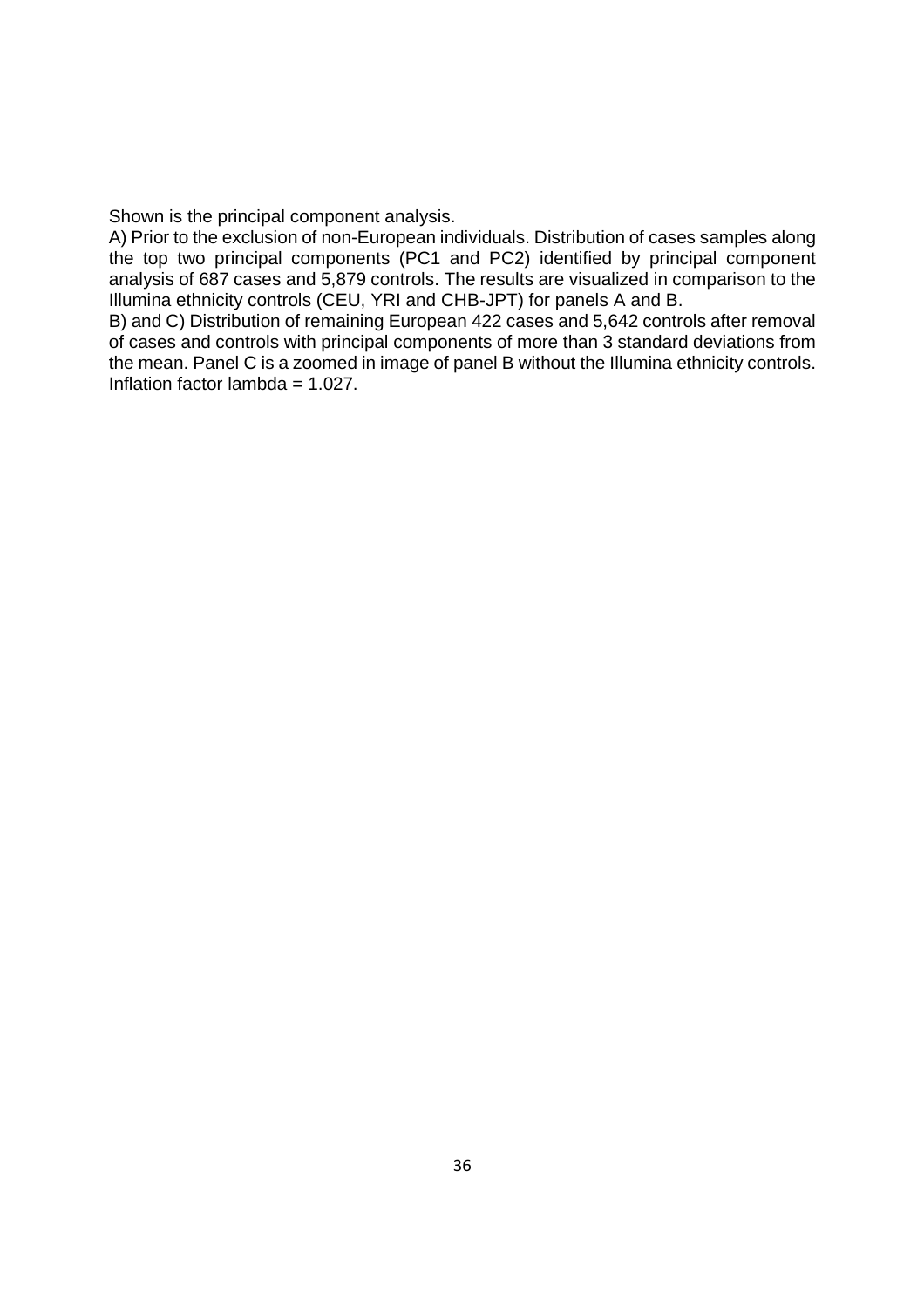**Supplementary Figure 5. Manhattan plot with genotyped markers only**



Shown is the Manhattan plot for the analysis with the 158,217 directly genotyped SNPs. Note that the same three peaks are seen, as in the analysis with the imputed dataset (Figure 1), although the peak on chromosome 4 is not significant with genotyped markers only. Same QC criteria were used as in the full analysis, except for a cut-off for the CR of  $< 0.97.$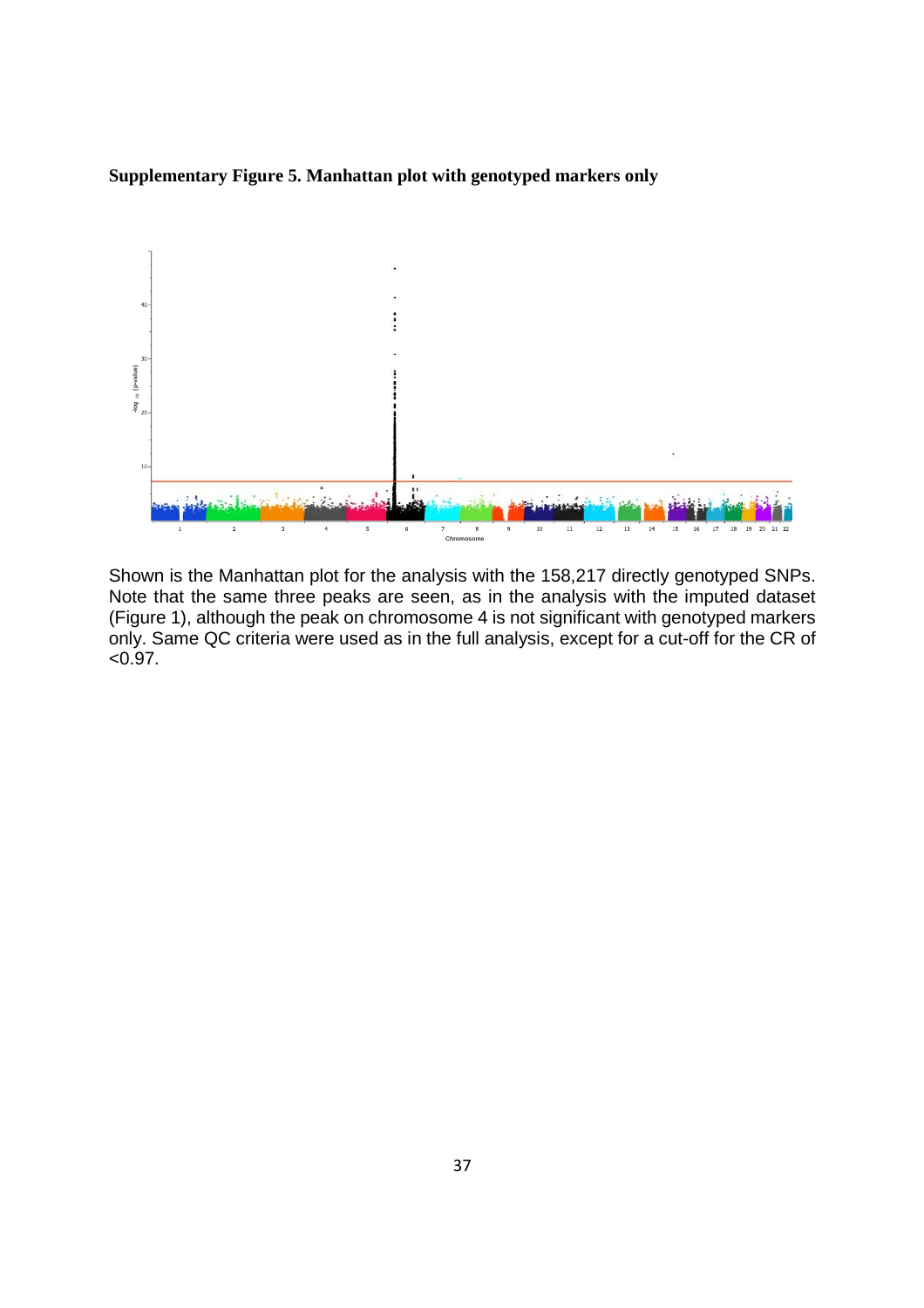#### **Supplementary Figure 6. Locus zoom plot with genotyped markers only for the HLA locus**



Shown is the locus zoom plot for the HLA locus with genotyped markers only. Note that the SNP with the lowest p-value (rs479536) is approximately 0.4 Mb telomeric to the peak over *HLA-DQB1*, seen with the imputed analysis. However, the SNP with the second lowest p-Value (rs4947342, upstream of *HLA-DQB1*, not annotated) is within the peak identified in the imputed analysis.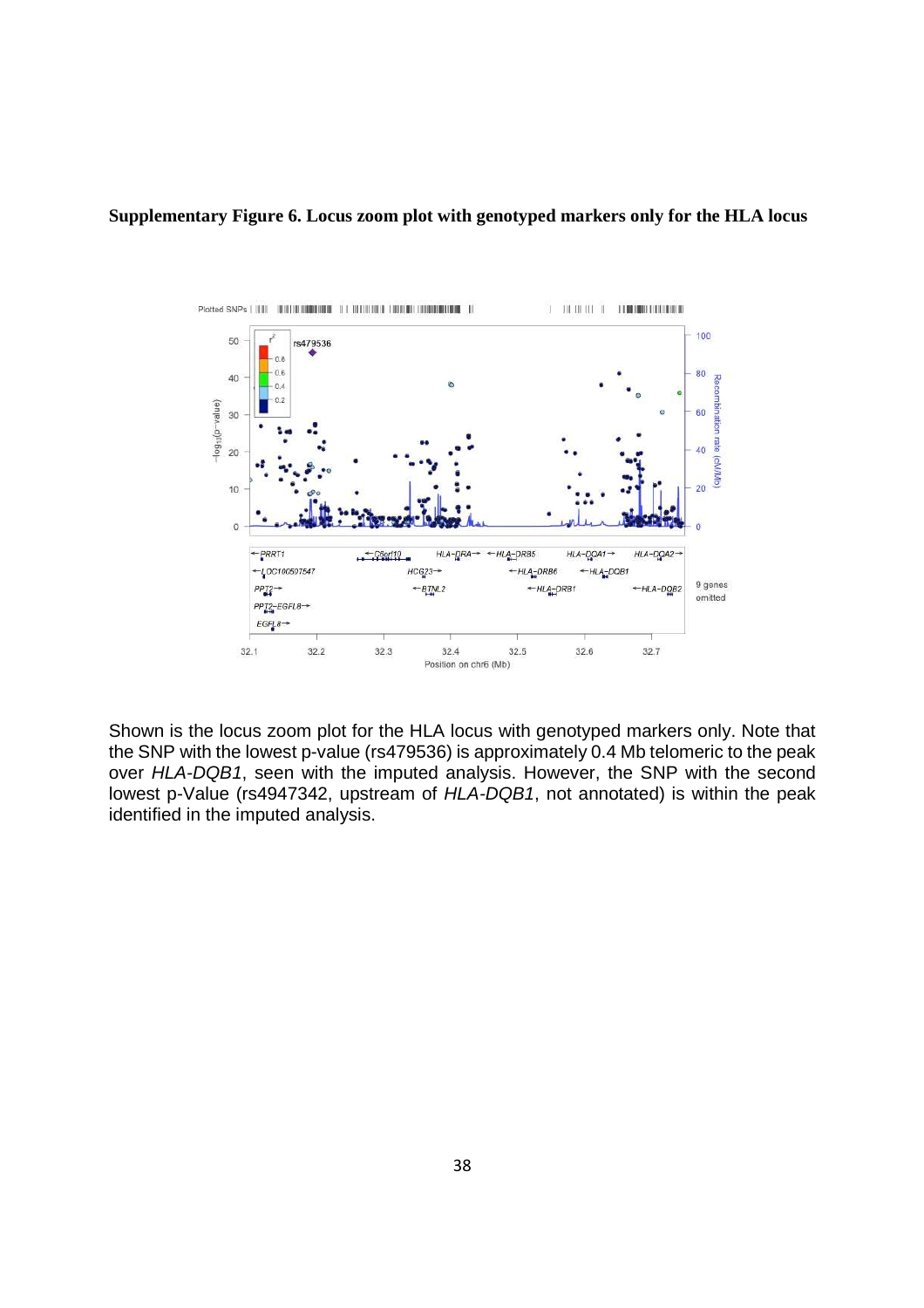## **Supplementary Figure 7. Locus zoom plot with genotyped markers only for the** *CALHM6* **locus**



Shown is the locus zoom plot for the peak on chromosome 6q22.1 with genotyped markers only. Note that the SNP with the lowest p-Value (rs549262) is in the same peak over *CALHM6* (here annotated with the old name *FAM26F*), identified in the imputed analysis.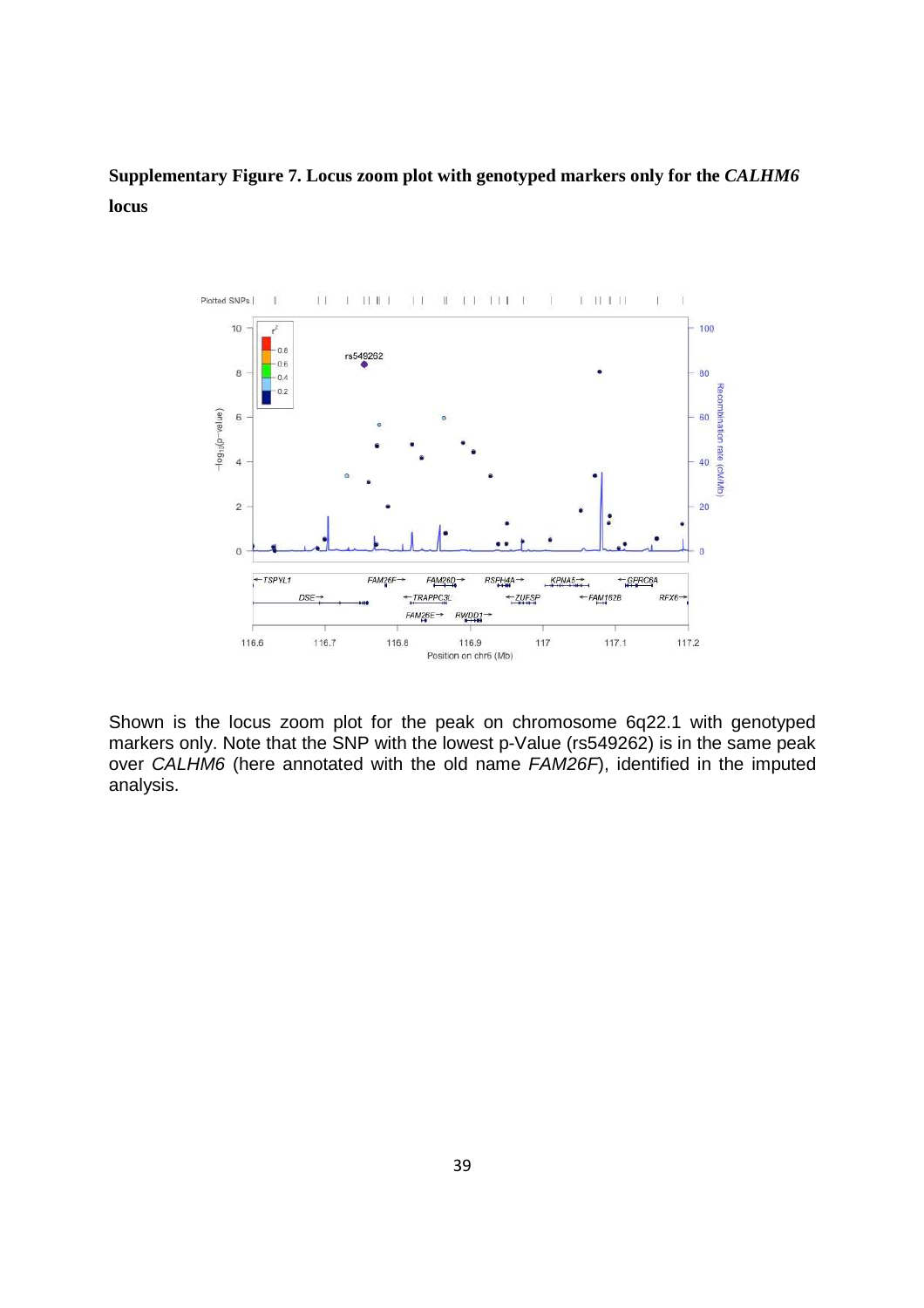## **Supplementary Figure 8. Locus zoom plot with genotyped markers only for the chr. 4q13.3 locus**



Shown is the locus zoom plot for the peak on chromosome 4q13.3 with genotyped markers only. Note that the SNP with the lowest p-Value (rs9090) is in the same peak over *PARM1*, identified in the imputed analysis.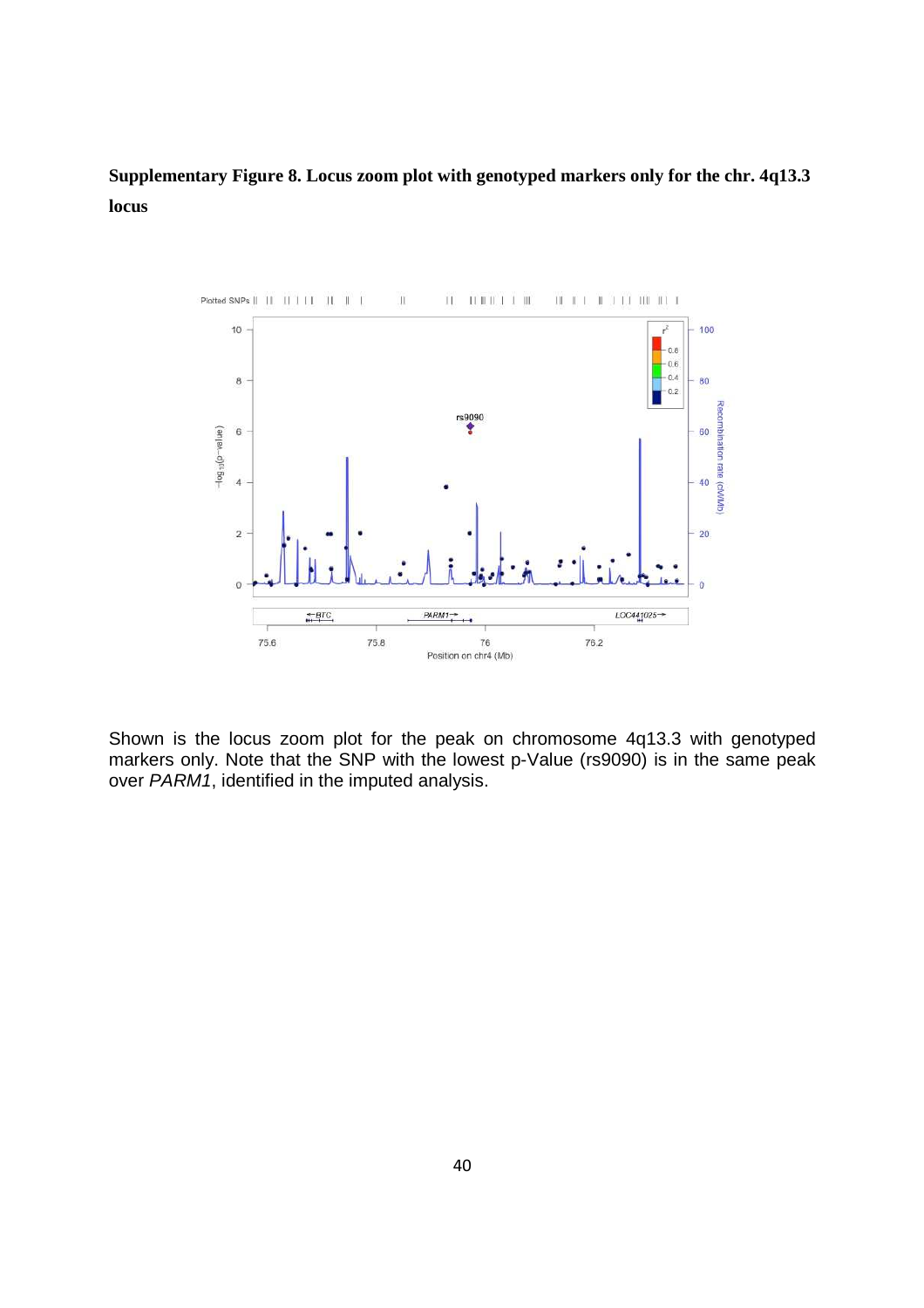**Supplementary Figure 9: Linkage Disequilibrium of SNP in the HLA region associated with SSNS**



Shown is the LD data for the lead HLA SNPs identified in previous GWAS of SSNS and this analysis, based on European reference data from the 1000 genome dataset. Note that the SNPs rs9273542 and rs2858317, identified in this analysis are in strong LD with rs4642516, identified by Jia et al.<sup>23</sup> and with two markers, rs1063348 and rs28366266, identified by Debiec *et al.*.<sup>24</sup> In contrast, the third, most telomeric marker identified by Debiec *et al*. rs9348883 is only in weak LD with the other markers.